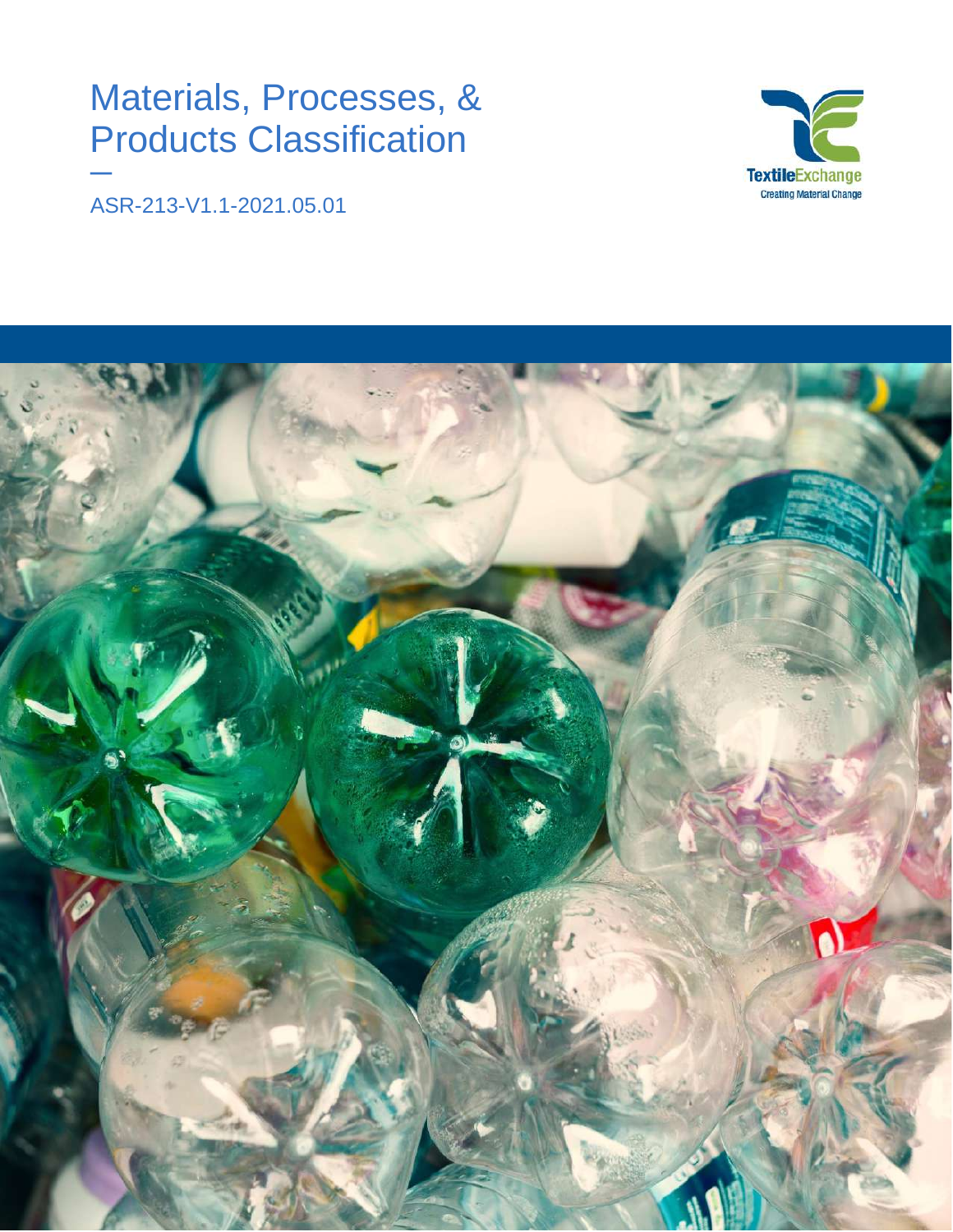

## This document is jointly developed by GOTS and Textile Exchange for the harmonized application of their policies for scope and transaction certificates.

### This classification is a dynamic document that will be continually edited and updated. New versions will be published as required.

©2021 Textile Exchange. This specific publication is protected by copyright. All rights are reserved. Witten permission by Textile Exchange is required for reproduction in entirety or portion.

The *Materials, Processes, & Products Classification V1.1* replaces *Materials, Processes, & Products Classification V1.0* and is effective as of May 1, 2021. All scope and transaction certificates issued after January 1, 2022 shall be issued using *Materials, Processes, & Products Classification V1.1*.

English is the official language of the *Materials, Processes, & Products Classification V1.1*. In any case of inconsistency between versions, reference shall be made to the English version.

## **Disclaimer**

Although reasonable care was taken in the preparation of this document, Textile Exchange and any other party involved in the creation of the document HEREBY STATE that the document is provided without warranty, either expressed or implied, of accuracy or fitness for purpose, AND HEREBY DISCLAIM any liability, direct or indirect, for damages or loss relating to the use of this document.

This is a voluntary procedures document and is not intended to replace the legal or regulatory requirements of any country.

## Copyright

This publication is protected by copyright. Information or material from this publication may be reproduced in unaltered form for personal, non-commercial use. All other rights are reserved. Information or material from this publication may be used for the purposes of private study, research, criticism, or review permitted under the Copyright Act 1976.

Any reproduction permitted in accordance with the Copyright Act 1976 shall acknowledge the *Materials, Processes, & Products Classification V1.1* as the source of any selected passage, extract, diagram, or other information.

## Document Revision History

Materials, Processes, & Products Classification V1.0, released September 09, 2020 Materials, Processes, & Products Classification V1.1, released May 1, 2021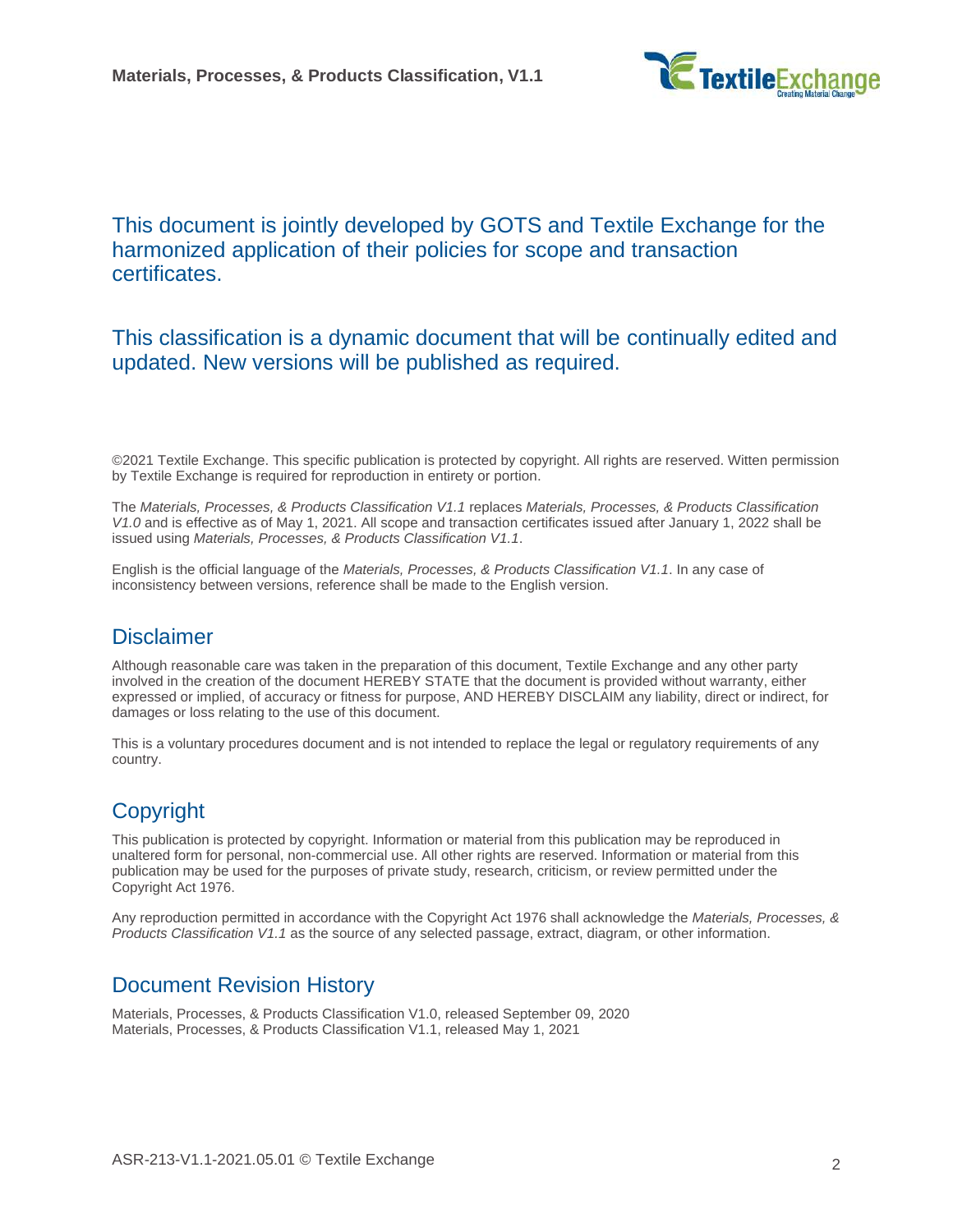

## **Contents**

| 1.1. |                                                                                 |  |
|------|---------------------------------------------------------------------------------|--|
| 1.2. |                                                                                 |  |
|      |                                                                                 |  |
| 2.1. |                                                                                 |  |
| 2.2. |                                                                                 |  |
| 2.3. |                                                                                 |  |
|      |                                                                                 |  |
| 3.1. |                                                                                 |  |
|      |                                                                                 |  |
| 3.2. |                                                                                 |  |
|      |                                                                                 |  |
| 3.3. |                                                                                 |  |
|      |                                                                                 |  |
| 3.4. |                                                                                 |  |
|      |                                                                                 |  |
| 3.5. |                                                                                 |  |
|      |                                                                                 |  |
|      |                                                                                 |  |
|      |                                                                                 |  |
|      |                                                                                 |  |
|      |                                                                                 |  |
|      |                                                                                 |  |
|      |                                                                                 |  |
|      | Example 3: Knitted Fabrics, Woven Fabrics, Terry Fabrics, and Denim Fabrics  28 |  |
|      | Example 4: Non-woven Fabrics, Special Fabrics, Leather, and Bonded Leather  30  |  |
|      |                                                                                 |  |
|      |                                                                                 |  |
|      |                                                                                 |  |
|      |                                                                                 |  |
|      |                                                                                 |  |
|      |                                                                                 |  |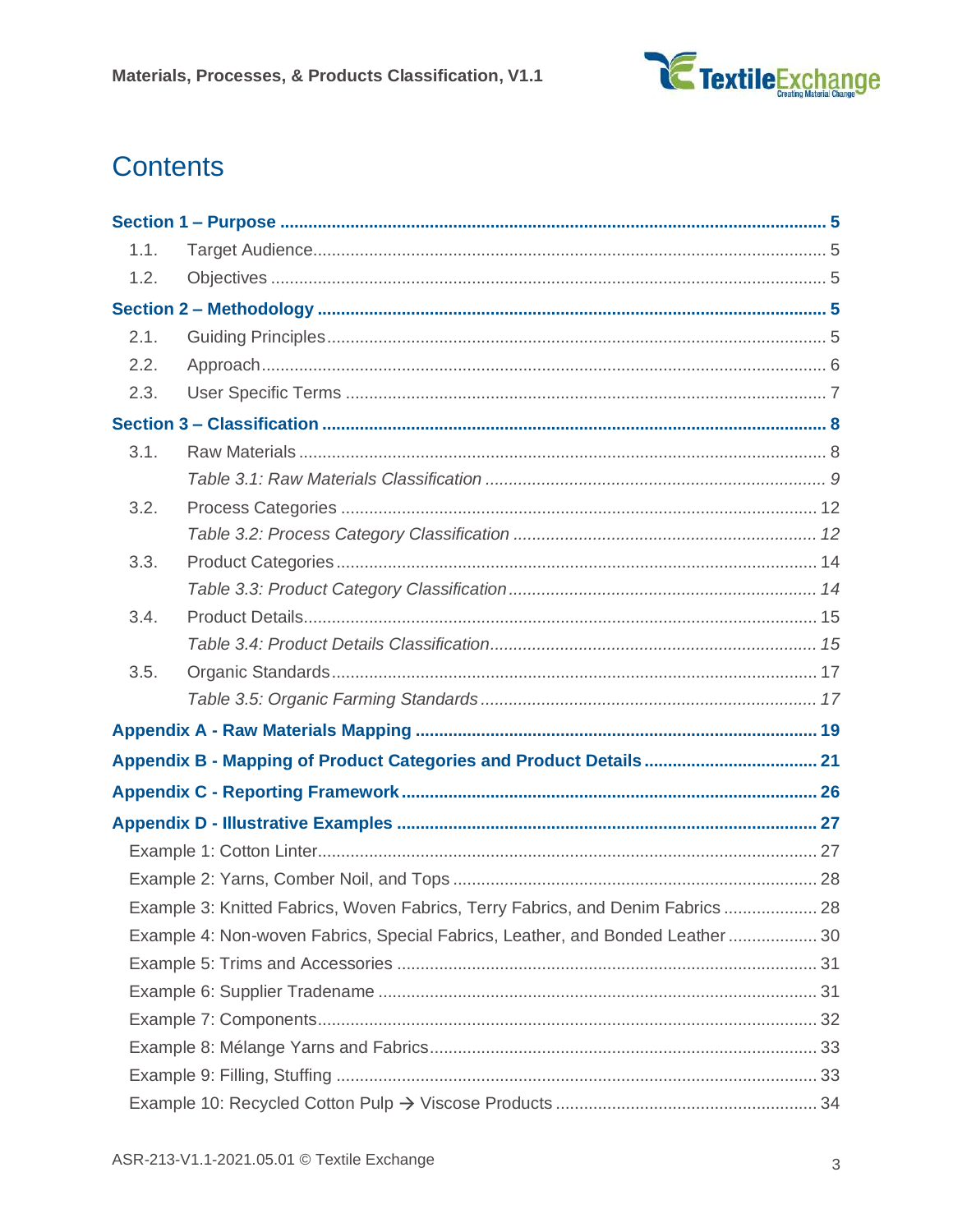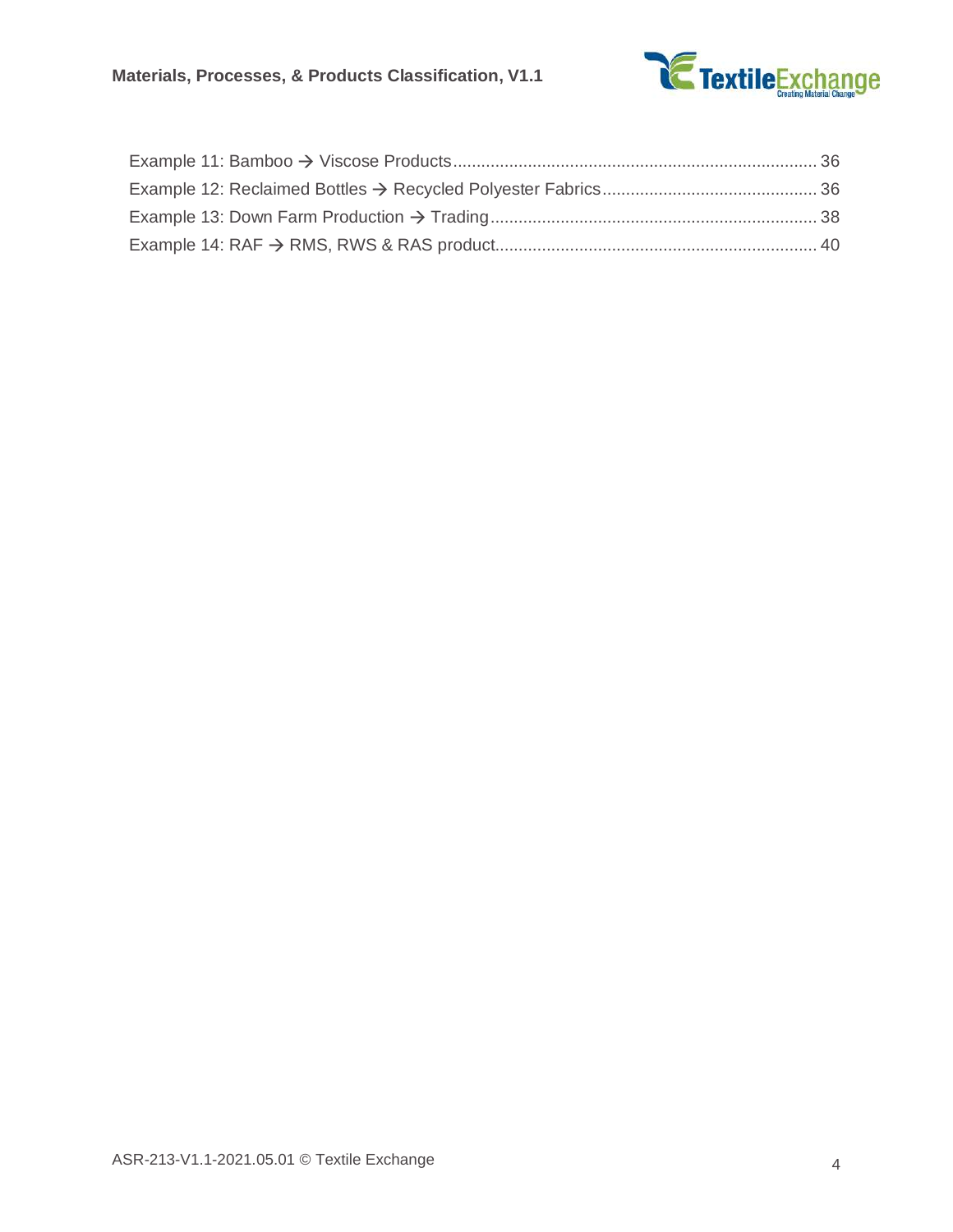

## <span id="page-4-0"></span>Section 1 – Purpose

## <span id="page-4-1"></span>1.1. Target Audience

This document is primarily developed for certification bodies for use in its certification process. Secondary users include suppliers, manufacturers, brands/retailers, and other stakeholders that have an interest in GOTS and Textile Exchange standards.

## <span id="page-4-2"></span>1.2. Objectives

- Standardize the classification of raw materials, process categories, product categories, and product details for GOTS and Textile Exchange's standards.
- Standardize the classification of organic standards accepted as organically grown material inputs by GOTS and Textile Exchange standards.
- Ensure raw materials, process categories, product categories, and product details that are always, usually, or occasionally used on scope and transaction certificates are covered.
- Provide a systematic reporting framework for raw materials, process categories, product categories, and product details.
- Provide guidance on the selection and pairing of raw materials, process categories, product categories, and product details.

## <span id="page-4-3"></span>Section 2 – Methodology

## <span id="page-4-4"></span>2.1. Guiding Principles

The classification of raw materials, process categories, product categories, and product details is:

- Intended for the specification of scope and transaction certificates only and not for labeling. (Sellers are responsible for the accuracy of product label claims and its compliance with all regulations in the country of sale.)
- Intended to report on a class or group, rather than a specific unit, because "*[User Specific](#page-6-0)  [Terms](#page-6-0)*" can be used on scope and transaction certificates for the latter purpose.
- Mapped to provide systematic reporting at five levels: fiber/material, yarn, fabric, product, and reclaimed materials (see: Appendix C - Reporting Framework).
- Assessed on its frequency of use ("always", "usually", "occasionally", "rarely", or "possibly"). For practical reasons, only raw materials, process categories, product categories, and product details that are "always", "usually", and "occasionally" used are included in the final lists. Raw materials, process categories, product categories, and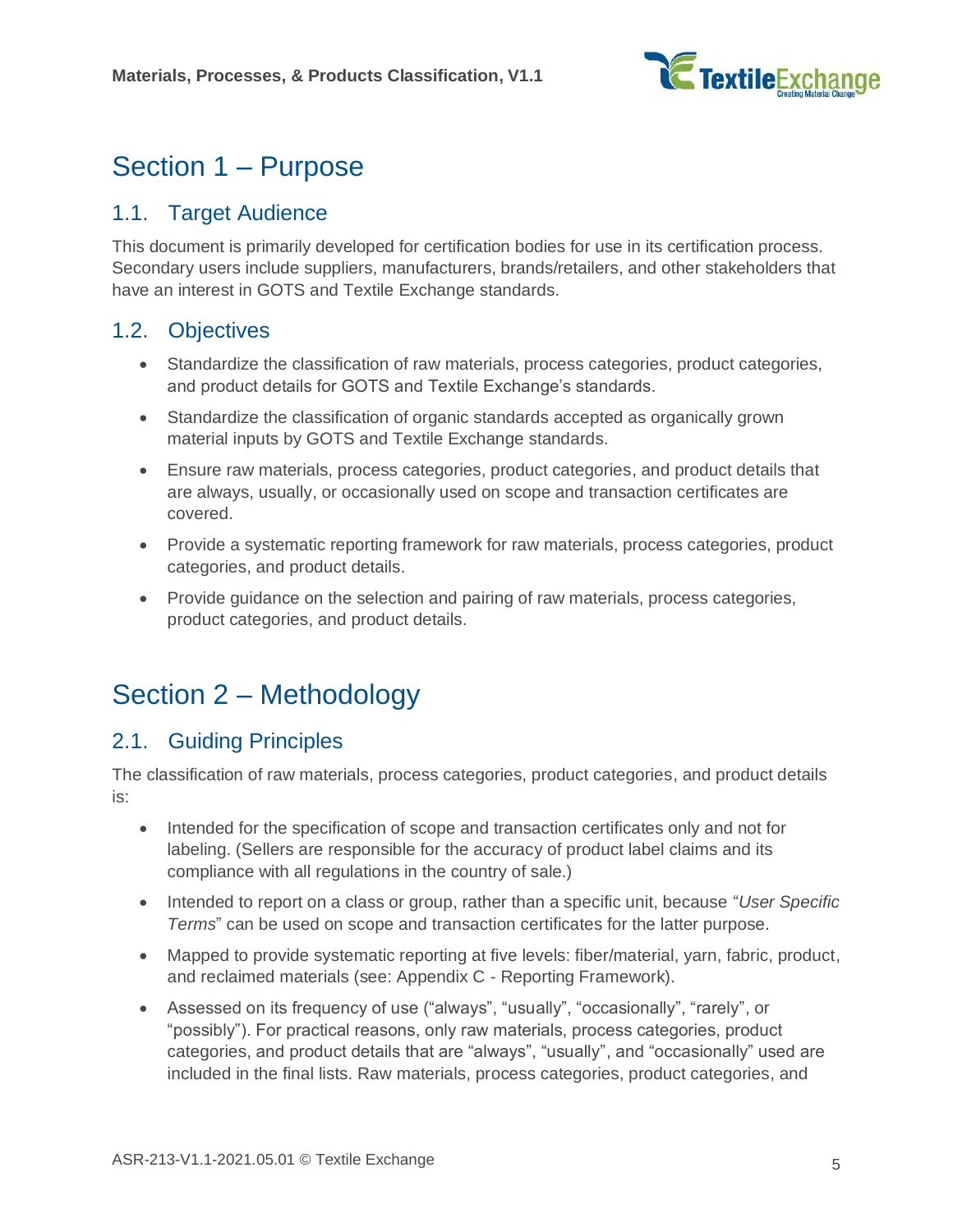

product details that are not included in the classification should be covered by the generic class "Other".

• Complementary to one another and are considered together. Redundant terms are omitted wherever possible.

### <span id="page-5-0"></span>2.2. Approach

The following steps were taken in the development of the raw materials, process categories, product categories, and product details classification. Group and bilateral consultations with certification bodies were held for feedback during this process.

#### **Raw Materials**

- The raw materials listed in the [European Regulation on Fiber Labelling](https://eur-lex.europa.eu/legal-content/EN/TXT/PDF/?uri=CELEX:02011R1007-20180215&from=EN) and European [Regulation on Organic Labelling](https://eur-lex.europa.eu/legal-content/EN/TXT/PDF/?uri=CELEX:32008R0889&from=EN) were used as a baseline to evaluate completeness (see: *Appendix A - [Raw Materials Mapping](#page-18-0)*).
- The baseline list was then mapped against the lists of raw materials from preceding classifications from the Scope Certificate Policy and those provided by certification bodies and brands.
- The attributes in-conversion, organic, recycled pre/post-consumer, recycled preconsumer, and recycled post-consumer were applied to all animal and plant-based raw materials. The attribute responsible was applied to selected animal-based raw materials. The attributes recycled pre/post-consumer, recycled pre-consumer, and recycled postconsumer were applied to all synthetic, cellulosic, inorganic, and miscellaneous raw materials. The attributes sustainably sourced and content claimed were applied to specific raw materials assigned by either GOTS or Textile Exchange.

#### **Process Categories**

- Although there are numerous textile process classifications, none of these classifications is accepted as the industry standard. Assessment is therefore carried out on process categories from preceding classifications from the Scope Certificate Policy and crosschecked against processes required to produce the product categories and product details.
- A completeness check was then carried out to ensure that there is a process in place for each of the input and output products of different raw materials.

#### **Product Categories and Product Details**

• Product categories were determined with GOTS and Textile Exchange's reporting requirements as a starting point.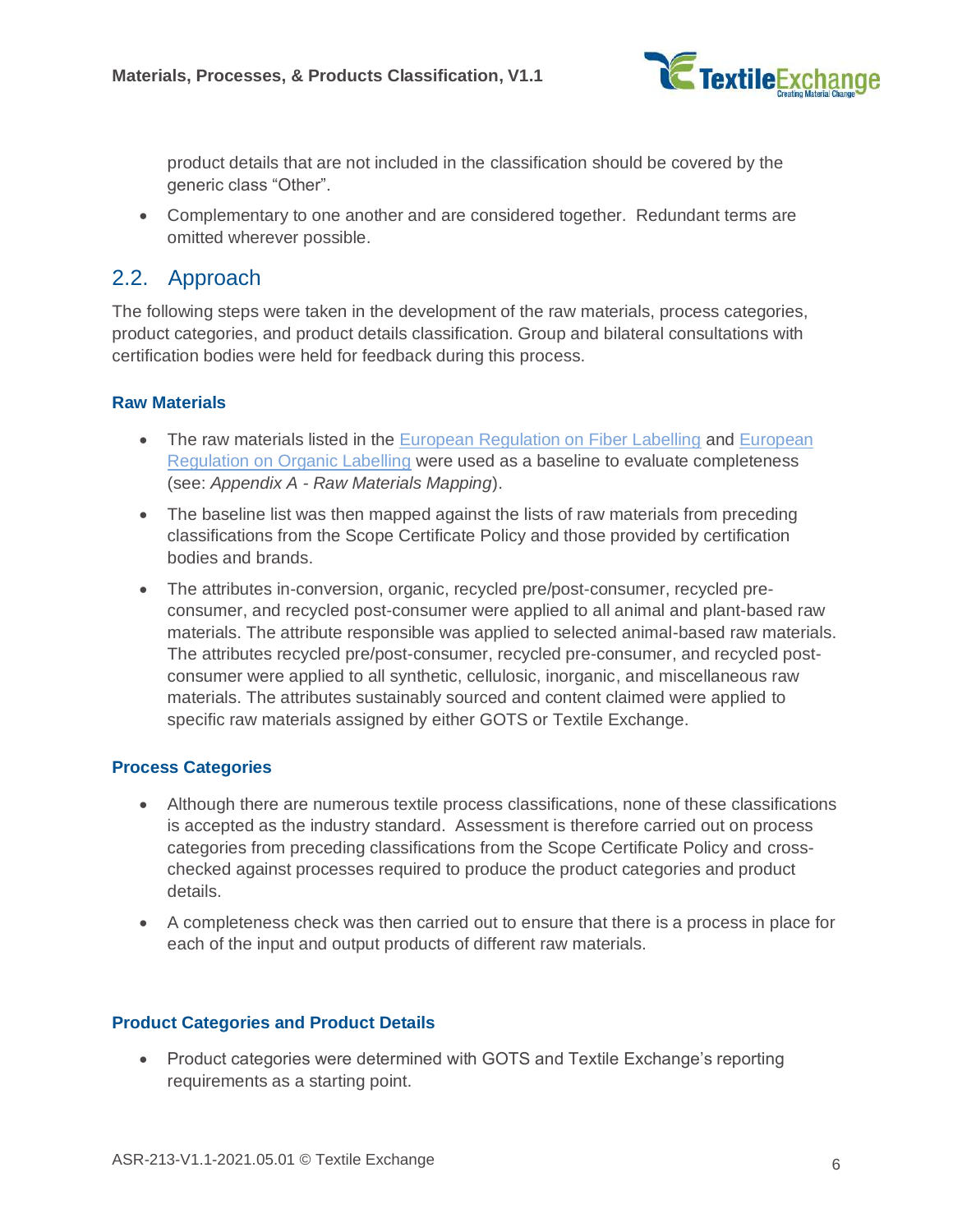

- Completeness was then checked against the latest iteration (H3) of [The Harmonized](https://tradecouncil.org/harmonized-system-codes/)  [Commodity Description and Coding System.](https://tradecouncil.org/harmonized-system-codes/) Where possible, mapping was carried out at level 4 of H3. In selected cases, level 6 was mapped. Whilst level 1 of H3 was reviewed completely, maximum coverage was specifically targeted at H3 50-63 as those are specific to textiles.
- Further completeness was then checked against the input and output products needed for each raw material and process category.
- To reduce duplicative iterations, the principle of many-to-many was applied to product categories and product details– where many different combinations of classifications are possible and therefore allowed. Guidance is provided on the pairing of product categories and product details, but users may select any product details together with any product categories.

#### **Organic Standards**

• Organic standards for farm level inputs accepted by GOTS and Textile Exchange are based on the [IFOAM Family of Standards.](https://www.ifoam.bio/sites/default/files/2020-05/familyframe_web_0.pdf)

### <span id="page-6-0"></span>2.3. User Specific Terms

- $2.3.1.$ Despite all considerations taken in the classification of terms, there will be cases where the class itself would fit but not its name. The terms provided in this classification may be too general, overlook the specificity of an individual product, or not reflect common terms used in a certain region or industry. We address this by allowing users to apply their own terms in place of terms provided in this classification. Such individual terms are referred to in this document as "User Specific Terms".
- $2.3.2.$ For legal reasons, all use of User Specific Terms must remain generic and shall not, under any circumstances, contain tradenames, names of standards, programs, and initiatives, or names of breeds, varieties, and species.
- $2.3.3.$ While GOTS and Textile Exchange do not recommend the general use of User Specific Terms, we recognize that in certain cases, it may be necessary. We do, however, mandate the use of the classification codes in all cases, so that we can always reference a term back to its designated class.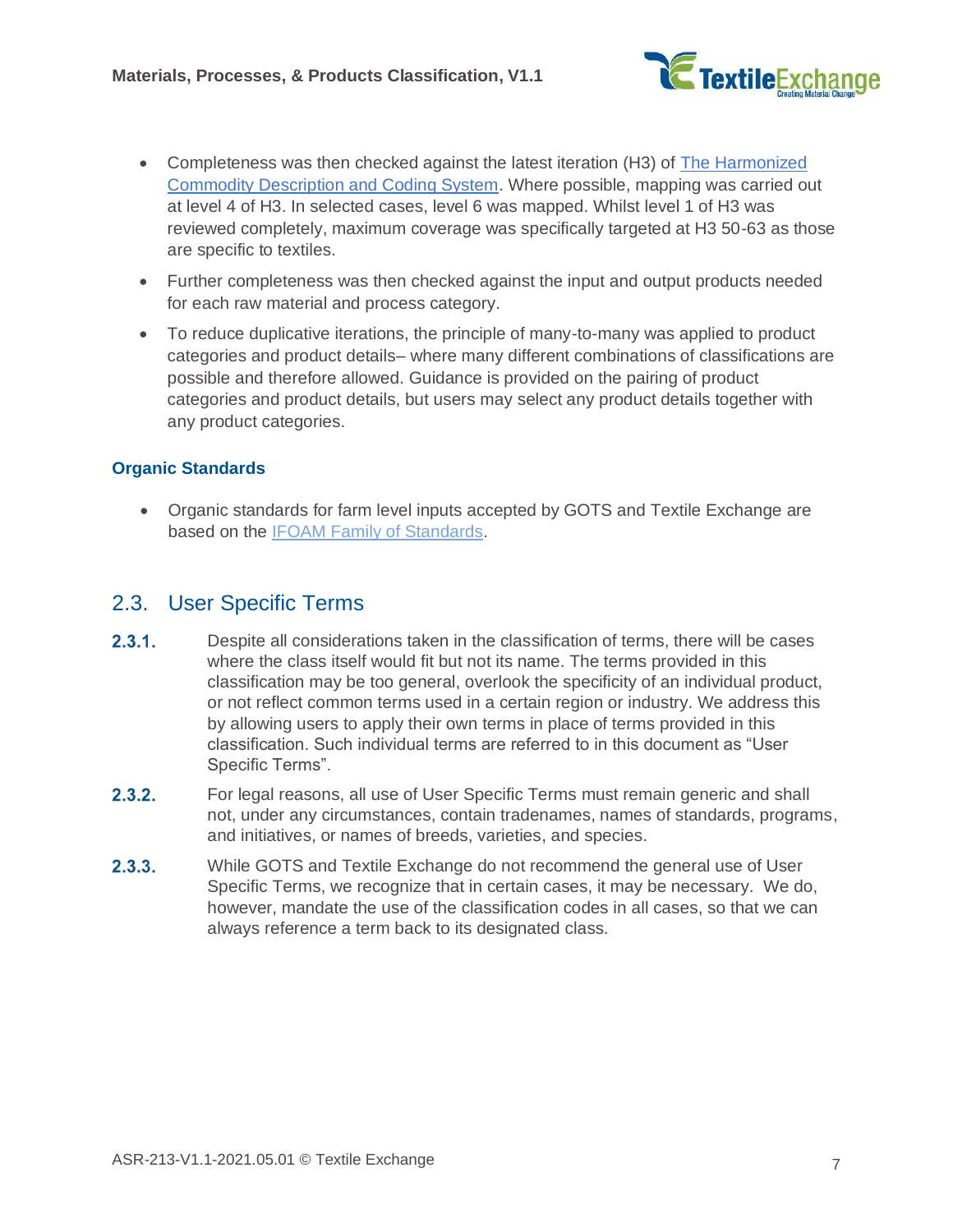

## <span id="page-7-0"></span>Section 3 – Classification

#### <span id="page-7-1"></span>3.1. Raw Materials

- $3.1.1$ Each raw material is listed on its own (e.g. cotton) and may have one or more attributes (e.g. in-conversion cotton, organic cotton, recycled pre/post-consumer cotton, recycled pre-consumer cotton, recycled post-consumer cotton, sustainably sourced, and content claimed).
- $3.1.2.$ For all GOTS and Textile Exchange standards, unless the raw materials are certified for the specified attribute, users shall only specify the raw materials under "no attribute".
- $3.1.3.$ Raw material attributes such as "no attribute, recycled pre/post-consumer, sustainably sourced" are not certified to GOTS and any of Textile Exchange standards and shall be considered as non-certified material.
- $3.1.4.$ For RCS and GRS standards, users shall either apply recycled pre-consumer or recycled post-consumer as an attribute to raw material.
- $3.1.5.$ Raw materials which have been processed within an approved mass balance system at any stage within the supply chain shall be classed using a "VR2" raw material code through the remainder of their supply chains. (See: CCS-101 Content Claim Standard for eligibility requirements for mass balance systems.)
- $3.1.6.$ Recycled pre/post-consumer attributes shall only be applied for recycled raw materials for GOTS.
- $3.1.7.$ Sustainably sourced attributes shall be limited to the use of raw materials covered by the GOTS standard.
- $3.1.8.$ In contrast to process categories, product categories, and product details, *[User](#page-6-0)  [Specific Term](#page-6-0)* shall not be used to replace the names of any raw materials listed in this classification, except for those classed as "other" (RM0262 to RM0267). In such exceptions, the use of *[User Specific Term](#page-6-0)* must be generic and shall not, under any circumstances, contain tradenames, names of standards, programs, and initiatives, or names of breeds, varieties, and species.
- $3.1.9.$ "Other" (RM0262 to RM0267) shall only be applied to raw materials not listed in this classification. In such case, the application of raw material codes in "other" shall correspond to its associated attributes (e.g. "no attribute" for non-certified, and "inconversion", "organic", "recycled pre/post-consumer", "recycled pre-consumer", "recycled post-consumer", "sustainably sourced", and "content claimed" for certified or accepted materials). Additionally, the use of *[User Specific Term](#page-6-0)* for the specification of the raw material is mandatory in place of the word "other".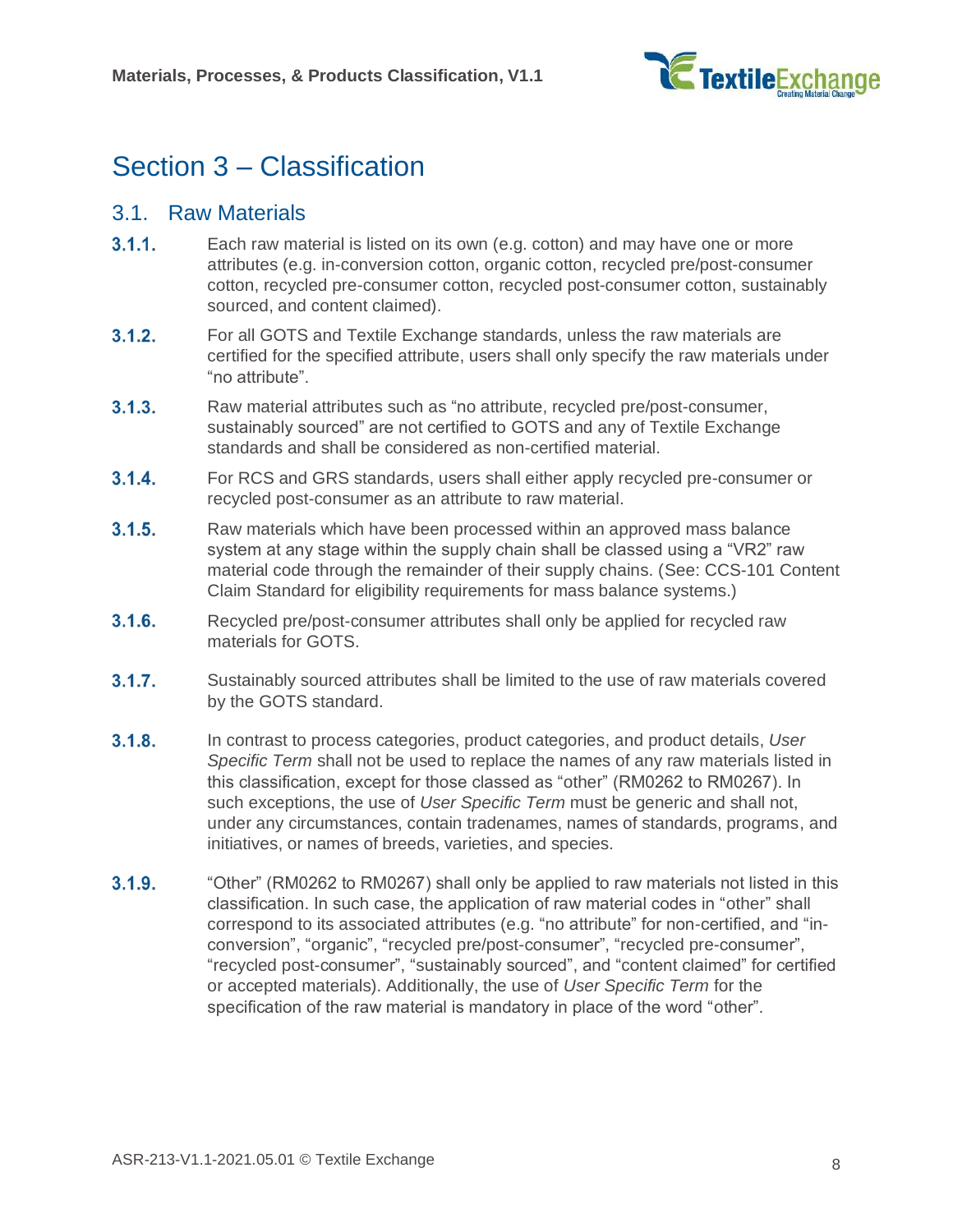

#### **Table 3.1: Raw Materials Classification**

<span id="page-8-0"></span>

|             | <b>Raw materials</b><br>Applicable standards | [No<br>attribute]<br>None | In-<br>conversion<br>OCS/GOTS | Organic<br>OCS/GOTS | <b>Recycled</b><br>pre/post-<br>consumer<br>GOTS | <b>Recycled</b><br>pre-consumer<br><b>RCS/GRS</b> | <b>Recycled</b><br>post-<br>consumer<br><b>RCS/GRS</b> | Responsible<br><b>RAF/RDS</b> | <b>Sustainably</b><br>sourced<br><b>GOTS</b> | <b>Content</b><br>claimed<br>CCS |
|-------------|----------------------------------------------|---------------------------|-------------------------------|---------------------|--------------------------------------------------|---------------------------------------------------|--------------------------------------------------------|-------------------------------|----------------------------------------------|----------------------------------|
|             | Alpaca                                       | RM0001                    | RM0002                        | RM0003              | <b>RM0004</b>                                    | RM0005                                            | <b>RM0006</b>                                          | <b>RM0007</b>                 |                                              |                                  |
|             | Angora                                       | <b>RM0008</b>             | RM0009                        | RM0010              | RM0011                                           | RM0012                                            | RM0013                                                 |                               |                                              |                                  |
|             | Camel                                        | RM0014                    | RM0015                        | RM0016              | RM0017                                           | RM0018                                            | RM0019                                                 |                               |                                              |                                  |
|             | Cashmere                                     | RM0020                    | RM0021                        | RM0022              | RM0023                                           | RM0024                                            | RM0025                                                 | $\overline{\phantom{0}}$      |                                              | RM0305*<br>(SFA)                 |
|             | Down                                         | RM0026                    | <b>RM0027</b>                 | RM0028              | RM0029                                           | RM0030                                            | RM0031                                                 | RM0032<br>RM0328* (PFC)       |                                              |                                  |
| Animal      | Feather                                      | RM0033                    | RM0034                        | RM0035              | RM0036                                           | RM0037                                            | RM0038                                                 | RM0039<br>RM0329* (PFC)       |                                              |                                  |
|             | Guanaco                                      | RM0040                    | RM0041                        | RM0042              | RM0043                                           | <b>RM0044</b>                                     | RM0045                                                 |                               |                                              |                                  |
|             | Lama                                         | RM0046                    | <b>RM0047</b>                 | RM0048              | RM0049                                           | RM0050                                            | RM0051                                                 |                               |                                              |                                  |
|             | Leather                                      | RM0052                    | RM0053                        | RM0054              | RM0055                                           | RM0056                                            | RM0057                                                 | $\overline{\phantom{0}}$      |                                              |                                  |
|             | Mohair                                       | RM0058                    | RM0059                        | RM0060              | RM0061                                           | RM0062                                            | RM0063                                                 | RM0064                        |                                              |                                  |
|             | Silk                                         | RM0065                    | <b>RM0066</b>                 | RM0067              | RM0068                                           | RM0069                                            | <b>RM0070</b>                                          |                               |                                              | -                                |
|             | Vicuna                                       | RM0071                    | RM0072                        | RM0073              | RM0074                                           | RM0075                                            | RM0076                                                 |                               |                                              |                                  |
|             | Wool                                         | <b>RM0077</b>             | <b>RM0078</b>                 | RM0079              | <b>RM0080</b>                                    | RM0081                                            | RM0082                                                 | RM0083                        |                                              |                                  |
|             | Yak                                          | RM0084                    | RM0085                        | RM0086              | RM0087                                           | <b>RM0088</b>                                     | RM0089                                                 |                               |                                              |                                  |
|             | Bamboo                                       | RM0090                    | RM0091                        | RM0092              | RM0093                                           | <b>RM0094</b>                                     | RM0095                                                 |                               |                                              |                                  |
|             | Coir                                         | RM0096                    | <b>RM0097</b>                 | RM0098              | RM0099                                           | RM0100                                            | RM0101                                                 | $\overline{\phantom{0}}$      |                                              |                                  |
|             | Cotton                                       | RM0102                    | RM0103                        | RM0104              | RM0105                                           | RM0106                                            | RM0107                                                 |                               |                                              |                                  |
|             | Flax (linen)                                 | RM0108                    | RM0109                        | RM0110              | RM0111                                           | RM0112                                            | RM0113                                                 | $\overline{\phantom{0}}$      |                                              | $\overline{\phantom{0}}$         |
|             | Hemp                                         | RM0114                    | RM0115                        | RM0116              | RM0117                                           | RM0118                                            | RM0119                                                 |                               |                                              |                                  |
| Plant-based | Jute                                         | RM0120                    | RM0121                        | RM0122              | RM0123                                           | RM0124                                            | RM0125                                                 | $\overline{\phantom{0}}$      |                                              | -                                |
|             | Kapok                                        | RM0126                    | RM0127                        | RM0128              | RM0129                                           | RM0130                                            | RM0131                                                 |                               |                                              |                                  |
|             | Natural rubber                               | RM0132                    | RM0133                        | RM0134              | RM0135                                           | RM0136                                            | RM0137                                                 | $\overline{\phantom{0}}$      |                                              | $\overline{\phantom{0}}$         |
|             | <b>Nettle</b>                                | RM0138                    | RM0139                        | RM0140              | RM0141                                           | RM0142                                            | RM0143                                                 |                               |                                              |                                  |
|             | Ramie                                        | RM0144                    | RM0145                        | RM0146              | RM0147                                           | RM0148                                            | RM0149                                                 |                               |                                              |                                  |
|             | Sisal                                        | RM0150                    | RM0151                        | RM0152              | RM0153                                           | RM0154                                            | RM0155                                                 |                               |                                              |                                  |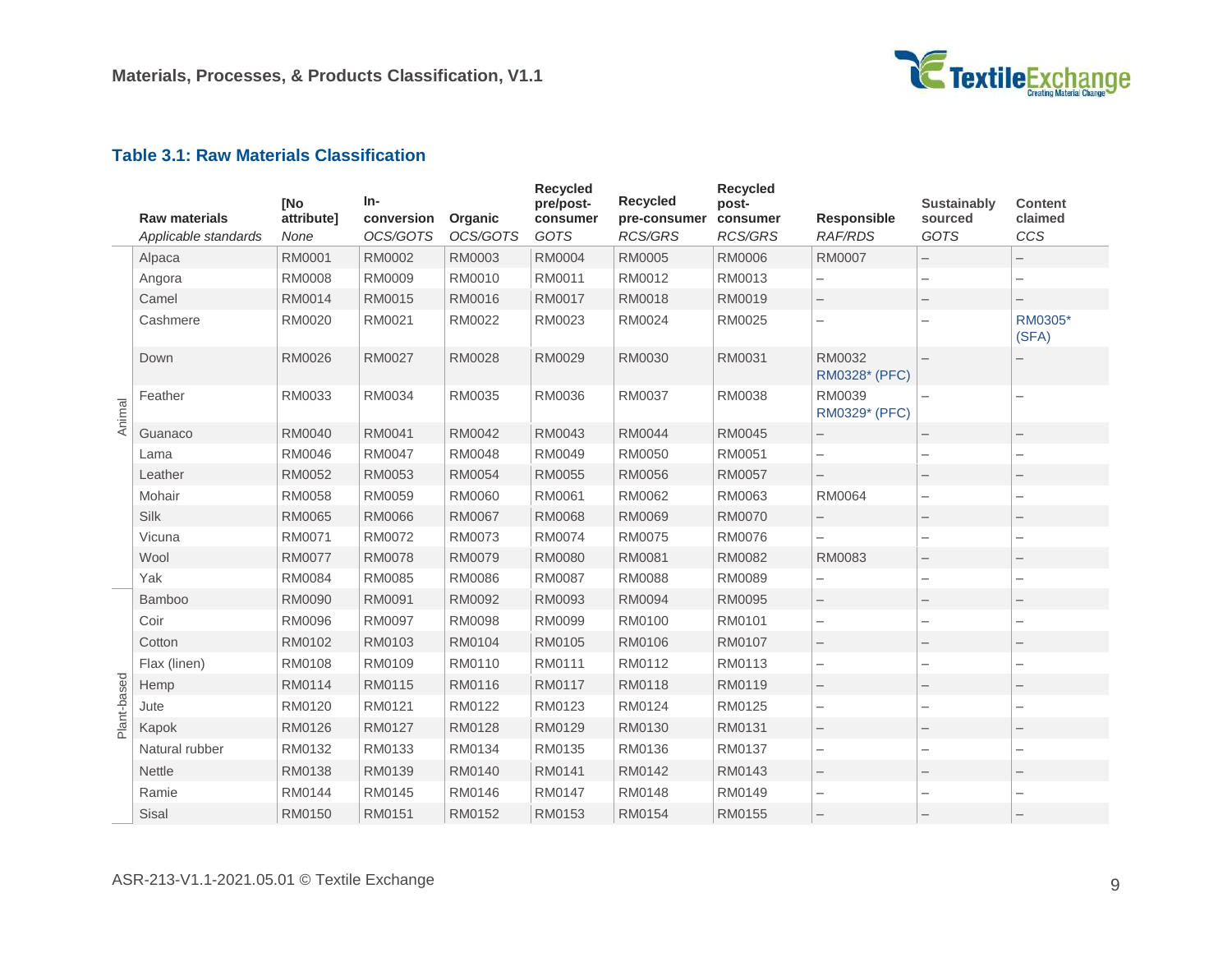#### **Materials, Processes, & Products Classification, V1.1**



|           | <b>Raw materials</b><br>Applicable standards                  | <b>INo</b><br>attribute]<br>None | $In-$<br>conversion<br>OCS/GOTS | Organic<br>OCS/GOTS      | <b>Recycled</b><br>pre/post-<br>consumer<br>GOTS | Recycled<br>pre-consumer<br>RCS/GRS | <b>Recycled</b><br>post-<br>consumer<br>RCS/GRS | Responsible<br><b>RAF/RDS</b> | <b>Sustainably</b><br>sourced<br>GOTS | <b>Content</b><br>claimed<br>CCS |
|-----------|---------------------------------------------------------------|----------------------------------|---------------------------------|--------------------------|--------------------------------------------------|-------------------------------------|-------------------------------------------------|-------------------------------|---------------------------------------|----------------------------------|
|           | Acrylic                                                       | RM0156                           |                                 |                          | RM0157                                           | RM0158                              | RM0159                                          |                               |                                       |                                  |
|           | Acrylonitrile<br><b>Butadiene Styrene</b><br>(ABS)            | RM0268*                          |                                 |                          | RM0269*                                          | RM0270*                             | RM0271*                                         |                               |                                       |                                  |
|           | Elastane (spandex)                                            | RM0160                           |                                 |                          | RM0161                                           | RM0162<br>RM0306*<br>(VR2)          | RM0163<br>RM0307*<br>(VR2)                      |                               |                                       |                                  |
|           | Elastomultiester<br>(elasterell-P)*                           | RM0164                           |                                 |                          | RM0165                                           | RM0166<br>RM0308*<br>(VR2)          | RM0167<br>RM0309*<br>(VR2)                      |                               |                                       |                                  |
|           | Ethylene vinyl acetate                                        | RM0168                           |                                 |                          | RM0169                                           | RM0170                              | RM0171                                          |                               |                                       |                                  |
|           | Latex                                                         | RM0172                           | RM0173                          | RM0174                   | RM0175                                           | RM0176                              | RM0177                                          | $\overline{\phantom{a}}$      |                                       |                                  |
|           | Modacrylic                                                    | RM0178                           | $\overline{\phantom{0}}$        | $\overline{\phantom{0}}$ | RM0179                                           | RM0180                              | RM0181                                          | $\overline{\phantom{0}}$      |                                       | -                                |
|           | Polyamide (nylon)                                             | RM0182                           |                                 | $\overline{\phantom{0}}$ | RM0183                                           | RM0184<br>RM0310*<br>(VR2)          | RM0185<br>RM0311*<br>(VR2)                      |                               |                                       |                                  |
|           | Polycarbonate (PC)                                            | RM0272*                          |                                 | $\overline{\phantom{0}}$ | RM0273*                                          | RM0274*                             | RM0275*                                         | $\overline{\phantom{0}}$      |                                       | ÷,                               |
| Synthetic | Polycarbonate-<br>acrylonitrile butadiene<br>styrene (PC-ABS) | RM0276*                          | $\overline{\phantom{0}}$        |                          | RM0277*                                          | RM0278*                             | RM0279*                                         | $\overline{\phantom{0}}$      |                                       |                                  |
|           | Polyester                                                     | RM0186                           |                                 |                          | RM0187                                           | RM0188<br>RM0312*<br>(VR2)          | RM0189<br>RM0313*<br>(VR2)                      |                               |                                       |                                  |
|           | Polyethylene                                                  | RM0190                           | $\overline{\phantom{0}}$        | $\overline{\phantom{0}}$ | RM0191                                           | RM0192                              | RM0193                                          | $\overline{\phantom{0}}$      |                                       |                                  |
|           | Polyethylene<br>terephthalate (PET)                           | RM0194                           |                                 | $\overline{\phantom{0}}$ | RM0195                                           | RM0196<br>RM0314*<br>(VR2)          | RM0197<br>RM0315*<br>(VR2)                      |                               |                                       |                                  |
|           | Polylactic acid (PLA)                                         | RM0198                           | $\overline{\phantom{0}}$        | $\overline{\phantom{a}}$ | RM0199                                           | RM0200                              | RM0201                                          | -                             |                                       |                                  |
|           | Polypropylene                                                 | RM0202                           |                                 |                          | RM0203                                           | RM0204                              | RM0205                                          |                               |                                       |                                  |
|           | Polystyrene                                                   | RM0206                           |                                 |                          | RM0207                                           | <b>RM0208</b>                       | RM0209                                          |                               |                                       |                                  |
|           | Polyurethane                                                  | RM0210                           |                                 | $\overline{\phantom{0}}$ | RM0211                                           | RM0212                              | RM0213                                          | $\overline{\phantom{0}}$      |                                       |                                  |
|           | Protein                                                       | RM0214                           | $\overline{\phantom{0}}$        | —                        | RM0215                                           | RM0216                              | RM0217                                          | $\overline{\phantom{0}}$      |                                       |                                  |
|           | <b>Synthetic Rubber</b>                                       | RM0280*                          |                                 |                          | RM0281*                                          | RM0282*                             | RM0283*                                         |                               |                                       |                                  |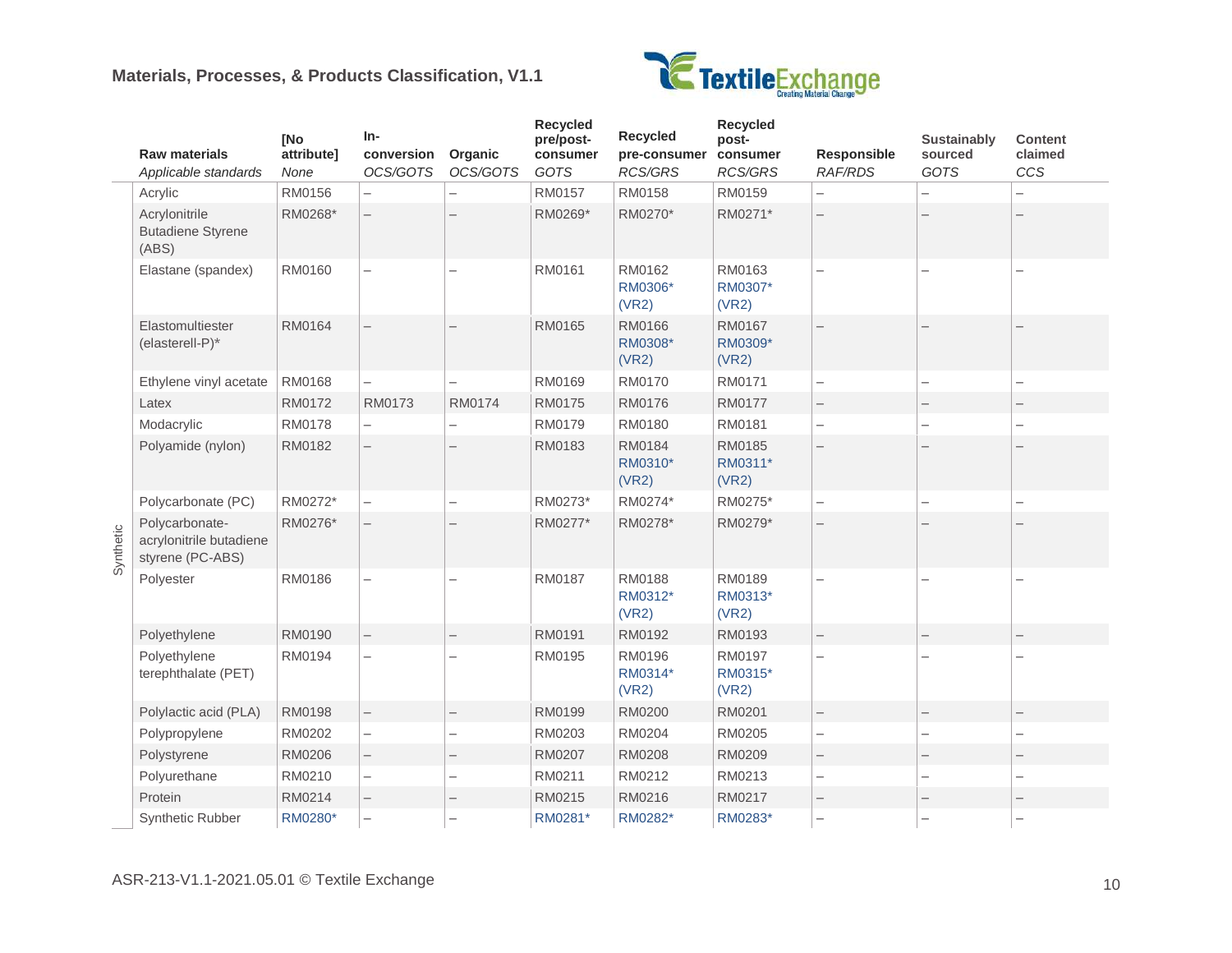#### **Materials, Processes, & Products Classification, V1.1**



|            | <b>Raw materials</b><br>Applicable standards | [No<br>attribute]<br>None | In-<br>conversion<br>OCS/GOTS | Organic<br>OCS/GOTS      | <b>Recycled</b><br>pre/post-<br>consumer<br>GOTS | <b>Recycled</b><br>pre-consumer<br><b>RCS/GRS</b> | <b>Recycled</b><br>post-<br>consumer<br><b>RCS/GRS</b> | <b>Responsible</b><br><b>RAF/RDS</b> | Sustainably<br>sourced<br>GOTS | <b>Content</b><br>claimed<br>CCS |
|------------|----------------------------------------------|---------------------------|-------------------------------|--------------------------|--------------------------------------------------|---------------------------------------------------|--------------------------------------------------------|--------------------------------------|--------------------------------|----------------------------------|
|            | Thermoplastic<br>Elastomer (TPE)             | RM0284*                   |                               |                          | RM0285*                                          | RM0286*                                           | RM0287*                                                |                                      |                                |                                  |
|            | Thermoplastic Rubber<br>(TPR)                | RM0288*                   |                               |                          | RM0289*                                          | RM0290*                                           | RM0291*                                                |                                      |                                | -                                |
|            | Acetate                                      | RM0218                    | $\overline{\phantom{0}}$      |                          | RM0219                                           | RM0220<br>RM0316*<br>(VR2)                        | RM0221<br>RM0317*<br>(VR2)                             |                                      |                                |                                  |
|            | Cupro                                        | RM0222                    |                               |                          | RM0223                                           | RM0224<br>RM0318*<br>(VR2)                        | RM0225<br>RM0319*<br>(VR2)                             |                                      |                                |                                  |
| Cellulosic | Lyocell                                      | RM0226                    |                               |                          | <b>RM0227</b>                                    | RM0228<br>RM0320*<br>(VR2)                        | RM0229<br>RM0321*<br>(VR2)                             |                                      | RM0304*                        |                                  |
|            | Modal                                        | RM0230                    | $\overline{\phantom{0}}$      |                          | RM0231                                           | RM0232<br>RM0322*<br>(VR2)                        | RM0233<br>RM0323*<br>(VR2)                             |                                      |                                |                                  |
|            | Triacetate                                   | RM0234                    |                               |                          | RM0235                                           | RM0236<br>RM0324*<br>(VR2)                        | RM0237<br>RM0325*<br>(VR2)                             |                                      |                                |                                  |
|            | Viscose (rayon)                              | RM0238                    | -                             |                          | RM0239                                           | RM0240<br>RM0326*<br>(VR2)                        | RM0241<br>RM0327*<br>(VR2)                             |                                      |                                |                                  |
|            | Copper                                       | RM0292*                   |                               |                          | RM0293*                                          | RM0294*                                           | RM0295*                                                |                                      |                                |                                  |
|            | Glass                                        | RM0242                    | $\overline{\phantom{0}}$      | $\overline{\phantom{0}}$ | RM0243                                           | RM0244                                            | RM0245                                                 | $\overline{\phantom{0}}$             |                                | $\overline{\phantom{0}}$         |
|            | Iron                                         | RM0296*                   | $\overline{\phantom{0}}$      | $\overline{\phantom{0}}$ | RM0297*                                          | RM0298*                                           | RM0299*                                                | $\overline{\phantom{0}}$             |                                |                                  |
| Inorganic  | Metal                                        | RM0246                    |                               |                          | RM0247                                           | RM0248                                            | RM0249                                                 |                                      |                                |                                  |
|            | Wood                                         | RM0250                    |                               |                          | RM0251                                           | RM0252                                            | RM0253                                                 |                                      |                                |                                  |
|            | Zinc                                         | RM0300*                   | $\overline{\phantom{0}}$      | $\overline{\phantom{0}}$ | RM0301*                                          | RM0302*                                           | RM0303*                                                | $\overline{\phantom{0}}$             |                                | $\overline{\phantom{0}}$         |
|            | Metallic fibers                              | RM0254                    | $\overline{a}$                |                          | RM0255                                           | RM0256                                            | RM0257                                                 | $\equiv$                             |                                |                                  |
| Misc.      | Mixed fibers                                 | RM0258                    | $\overline{\phantom{0}}$      | —                        | RM0259                                           | RM0260                                            | RM0261                                                 |                                      |                                | $\overline{\phantom{0}}$         |
|            | Other                                        | RM0262                    | RM0263                        | RM0264                   | RM0265                                           | RM0266                                            | RM0267                                                 |                                      |                                |                                  |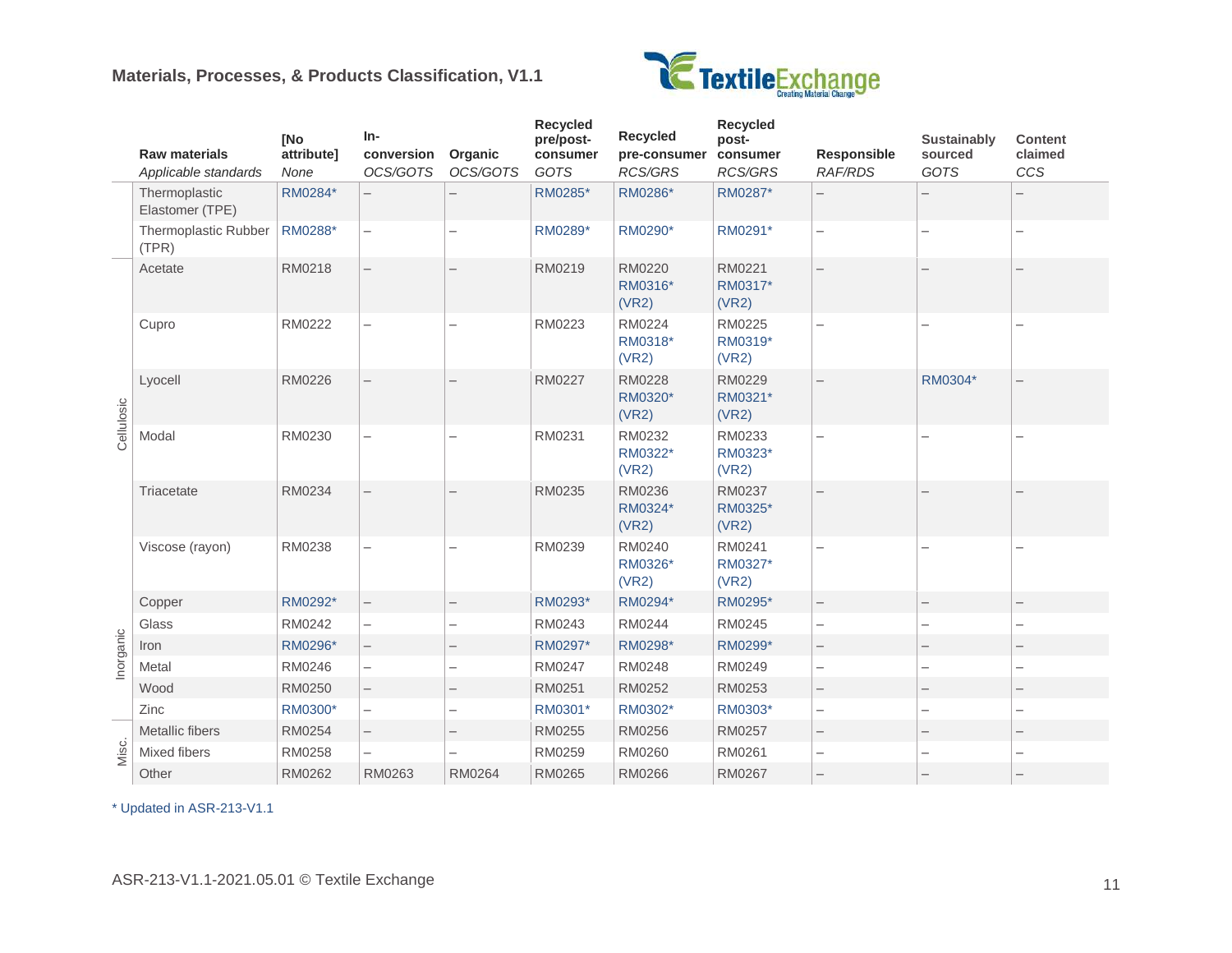

### <span id="page-11-0"></span>3.2. Process Categories

- $3.2.1.$ Table 3.2 provides a list of process categories and samples of the specific processes that it covers. If only a specific process is applicable, users are advised to use a *[User Specific Term](#page-6-0)*.
- $3.2.2.$ For Textile Exchange standards, if the listed processes are carried out by homeworkers, *[User Specific Term](#page-6-0)* should be applied, specifying the process followed by "homeworkers" (e.g. Weaving – homeworkers).
- $3.2.3.$ The category "No processing" (PR0000) shall be the default category where no processing of goods is performed. The only use for this is in the Facilities Appendix of a scope certificate, namely for cases where the scope certificate holder is neither directly involved in the actual processing of goods nor has a specific code listed in the table below (e.g. headquarters, marketing, administration, finance office of a scope certificate holder). It shall not be listed on the first page of the scope certificate.

| Code    | <b>Process Category</b>     | <b>Coverage Examples</b>                                                                                                                                                                                                                                                                                               |
|---------|-----------------------------|------------------------------------------------------------------------------------------------------------------------------------------------------------------------------------------------------------------------------------------------------------------------------------------------------------------------|
| PR0000  | No processing               | See 3.2.3.                                                                                                                                                                                                                                                                                                             |
| PR0001  | <b>Boiling</b>              | Applicable to GOTS and OCS (example Silk)                                                                                                                                                                                                                                                                              |
| PR0002  | <b>Breeding</b>             | Applicable to RDS only                                                                                                                                                                                                                                                                                                 |
| PR0003  | <b>Biological recycling</b> |                                                                                                                                                                                                                                                                                                                        |
| PR0035* | <b>Brand</b>                | An organization that controls the design, development, and purchase of<br>final products for sale under their own name. Brands may sell to<br>wholesalers, retailers, or directly to consumers. This does not include<br>organizations who sell a branded intermediate product for use in further<br>processing steps. |
| PR0004  | Chemical recycling          |                                                                                                                                                                                                                                                                                                                        |
| PR0005  | Collecting                  |                                                                                                                                                                                                                                                                                                                        |
| PR0006  | Concentrating               | Flake making, popcorn making, baling, etc.                                                                                                                                                                                                                                                                             |
| PR0007  | Down processing             | Cleaning, washing, drying, sorting, mixing, etc.                                                                                                                                                                                                                                                                       |
| PR0008  | Dyeing                      | Cone dyeing, garment dyeing, hank dyeing, knitted fabric dyeing, stock<br>dyeing, wool tops dyeing, warp dyeing, woven fabric dyeing, wet<br>processing, fiber dyeing, yarn dyeing, etc.                                                                                                                               |
| PR0009  | Embroidery, embellishment   |                                                                                                                                                                                                                                                                                                                        |
| PR0010  | Extrusion                   | Extrusion under melt spinning, wet spinning, dry spinning, gel spinning,<br>etc.                                                                                                                                                                                                                                       |
| PR0011* | Farming (group)             | Farm production for a member of a farm group (applicable to RAF and<br>RDS only).                                                                                                                                                                                                                                      |
| PR0036* | Farming (individual)        | Farm production for an <i>individual farm</i> (applicable to RAF and RDS only).                                                                                                                                                                                                                                        |
| PR0037* | Farming (area)              | Farm production for a farm area (applicable to RDS only).                                                                                                                                                                                                                                                              |
| PR0038* | Farming (communal)          | Farm production for a member of a communal farmer group (applicable<br>to RAF only).                                                                                                                                                                                                                                   |
| PR0012  | Finishing                   | Coating, singeing, desizing, vaporizing, gassing, easy-care treatment wet<br>processing, etc.                                                                                                                                                                                                                          |
| PR0013  | Ginning                     | Ginning, delinting, etc.                                                                                                                                                                                                                                                                                               |
| PR0014  | Hatching                    |                                                                                                                                                                                                                                                                                                                        |

#### <span id="page-11-1"></span>**Table 3.2: Process Category Classification**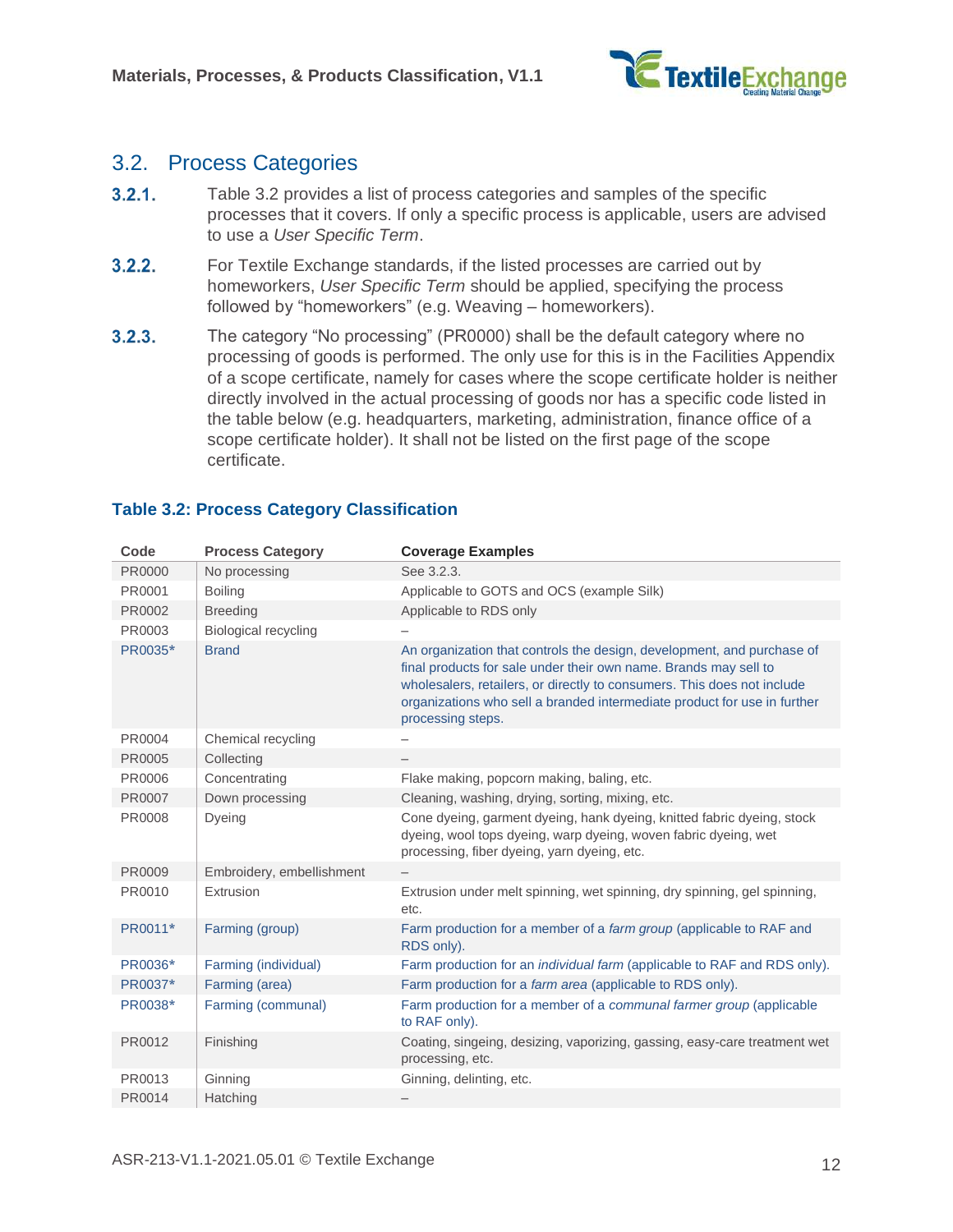

| Code    | <b>Process Category</b>   | <b>Coverage Examples</b>                                                                                                                                                                                                                                                      |
|---------|---------------------------|-------------------------------------------------------------------------------------------------------------------------------------------------------------------------------------------------------------------------------------------------------------------------------|
| PR0015  | Knitting                  | Circular or flat knitting (warp knitting) – jersey, rib, interlock, french terry,<br>fleece, pique, jacquard knitting, socks knitting, garment knitting, etc.                                                                                                                 |
| PR0016  | Manufacturing             | Cutting-making-trimming (CMT), garment making, final product making,<br>assembling, design, fabric marking, stitching, ironing, sorting, balling,<br>filling/stuffing, etc.                                                                                                   |
| PR0017  | Mechanical recycling      | Wool fraying, ragging, garnetting, cotton/polyester recycling, etc.                                                                                                                                                                                                           |
| PR0018  | Molding                   | Aluminum molding or inject molding.                                                                                                                                                                                                                                           |
| PR0019  | Non-woven manufacturing   | Mechanical, thermal, chemical and solvent processes (e.g.<br>spun lace, heat-bonded, pulp air-laid, wet, spunbond, melt-blown,<br>acupuncture, stitch, hydroentangling).                                                                                                      |
| PR0020  | Packing                   | Packing, labeling, etc.                                                                                                                                                                                                                                                       |
| PR0021  | Pre-treatment             | Gassing, singeing, sizing, desizing, scouring (excluding GOTS and OCS<br>First processor and RAF animal fibers), mercerization, bleaching,<br>carbonizing, fulling/crabbing/thermo fixing, anti-felting, anti-shrinking<br>treatments, degumming, heat setting, washing, etc. |
| PR0022  | Preparatory               | Warping, sizing, spooling, pirn winding, etc.                                                                                                                                                                                                                                 |
| PR0023  | Printing                  | Devore printing, direct printing, discharge printing, resist printing, rotary<br>screen printing, screen printing, inkjet printing, digital printing, etc.                                                                                                                    |
| PR0024  | Pulp making               | Wood pulp, cotton pulp, etc.                                                                                                                                                                                                                                                  |
| PR0025  | Retail sales              |                                                                                                                                                                                                                                                                               |
| PR0039* | Retting                   | Applicable for bast fibers only.                                                                                                                                                                                                                                              |
| PR0040* | Scouring                  | Applicable for GOTS and OCS First processor and RAF animal fibers<br>only.                                                                                                                                                                                                    |
| PR0026  | Slaughtering              |                                                                                                                                                                                                                                                                               |
| PR0027  | Spinning                  | Blow-room, carding, combing, roving, ring spinning, roto/open-end<br>spinning, vortex spinning, winding, reeling, doubling, twisting, unwinding,<br>silk reeling, silk throwing, wet spinning, melt spinning, dry spinning, gel<br>spinning, texturizing, etc.                |
| PR0028  | Tanning                   |                                                                                                                                                                                                                                                                               |
| PR0029  | Top making                | Wool/synthetic top making process.                                                                                                                                                                                                                                            |
| PR0030  | Trading                   | Import, export or domestic trading.                                                                                                                                                                                                                                           |
| PR0031  | Warehousing, distribution |                                                                                                                                                                                                                                                                               |
| PR0032  | Washing, laundering       | Washing/laundering of garment, fabric, denim, yarn, fiber or any other<br>material.                                                                                                                                                                                           |
| PR0033  | Weaving                   | All woven fabric plain, twill, satin, sateen, honeycomb, terry, denim,<br>jacquard weaving, etc.                                                                                                                                                                              |
| PR0034  | Other                     |                                                                                                                                                                                                                                                                               |
| PR9999* | Write off / dummy         | Recognition that a portion of the inventory no longer holds value as a<br>certified material for reasons such as loss, theft, deterioration, disposal<br>as non-certified material etc.                                                                                       |

\* Updated in ASR-213-V1.1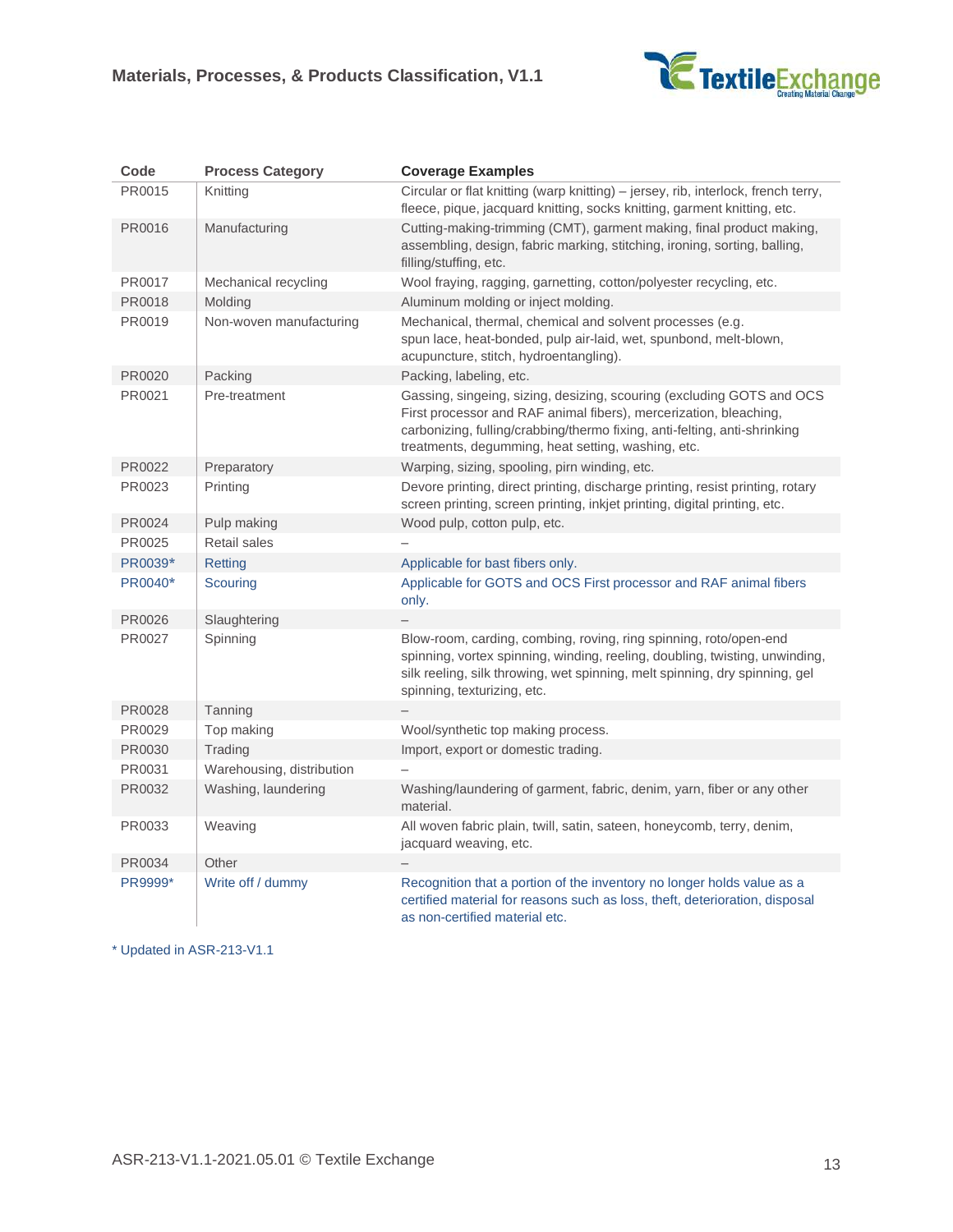

### <span id="page-13-0"></span>3.3. Product Categories

- $3.3.1.$ *Appendix B - [Mapping of Product Categories and Product Details](#page-20-0)* and *[Appendix D -](#page-26-0) [Illustrative Examples](#page-26-0)* provides guidance on how to use the product categories and product details.
- $3.3.2.$ If a product is made of more than one certified component, certification bodies shall issue transaction certificates based on the component instead of the product (see *[Example 7: Components](#page-31-0)*).

| Code   | <b>Product Category</b>       | Code    | <b>Product Category</b>                       |
|--------|-------------------------------|---------|-----------------------------------------------|
| PC0001 | Men's apparel                 | PC0023  | Packaging                                     |
| PC0002 | Women's apparel               | PC0024  | Toys                                          |
| PC0003 | Babies' apparel               | PC0025  | Dyed fabrics                                  |
| PC0004 | Children's apparel            | PC0026  | Greige fabrics                                |
| PC0005 | Unisex apparel                | PC0027  | Undyed fabrics                                |
| PC0006 | Men's denim apparel           | PC0039* | <b>Printed fabrics</b>                        |
| PC0007 | Women's denim apparel         | PC0028  | Fabrics                                       |
| PC0008 | Children's denim apparel      | PC0029  | Dyed yarns                                    |
| PC0009 | Unisex denim apparel          | PC0030  | Greige yarns                                  |
| PC0010 | Home textiles                 | PC0031  | Undyed yarns                                  |
| PC0011 | Carried accessories           | PC0032  | Tops                                          |
| PC0012 | Worn accessories              | PC0033  | Dyed fibers                                   |
| PC0013 | Personal care, hygiene        | PC0034  | Undyed fibers                                 |
| PC0014 | Medical                       | PC0035* | Processed post-consumer materials             |
| PC0015 | <b>Bedding</b>                | PC0036* | Unprocessed post-consumer<br>fibers/materials |
| PC0016 | Footwear                      | PC0037* | Reclaimed post-consumer materials             |
| PC0017 | <b>Functional accessories</b> | PC0040* | Reclaimed pre-consumer materials              |
| PC0018 | Outdoor                       | PC0041* | Processed pre-consumer materials              |
| PC0019 | Industrial, technical         | PC0042* | Unprocessed pre-consumer fibers/materials     |
| PC0020 | Filling, stuffing             | PC0038  | Other                                         |
| PC0021 | Paper products                |         |                                               |
| PC0022 | Hard goods                    |         |                                               |

#### <span id="page-13-1"></span>**Table 3.3: Product Category Classification**

\*Updated in ASR-213-V1.1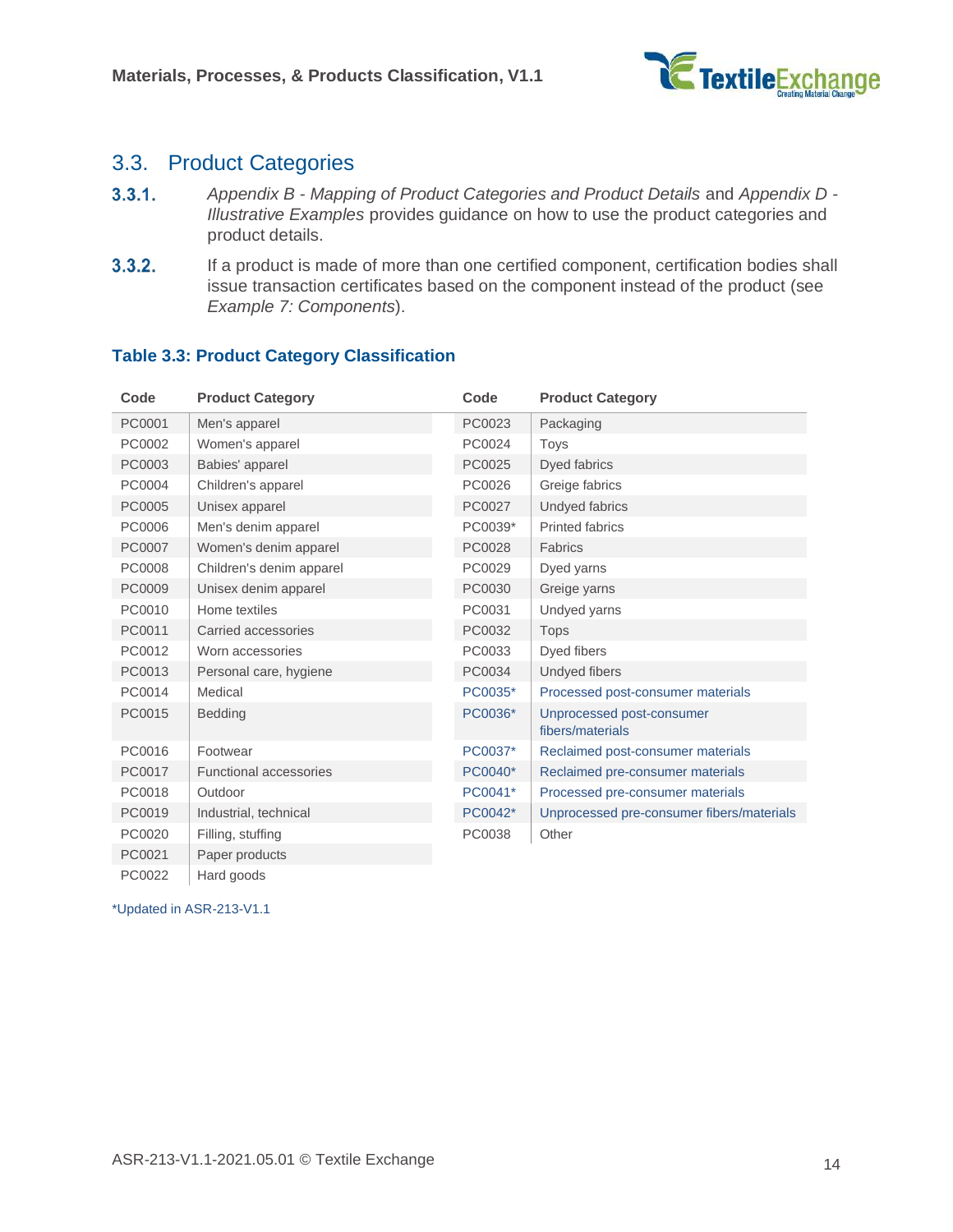

### <span id="page-14-0"></span>3.4. Product Details

 $3.4.1.$ *Appendix B - [Mapping of Product Categories and Product Details](#page-20-0)* and *Error! Reference source not found.* provides guidance on how to use the product categories and product details.

#### <span id="page-14-1"></span>**Table 3.4: Product Details Classification**

| Code   | <b>Product detail</b>               | Code    | <b>Product detail</b>      |
|--------|-------------------------------------|---------|----------------------------|
| PD0001 | Overcoats, jackets, vests           | PD0053  | Furniture                  |
| PD0002 | Suits, suit-pants                   | PD0054  | Decorative items           |
| PD0003 | Pants, trousers                     | PD0055  | Packing sacks, bags        |
| PD0004 | Sweaters, pullovers, cardigans      | PD0056  | Soft toys                  |
| PD0005 | Shirts, blouses                     | PD0057  | Hard toys                  |
| PD0006 | Undergarment, sleepwear, robes      | PD0058  | Knitted fabrics            |
| PD0007 | T-shirts, singlets                  | PD0059  | Woven fabrics              |
| PD0008 | Activewear, sportswear              | PD0060  | <b>Terry fabrics</b>       |
| PD0009 | Socks, hosiery                      | PD0061  | Denim fabrics              |
| PD0010 | Workwear, uniforms                  | PD0062  | Non-woven fabrics          |
| PD0011 | Dresses, skirts                     | PD0063  | Special fabrics            |
| PD0012 | Brassieres, suspenders, garters     | PD0064  | Leather                    |
| PD0013 | Babies' clothing                    | PD0065  | <b>Bonded leather</b>      |
| PD0014 | Babies' accessories                 | PD0066  | Open-end yarns             |
| PD0015 | Bed linen, bed sheets               | PD0067  | Carded yarns               |
| PD0016 | Table linen, tablecloth, napkins    | PD0101* | Semi-combed yarns          |
| PD0017 | Towels, kitchen linen, toilet linen | PD0102* | Normally combed yarns      |
| PD0018 | Food contact textiles               | PD0103* | <b>Highly combed yarns</b> |
| PD0019 | Blankets, bedspreads, quilts        | PD0068* | Super combed yarns         |
| PD0020 | Curtains, blinds                    | PD0069  | Filament                   |
| PD0021 | Upholstery                          | PD0070  | Yarns for hand knitting    |
| PD0022 | Carpets, rugs, floor coverings      | PD0071  | Core-spun yarns            |
| PD0023 | Pillows, cushions                   | PD0072  | Fancy yarns                |
| PD0024 | Bags, handbags, totes, pouches      | PD0073  | Tops                       |
| PD0025 | Luggage, suitcases                  | PD0074  | Lint cotton                |
| PD0026 | Gloves, mittens, hand covering      | PD0075  | Raw fibers                 |
| PD0027 | Neckties, bow ties, cravats         | PD0076  | Raw silk                   |
| PD0028 | Scarves, shawls, veils              | PD0077  | Combed fibers              |
| PD0029 | <b>Handkerchiefs</b>                | PD0078  | Scoured fibers             |
| PD0030 | Hats, caps, head coverings          | PD0079  | Staple fibers              |
| PD0031 | <b>Belts</b>                        | PD0080  | Mixed fibers               |
| PD0032 | <b>Topical products</b>             | PD0081  | By-products                |
| PD0033 | Invasive products                   | PD0082  | Comber noil                |
| PD0034 | <b>Mattresses</b>                   | PD0083  | Cotton linter              |
| PD0035 | Shoes                               | PD0084  | <b>Tanned hide</b>         |
| PD0036 | <b>Buttons</b>                      | PD0085  | Chips (pellets)            |
| PD0037 | <b>Zippers</b>                      | PD0086  | Flakes                     |
| PD0038 | Labels, tags                        | PD0087  | Popcorns                   |
| PD0039 | Trimmings                           | PD0088  | Seed cotton (raw cotton)   |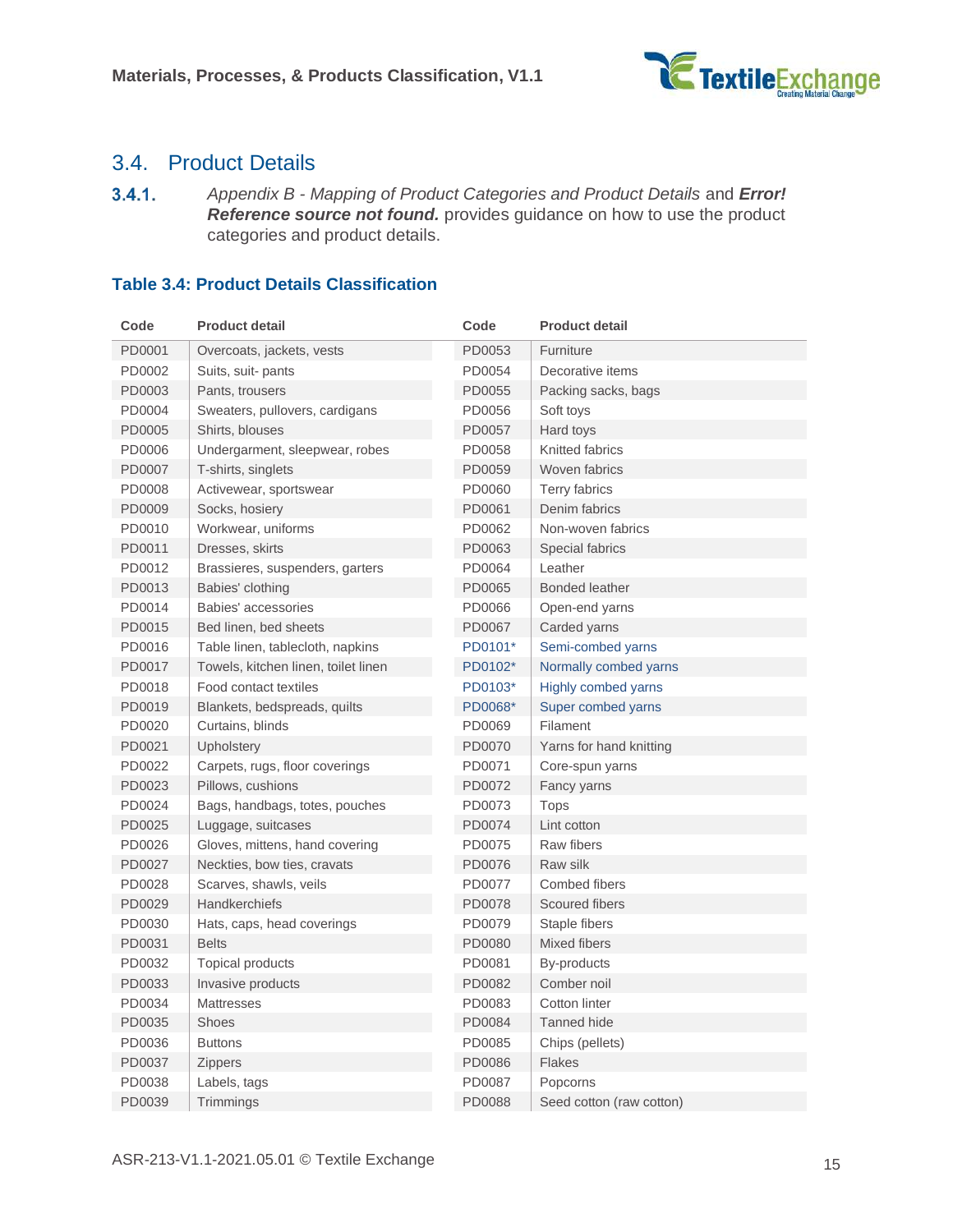

| Code   | <b>Product detail</b>        | Code   | <b>Product detail</b>    |
|--------|------------------------------|--------|--------------------------|
| PD0040 | Interlining                  | PD0089 | Greasy wool              |
| PD0041 | Sewing threads               | PD0090 | Silk cocoons             |
| PD0042 | Tents, sails, camping goods  | PD0091 | Greasy animal hair       |
| PD0043 | Tarpaulins, awnings          | PD0092 | Pulp                     |
| PD0044 | Sleeping bags                | PD0093 | Rawhide                  |
| PD0045 | Automotive parts, upholstery | PD0094 | <b>Reclaimed bottles</b> |
| PD0046 | <b>Building materials</b>    | PD0095 | Reclaimed fishing nets   |
| PD0047 | Down, feather                | PD0096 | Reclaimed textiles       |
| PD0048 | Man-made fiber filling       | PD0097 | Reclaimed ocean wastes   |
| PD0049 | Natural fiber filling        | PD0098 | Reclaimed process wastes |
| PD0050 | Cardboard, boxes             | PD0099 | Reclaimed down, feathers |
| PD0051 | Paper products               | PD0100 | Other                    |
| PD0052 | Envelops, cards              |        |                          |

\*Updated in ASR-213-V1.1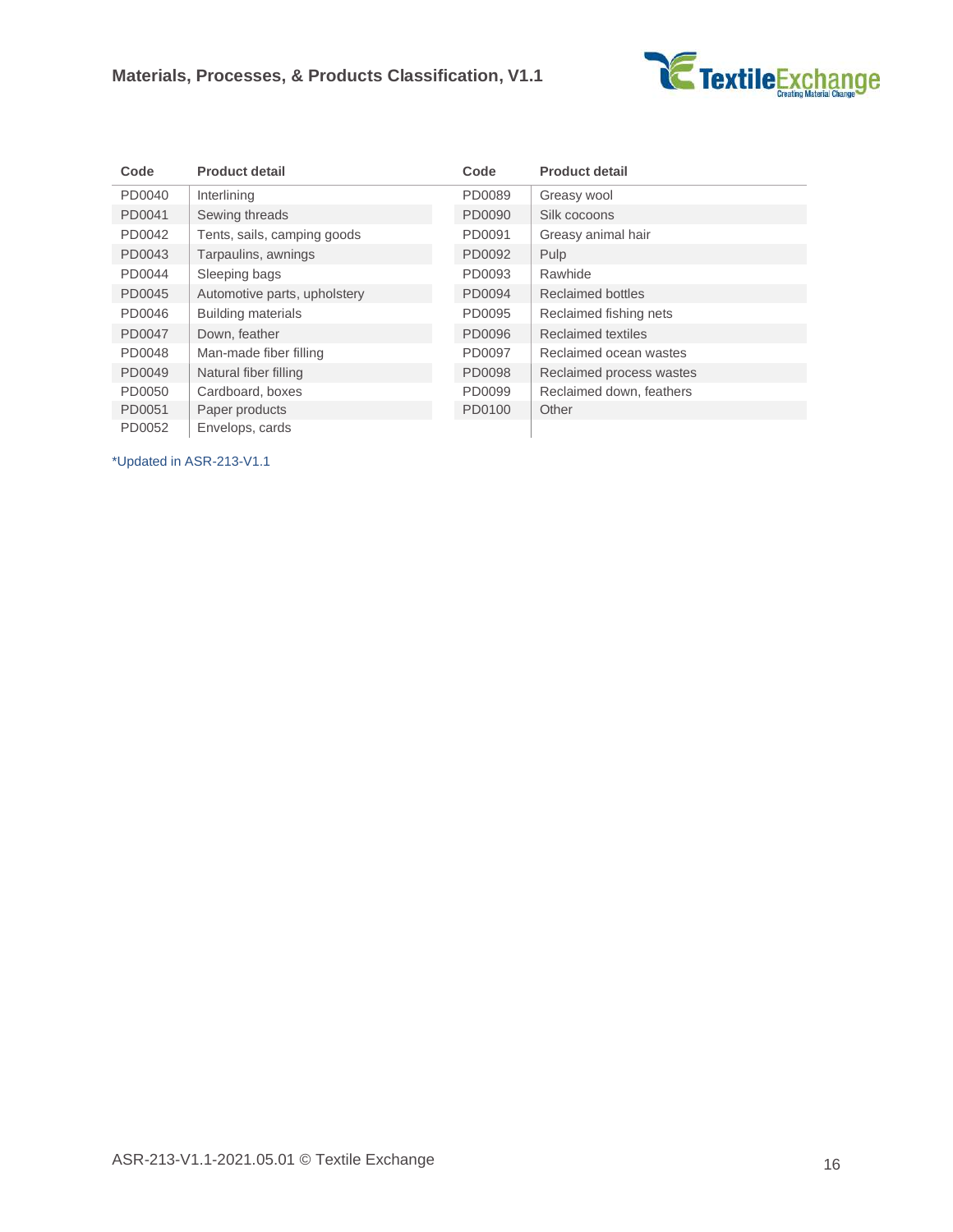

### <span id="page-16-0"></span>3.5. Organic Standards

 $3.5.1.$ GOTS and Textile Exchange recognizes all organically grown material inputs from a farm certified by an accredited certification body that is part of the **IFOAM Family of** [Standards.](https://www.ifoam.bio/sites/default/files/2020-05/familyframe_web_0.pdf) The listing given here is only for guidance. The [IFOAM website](https://www.ifoam.bio/sites/default/files/2020-05/familyframe_web_0.pdf) should be checked for the most up to date listing.

#### <span id="page-16-1"></span>**Table 3.5: Organic Farming Standards**

| Code          | <b>Organic Standard</b>                                                      | <b>Region</b> |
|---------------|------------------------------------------------------------------------------|---------------|
| OS0001        | Biocyclic Vegan Standard                                                     | Global        |
| OS0002        | <b>IFOAM Standard</b>                                                        | Global        |
| OS0003        | Standard for Forest Garden Products (FGP)                                    | Global        |
| OS0004        | East African Organic Product Standard (EAOPS)                                | Africa        |
| OS0005        | Fedération Nationale pour l'Agriculture Biologique (FENAB) Standard, Senegal | Africa        |
| OS0006        | South African Organic Sector Organisation (SAOSO) Standard, South Africa     | Africa        |
| <b>OS0007</b> | Tunisia Organic Regulation                                                   | Africa        |
| <b>OS0008</b> | Argencert Organic Standard, Argentina                                        | Americas      |
| OS0009        | Argentina Organic Regulation                                                 | Americas      |
| OS0010        | Canada Organic Regulation                                                    | Americas      |
| OS0011        | CCOF International Standard, USA                                             | Americas      |
| OS0012        | Costa Rica Organic Regulation                                                | Americas      |
| OS0013        | <b>Ecuador Organic Regulation</b>                                            | Americas      |
| OS0014        | IBD Organic Guidelines, Brazil                                               | Americas      |
| OS0015        | OIA Organic Standards, Argentina                                             | Americas      |
| OS0016        | USA Organic Regulation (US-NOP)                                              | Americas      |
| OS0017        | <b>ACT Basic Standard, Thailand</b>                                          | Asia          |
| OS0018        | ASEAN Standard for Organic Agriculture (ASOA)                                | Asia          |
| OS0019        | Asia Regional Organic Standard (AROS)                                        | Asia          |
| OS0020        | Biocert International Standards, India                                       | Asia          |
| OS0021        | Certification Alliance Organic Standard (CertAll)                            | Asia          |
| OS0022        | China Organic Regulation (China National Organic Product Standard)           | Asia          |
| OS0023        | DCOK, LLC International Standards, South Korea                               | Asia          |
| OS0024        | Diaoyutai Original Ecological Products Standard (DOPS), China                | Asia          |
| OS0025        | Earth Tag Organic Standard, Malaysia                                         | Asia          |
| OS0026        | HKORC Organic Standard, Hong Kong                                            | Asia          |
| OS0027        | India Organic Regulation (India-NPOP)                                        | Asia          |
| OS0028        | <b>Israel Organic Regulation</b>                                             | Asia          |
| OS0029        | Japan Organic & Natural Foods Association (JONA) Organic Standard, Japan     | Asia          |
| OS0030        | Japan Organic Regulation (JAS)                                               | Asia          |
| OS0031        | Korea Organic Regulation                                                     | Asia          |
| OS0032        | <b>MASIPAG Organic Standards, Philippines</b>                                | Asia          |
| OS0033        | OFDC Organic Certification Standard, China                                   | Asia          |
| OS0034        | Saudi Arabia Organic Regulation                                              | Asia          |
| OS0035        | Sunshine Earth Organic Standard, China                                       | Asia          |
| OS0036        | Vietnam PGS Standards, Vietnam                                               | Asia          |
| OS0037        | <b>Bio Suisse Standards, Switzerland</b>                                     | Europe        |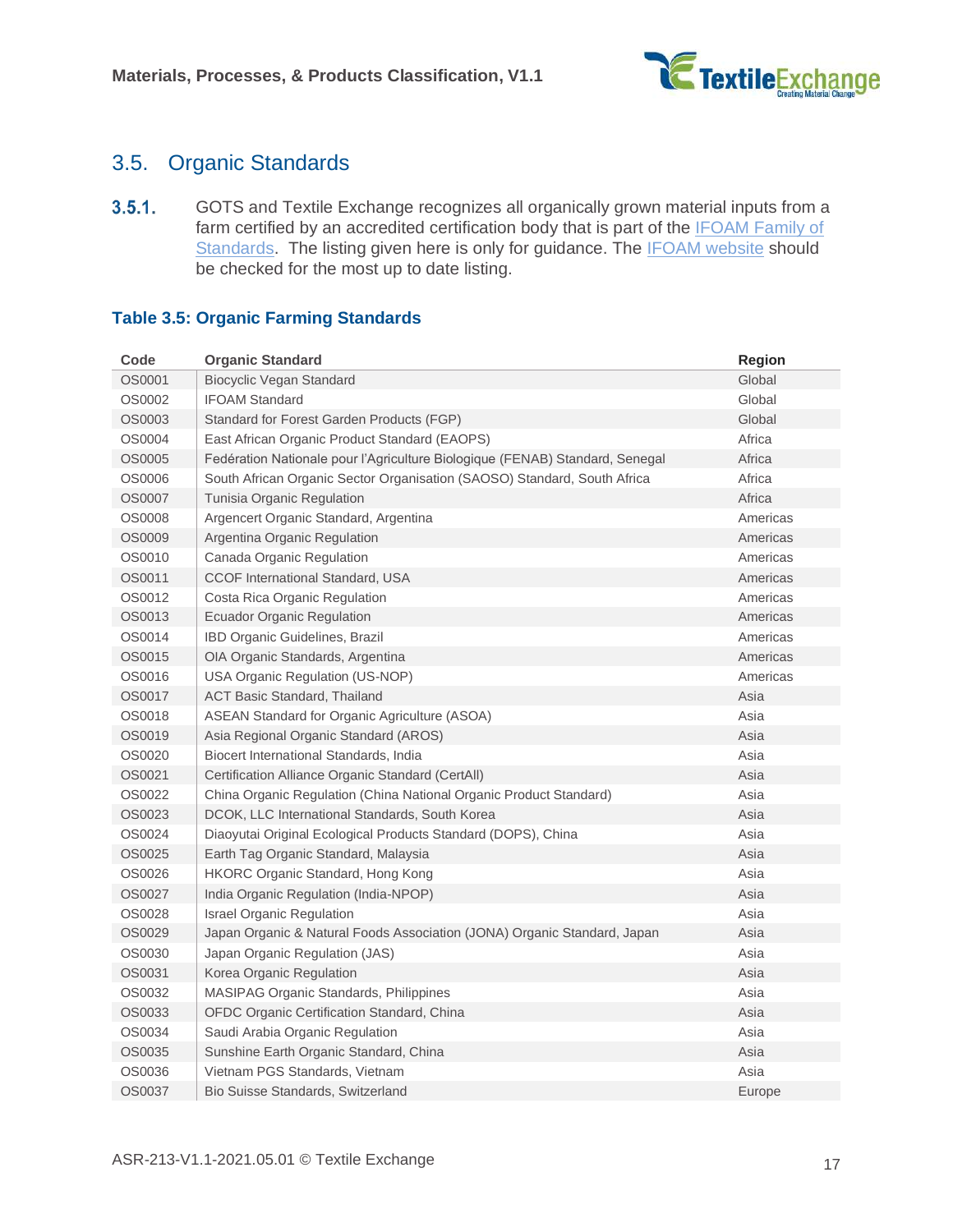

| Code   | <b>Organic Standard</b>                                          | <b>Region</b> |
|--------|------------------------------------------------------------------|---------------|
| OS0038 | EU Organic Regulation                                            | Europe        |
| OS0039 | Nature & Progrès Standards, France                               | Europe        |
| OS0040 | <b>Switzerland Organic Regulation</b>                            | Europe        |
| OS0041 | The EcoWellness Standard, Germany                                | Europe        |
| OS0042 | <b>Turkey Organic Regulation</b>                                 | Europe        |
| OS0043 | AsureQuality Organic Standard, New Zealand                       | Oceania       |
| OS0044 | Australian Certified Organic Standard, Australia                 | Oceania       |
| OS0045 | NASAA Organic Standard, Australia                                | Oceania       |
| OS0046 | National Standard for Organic and Bio-Dynamic Produce, Australia | Oceania       |
| OS0047 | New Zealand Organic Export Regulation                            | Oceania       |
| OS0048 | Pacific Organic Standard, Pacific Community                      | Oceania       |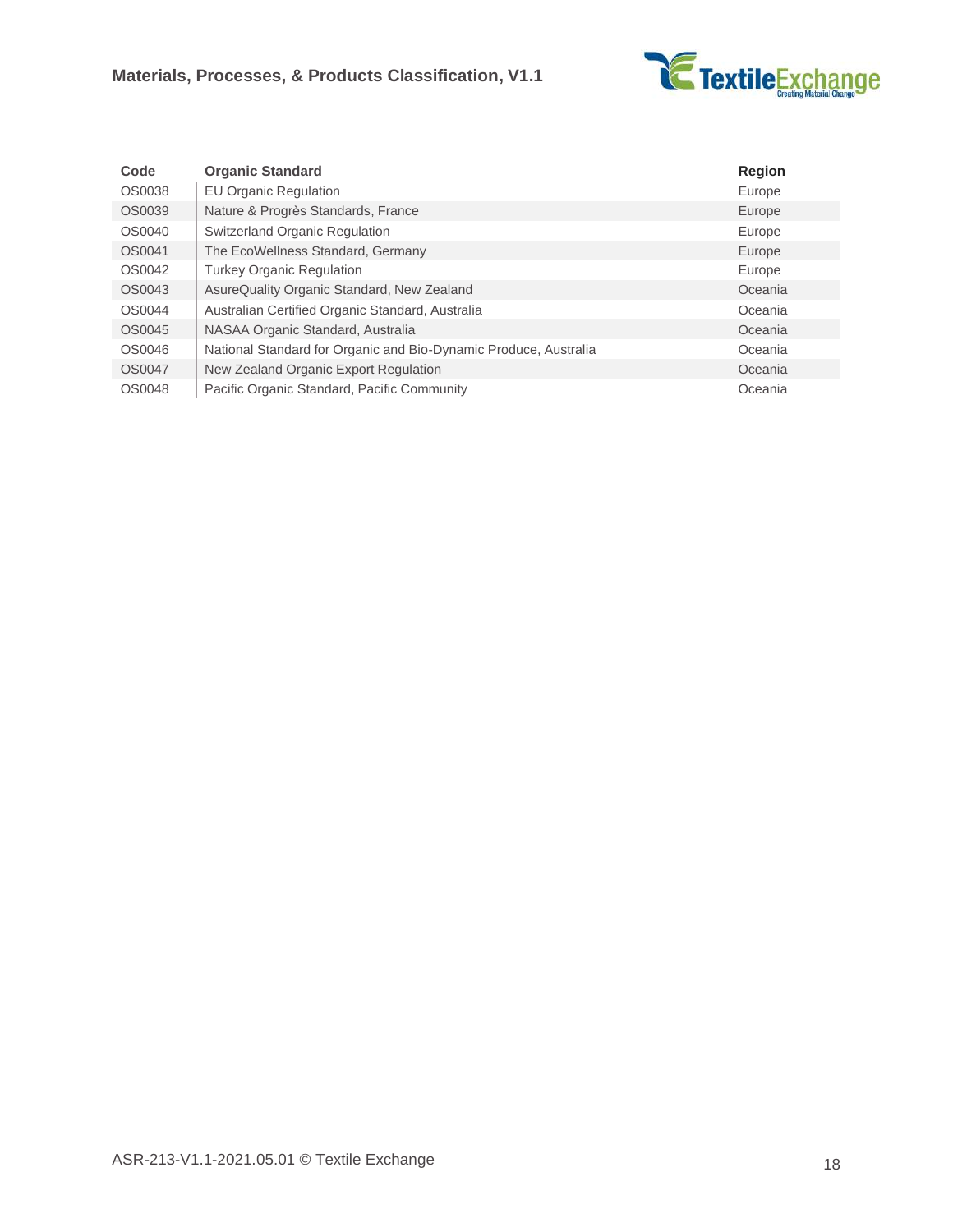

## <span id="page-18-0"></span>Appendix A - Raw Materials Mapping

The following table shows the mapping carried out between raw materials listed in European [Regulation on Fiber Labelling](https://eur-lex.europa.eu/legal-content/EN/TXT/PDF/?uri=CELEX:02011R1007-20180215&from=EN) and this classification.

|        | <b>EU Regulation</b>     | <b>Classification</b> |            | <b>EU Regulation</b>                   | <b>Classification</b>               |
|--------|--------------------------|-----------------------|------------|----------------------------------------|-------------------------------------|
|        | Alpaca                   | Alpaca                |            | Acrylic                                | Acrylic                             |
|        | Angora                   | Angora                |            | Aramid                                 | Other                               |
|        | Animal hair              | Other                 |            | Chlorofibre                            | Other                               |
|        | <b>Beaver</b>            | Other                 |            | Elastane                               | Elastane (spandex)                  |
|        | Camel                    | Camel                 |            | Elastodiene                            | Other                               |
|        | Cashgora                 | Other                 |            | Elastolefin                            | Other                               |
|        | Cashmere                 | Cashmere              |            | Elastomultiester                       | Elastomultiester                    |
|        | Guanaco                  | Guanaco               |            | Fluorofibre                            | Other                               |
| Animal | Llama                    | Lama                  |            | Melamine                               | Other                               |
|        | Mohair                   | Mohair                |            | Modacrylic                             | Modacrylic                          |
|        | Otter                    | Other                 |            | Polyacrylate                           | Other                               |
|        | Silk                     | Silk                  |            | Polyamide or nylon                     | Polyamide (nylon)                   |
|        | Vicuna                   | Vicuna                |            | Polycarbamide                          | Other                               |
|        | Wool                     | Wool                  |            | Polyester                              | Polyester                           |
|        | Yak                      | Yak                   | Synthetic  | Polyethylene                           | Polyethylene                        |
|        | $\overline{\phantom{0}}$ | Down                  |            | Polyimide                              | Other                               |
|        |                          | Feather               |            | Polylactide                            | Other                               |
|        | -                        | Leather               |            | Polypropylene                          | Polypropylene                       |
|        | Abaca                    | Other                 |            | Polypropylene/polyamide<br>bicomponent | Other                               |
|        | <b>Broom</b>             | Other                 |            | Polyurethane                           | Polyurethane                        |
|        | Coir                     | Coir                  |            | Protein                                | Protein                             |
|        | Cotton                   | Cotton                |            | Trivinyl                               | Other                               |
|        | Flax (or linen)          | Flax (linen)          |            | Vinylal                                | Other                               |
|        | Henequen                 | Other                 |            | $\qquad \qquad -$                      | Ethylene vinyl acetate              |
|        | Jute                     | Jute                  |            | $\overline{\phantom{0}}$               | Latex                               |
| Plant  | Kapok                    | Kapok                 |            | $\overline{\phantom{m}}$               | Polyethylene<br>terephthalate (PET) |
|        | Maguey                   | Other                 |            | $\overline{\phantom{0}}$               | Polylactic acid (PLA)               |
|        | Ramie                    | Ramie                 |            | $\overline{\phantom{0}}$               | Polystyrene                         |
|        | Sisal                    | Sisal                 |            | Acetate                                | Acetate                             |
|        | Sunn                     | Other                 |            | Cupro                                  | Cupro                               |
|        | True hemp                | Hemp                  |            | Alginate                               | Other                               |
|        | $\overline{\phantom{0}}$ | Bamboo                | Cellulosic | Lyocell                                | Lyocell                             |
|        |                          | Natural rubber        |            | Modal                                  | Modal                               |
|        | $\overline{\phantom{a}}$ | <b>Nettle</b>         |            | Triacetate                             | Triacetate                          |
|        |                          | Protein               |            | Viscose                                | Viscose                             |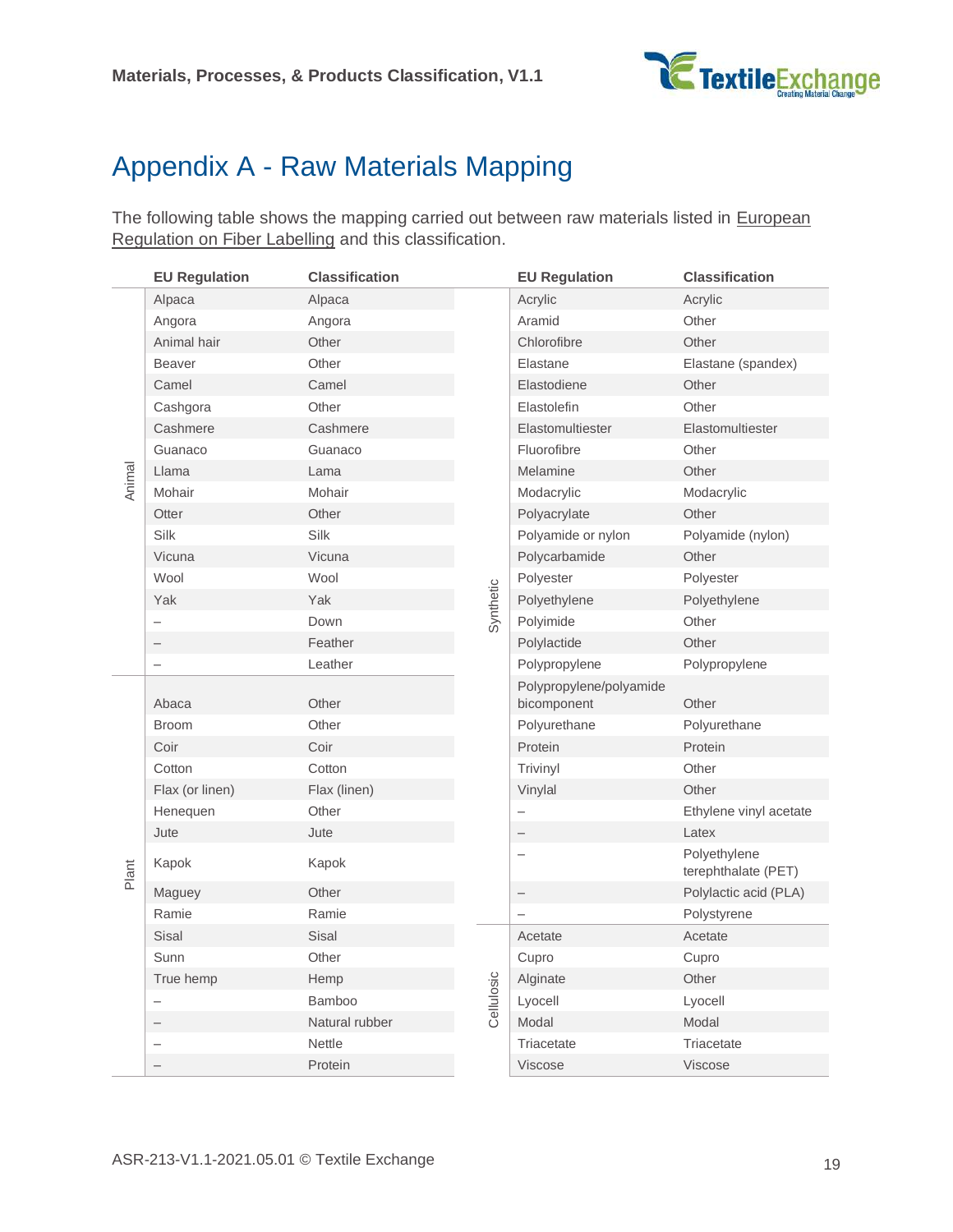

|         | <b>EU Regulation</b>     | <b>Classification</b> |                | <b>EU Regulation</b>     | <b>Classification</b> |
|---------|--------------------------|-----------------------|----------------|--------------------------|-----------------------|
|         | Glass fiber              | Glass                 |                | $\overline{\phantom{a}}$ | Metallic fibers       |
| ಹ<br>তা | $\overline{\phantom{a}}$ | Metal                 | ပ<br>ِ ۞.<br>- | $\overline{\phantom{a}}$ | Mixed fibers          |
| ◡       | $\overline{\phantom{a}}$ | Wood                  | ⋍              | $\overline{\phantom{a}}$ | Other                 |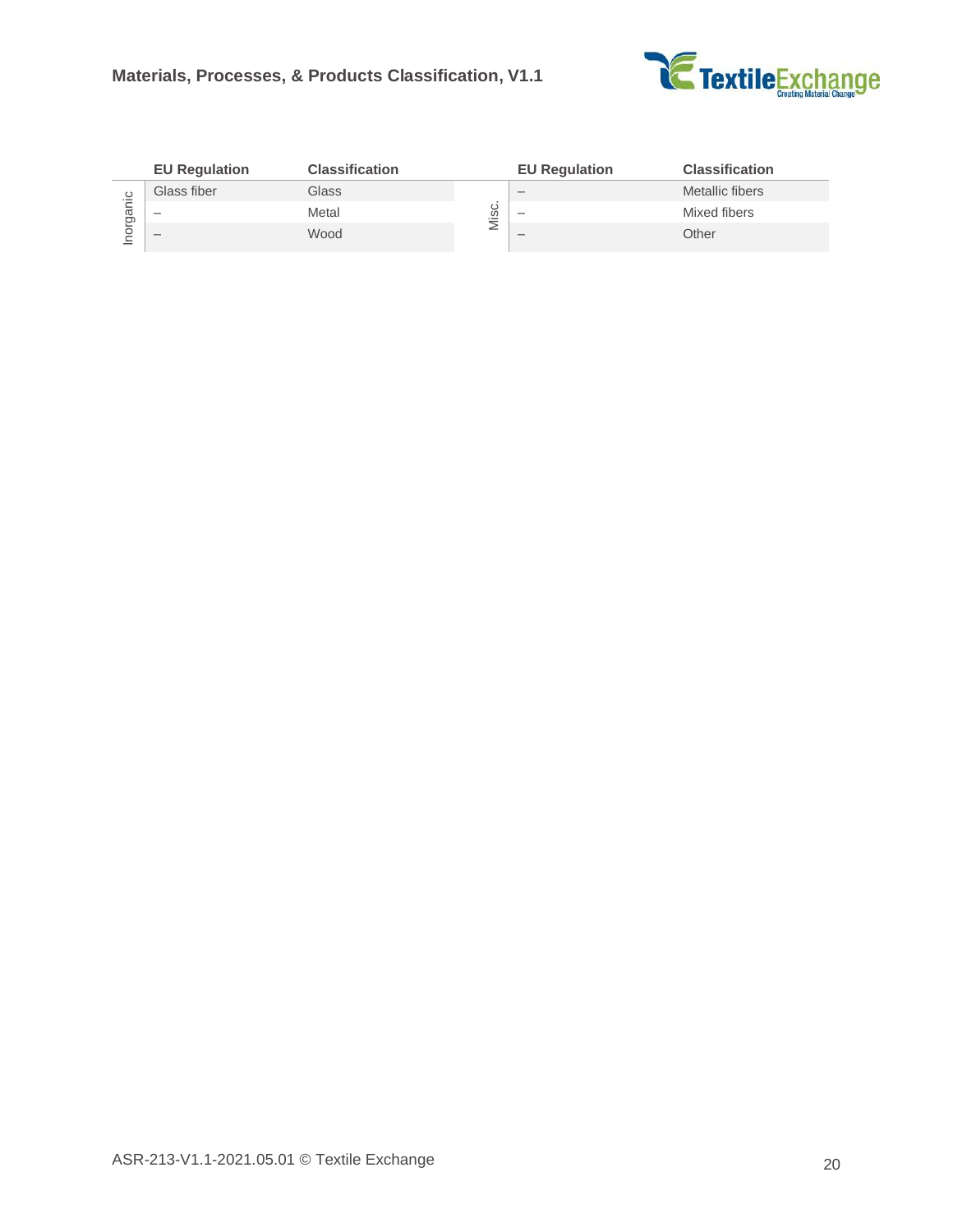

## <span id="page-20-0"></span>Appendix B - Mapping of Product Categories and Product **Details**

The following table outlines the recommended mapping of product details to product categories.

The mapping of product categories and product details to HS Code H3 is carried out for the sole purpose of facilitating a check for completeness. It is not intended as a specification on which customs code to apply.

Where a component of product detail is in question (e.g. shoe sole, jacket shell), users are recommended to select the whole product (i.e., shoe, jacket) and specify the component in *[User](#page-6-0)  [Specific Term](#page-6-0)*.

| <b>Product Category</b>     | <b>Product Detail</b>                                                                                                                                                                                                                                                                                                                     | HS Code (H3)                                                                                                                                                                | <b>Guidance</b>                                                                                                          |
|-----------------------------|-------------------------------------------------------------------------------------------------------------------------------------------------------------------------------------------------------------------------------------------------------------------------------------------------------------------------------------------|-----------------------------------------------------------------------------------------------------------------------------------------------------------------------------|--------------------------------------------------------------------------------------------------------------------------|
| Men's apparel               | - Overcoats, jackets, vests<br>- Suits, suit-pants<br>- Pants, trousers<br>- Sweaters, pullovers,<br>cardigans<br>- Shirts, blouses<br>- Undergarment, sleepwear,<br>robes<br>- T-shirts, singlets<br>- Activewear, sportswear<br>- Socks, hosiery<br>- Workwear, uniforms                                                                | $-6101,6201,62020$<br>$-6103,6203$<br>$-6103,6203$<br>$-6110$<br>$-6105,6205$<br>$-6107,6207$<br>$-6109$<br>$-6112,6212$<br>$-6115$<br>$- n/a$                              | If apparel is "Workwear,<br>uniforms", select this detail over<br>the specific apparel type (e.g.<br>"Pants, trousers"). |
| Women's apparel             | - Overcoats, jackets, vests<br>- Suits, suit-pants<br>- Pants, trousers<br>- Dresses, skirts<br>- Sweaters, pullovers,<br>cardigans<br>- Shirts, blouses<br>- Undergarment, sleepwear,<br>robes<br>- Brassieres, suspenders,<br>garters<br>$-$ T-shirts, singlets<br>- Activewear, sportswear<br>- Socks, hosiery<br>- Workwear, uniforms | $-6102, 6202, 62030$<br>$-6104,6204$<br>$-6104,6204$<br>$-6104,6204$<br>$-6110$<br>$-6106,6206$<br>$-6108,6208$<br>$-6212$<br>$-6109$<br>$-6112,6212$<br>$-6115$<br>$- n/a$ |                                                                                                                          |
| Children's apparel          | See "Men's apparel" or<br>"Women's apparel."                                                                                                                                                                                                                                                                                              | See "Men's apparel" or<br>"Women's apparel."                                                                                                                                |                                                                                                                          |
| Unisex apparel              |                                                                                                                                                                                                                                                                                                                                           |                                                                                                                                                                             |                                                                                                                          |
| Men's denim apparel         |                                                                                                                                                                                                                                                                                                                                           |                                                                                                                                                                             |                                                                                                                          |
| Women's denim<br>apparel    |                                                                                                                                                                                                                                                                                                                                           |                                                                                                                                                                             |                                                                                                                          |
| Children's denim<br>apparel |                                                                                                                                                                                                                                                                                                                                           |                                                                                                                                                                             |                                                                                                                          |
| Unisex denim apparel        |                                                                                                                                                                                                                                                                                                                                           |                                                                                                                                                                             |                                                                                                                          |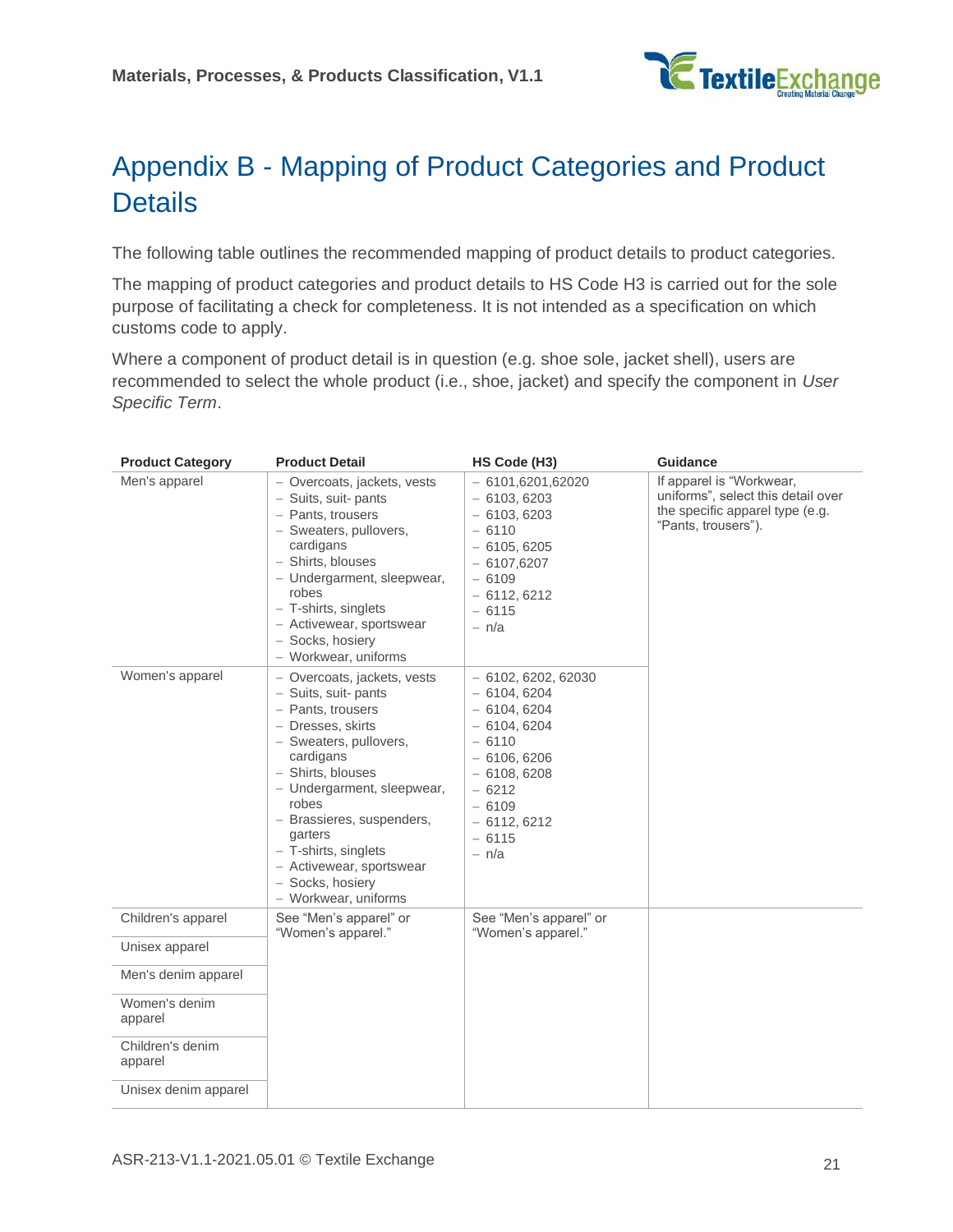

| <b>Product Category</b>       | <b>Product Detail</b>                                                                                                                                                                                                                                                         | HS Code (H3)                                                                                                                             | <b>Guidance</b>                                                                   |
|-------------------------------|-------------------------------------------------------------------------------------------------------------------------------------------------------------------------------------------------------------------------------------------------------------------------------|------------------------------------------------------------------------------------------------------------------------------------------|-----------------------------------------------------------------------------------|
| Home textiles                 | - Bed linen, bed sheets<br>- Table linen, tablecloth,<br>napkins<br>- Towels, kitchen linen, toilet<br>linen<br>- Food contact textiles<br>- Blankets, bedspreads, quilts<br>- Curtains, blinds<br>- Upholstery<br>- Carpets, rugs, floor<br>coverings<br>- Pillows, cushions | $-630210 - 39$<br>$-630240 - 59$<br>$-630260-99,630710$<br>$- n/a$<br>$-6301,630411-19$<br>$-6303$<br>$-6304$<br>$-5701-05$<br>$-940490$ |                                                                                   |
| Carried accessories           | - Bags, handbags, totes,<br>pouches<br>- Luggage, suitcases                                                                                                                                                                                                                   | $-420221-29, 420231-39,$<br>420291-99<br>$-420211-19$                                                                                    |                                                                                   |
| Worn accessories              | - Gloves, mittens, hand<br>coverings<br>- Neckties, bow ties, cravats<br>- Scarves, shawls, veils<br>- Handkerchiefs<br>- Hats, caps, head coverings                                                                                                                          | $-6216, 420321-29$<br>$-6215$<br>$-6214$<br>$-6213$<br>$-6501-07$                                                                        |                                                                                   |
| Personal care, hygiene        | - Topical products<br>$-$ Invasive products                                                                                                                                                                                                                                   | $-560110,4803$<br>$-560110,4818$                                                                                                         |                                                                                   |
| Medical                       | - Topical products                                                                                                                                                                                                                                                            | $-3005$                                                                                                                                  |                                                                                   |
| <b>Bedding</b>                | - Mattresses<br>- Pillows, cushions                                                                                                                                                                                                                                           | $-940421 - 29$<br>$-940490$                                                                                                              |                                                                                   |
| Footwear                      | - Shoes                                                                                                                                                                                                                                                                       | $-6401-06$                                                                                                                               | "Shoes" covers all types of<br>footwear, including sandals,<br>boots, heels, etc. |
| <b>Functional accessories</b> | - Buttons<br>$-$ Zippers<br>- Labels, tags<br>$-$ Trimmings<br>$-$ Interlining<br>- Sewing threads                                                                                                                                                                            | $-9606$<br>$-9607$<br>$-5807$<br>$-5808,5809$<br>$- n/a$<br>$-5204, 5401, 5508$                                                          |                                                                                   |
| Outdoor                       | - Tents, sails, camping goods<br>Tarpaulins, awnings<br>- Mattresses<br>- Luggage, suitcases<br>- Bags, handbags, totes,<br>pouches<br>- Sleeping bags                                                                                                                        | $-630622/29/30/91/99$<br>$-630612/19$<br>$-630640$<br>$-430211-19$<br>$-420221-29, 420231-39,$<br>420291-99<br>$-940430$                 |                                                                                   |
| Industrial, technical         | - Tarpaulins, awnings<br>- Automotive parts,<br>upholstery<br>- Building materials                                                                                                                                                                                            | $-630612/19$<br>$-8708$<br>$- n/a$                                                                                                       |                                                                                   |
| Filling, stuffing             | - Down, feather<br>- Man-made fiber filling<br>- Natural fiber filling                                                                                                                                                                                                        | $-050510$<br>- n/a<br>- n/a                                                                                                              | "Down, feather" takes<br>precedence over "Natural fiber<br>filling."              |
| Paper products                | - Cardboard, boxes                                                                                                                                                                                                                                                            | $-4819$                                                                                                                                  |                                                                                   |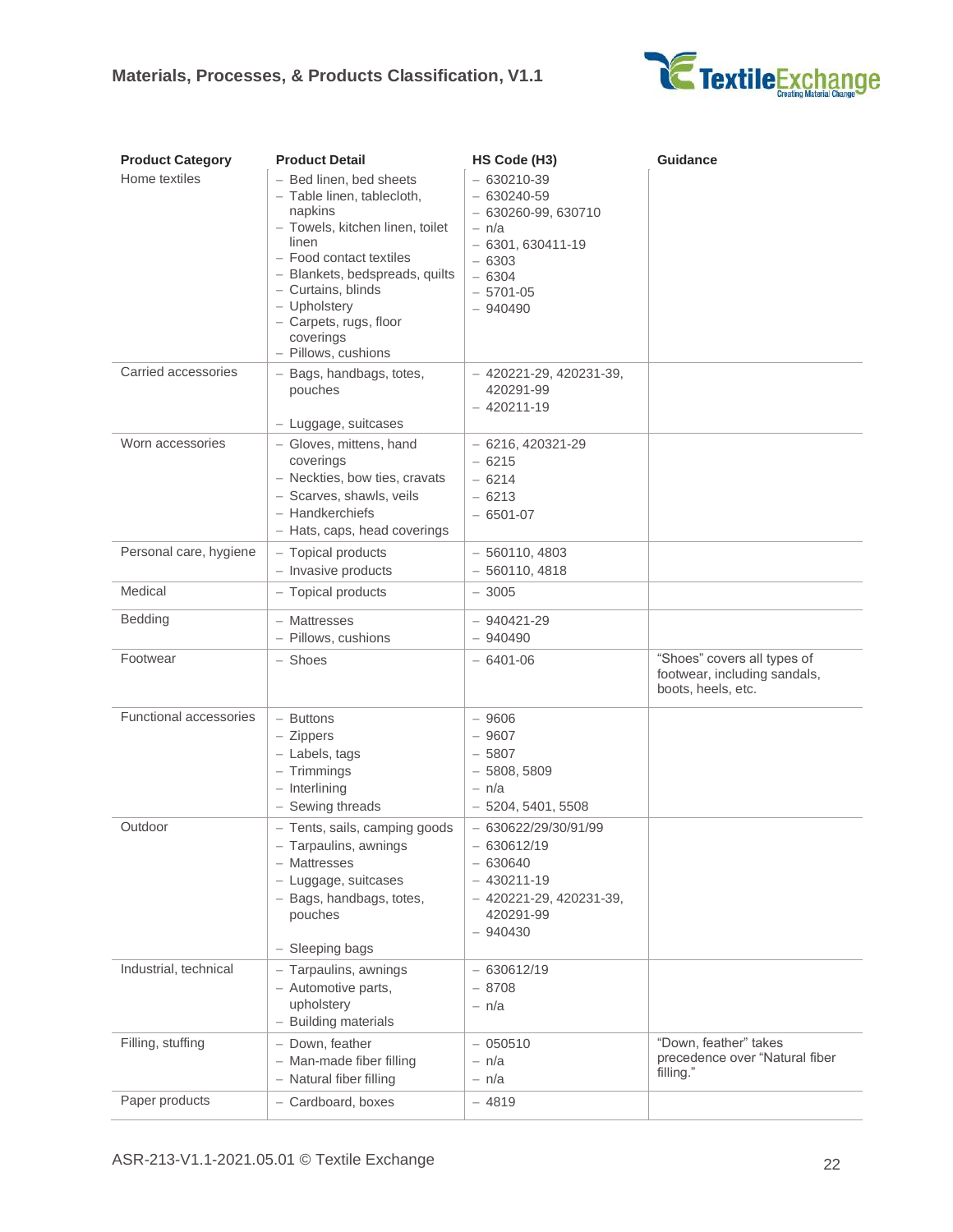

| <b>Product Category</b> | <b>Product Detail</b>                                                                                                                                                             | HS Code (H3)                                                                                                                                                                                         | <b>Guidance</b>                                                                                                                                                                                                                                                                                                                                                                                                                                                        |
|-------------------------|-----------------------------------------------------------------------------------------------------------------------------------------------------------------------------------|------------------------------------------------------------------------------------------------------------------------------------------------------------------------------------------------------|------------------------------------------------------------------------------------------------------------------------------------------------------------------------------------------------------------------------------------------------------------------------------------------------------------------------------------------------------------------------------------------------------------------------------------------------------------------------|
|                         | - Labels, tags<br>- Paper products<br>- Envelops, cards                                                                                                                           | $-4821$<br>- 4802/05/07/08/10/11<br>$-4817$                                                                                                                                                          |                                                                                                                                                                                                                                                                                                                                                                                                                                                                        |
| Hard goods              | - Furniture<br>- Decorative items                                                                                                                                                 | $-9401-03,940410$<br>- n/a                                                                                                                                                                           | For bedding related products,<br>use product category "Bedding."                                                                                                                                                                                                                                                                                                                                                                                                       |
| Packaging               | - Cardboard, boxes<br>- Labels, tags<br>- Packing sacks, bags                                                                                                                     | $-4819$<br>$-4821$<br>$-6305, 392329$                                                                                                                                                                | "Packing sacks, bags" covers the<br>use of polybags and other similar<br>articles.                                                                                                                                                                                                                                                                                                                                                                                     |
| Toys                    | - Soft toys<br>- Hard toys                                                                                                                                                        | $-9503$<br>$-9503$                                                                                                                                                                                   |                                                                                                                                                                                                                                                                                                                                                                                                                                                                        |
| Greige fabrics          | - Knitted fabrics<br>- Woven fabrics<br>- Terry fabrics<br>- Denim fabrics                                                                                                        | $-6001 - 06$<br>$-5111-13,5007,5208-12,$<br>5407-08, 5512-16-5309-<br>11<br>$-5802$                                                                                                                  | "Terry fabrics" or "Denim fabrics"<br>takes precedence over "Knitted<br>fabrics" or "Woven fabrics."<br>"Dyed fabrics" refers to fabric<br>output of dyeing processes.<br>"Greige fabrics" refers to fabric                                                                                                                                                                                                                                                            |
| Undyed fabrics          | - Knitted fabrics<br>- Woven fabrics<br>- Terry fabrics<br>- Denim fabrics                                                                                                        | $-5209, 5211, 5212$<br>$-6001 - 06$<br>$-5111-13,5007,5208-12,$<br>5407-08, 5512-16-5309-<br>11<br>$-5802$<br>$-5209, 5211, 5212$                                                                    | output of knitting and weaving<br>processes.<br>"Undyed fabrics" refers to fabric<br>output of pre-treatment, ready for<br>dyeing (RFD).                                                                                                                                                                                                                                                                                                                               |
| Dyed fabrics            | - Knitted fabrics<br>- Woven fabrics<br>- Terry fabrics<br>- Denim fabrics                                                                                                        | $-6001 - 06$<br>$-5111-13,5007,5208-12,$<br>5407-08, 5512-16-5309-<br>11<br>$-5802$<br>$-5209, 5211, 5212$                                                                                           |                                                                                                                                                                                                                                                                                                                                                                                                                                                                        |
| Fabrics                 | - Non-woven fabrics<br>- Special fabrics<br>$-$ Leather<br>- Bonded leather                                                                                                       | $-5601-03$<br>$-5801, 5803-06, 5809-10,$<br>59<br>$-4107, 4112-14$<br>$-4115$                                                                                                                        | "Special fabrics" include pile,<br>chenille, tulles, laces, tapestries,<br>narrow, embroidery, quilted,<br>impregnated, coated, or<br>processed not covered by<br>"Knitted fabrics" or "Woven<br>fabrics."<br>Product category "Fabrics"<br>should only be applied for "Non-<br>woven fabrics", "Special fabrics"<br>"Leather", "Bonded leather", and<br>other fabric types that cannot be<br>covered by "Greige fabrics",<br>"Dyed fabrics", and "Undyed<br>fabrics." |
| Greige yarns            | - Open-end yarns<br>- Carded yarns<br>- Semi-combed yarns<br>- Normally combed yarns<br>- Highly combed yarns<br>- Super combed yarns<br>$-$ Filament<br>- Yarn for hand knitting | $-520511/12/14/24, 520632$<br>$-5106, 510810, 520513$<br>15, 520611-15<br>$-5107, 510820, 520521$<br>23/26-28, 520621-25,<br>520641-45<br>$-5402-06, 5503, 5504,$<br>5506, 5507, 5501, 5502<br>- n/a | "Greige yarns" refer to yarn<br>output of spinning processes.<br>"Undyed yarns" refer to yarn<br>output from pre-treatment, ready<br>for dyeing (RFD).<br>"Dyed yarns" refer to yarn output<br>of dyeing processes.<br>For input of recycled cotton and<br>output of viscose or cupro<br>covered by GRS and RCS, users                                                                                                                                                 |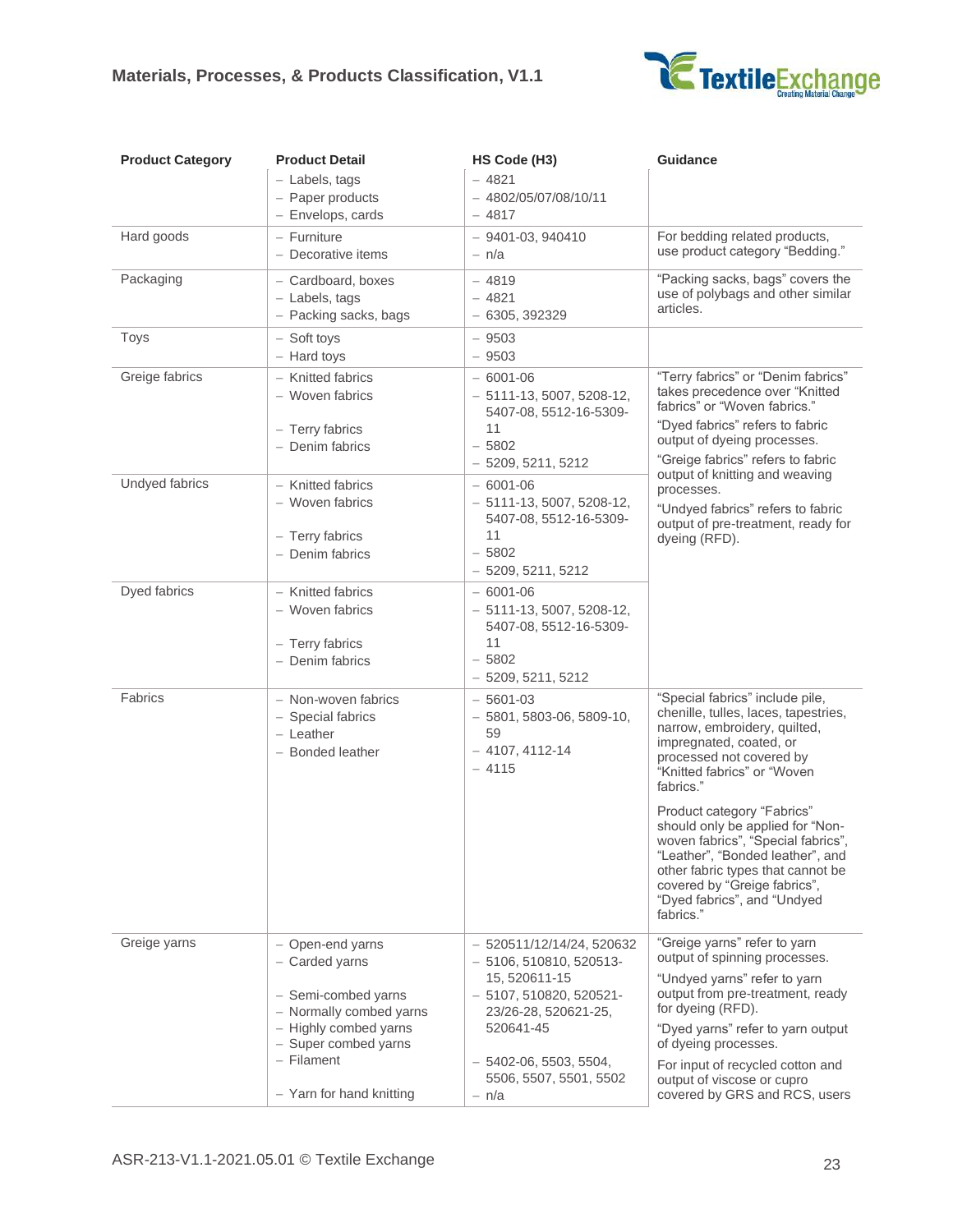#### **Materials, Processes, & Products Classification, V1.1**



| <b>Product Category</b> | <b>Product Detail</b>                                                                                                                                                                                                                     | HS Code (H3)                                                                                                                                                                                                                                         | <b>Guidance</b>                                                                                                                                                                                                                                                                                                                                                                                                                                                                                           |
|-------------------------|-------------------------------------------------------------------------------------------------------------------------------------------------------------------------------------------------------------------------------------------|------------------------------------------------------------------------------------------------------------------------------------------------------------------------------------------------------------------------------------------------------|-----------------------------------------------------------------------------------------------------------------------------------------------------------------------------------------------------------------------------------------------------------------------------------------------------------------------------------------------------------------------------------------------------------------------------------------------------------------------------------------------------------|
|                         | - Core-spun yarns<br>- Fancy yarns<br>- Sewing threads                                                                                                                                                                                    | $- n/a$<br>$-5604-09$<br>$-5204, 5401, 5508$                                                                                                                                                                                                         | are required to specify either<br>"Viscose filament" or "Cupro<br>filament" as a User Specific Term<br>for product detail.                                                                                                                                                                                                                                                                                                                                                                                |
| Undyed yarns            | - Open-end yarns<br>- Carded yarns<br>- Semi-combed yarns<br>- Normally combed yarns<br>- Highly combed yarns<br>- Super combed yarns<br>- Filament<br>- Yarn for hand knitting<br>- Core-spun yarns<br>- Fancy yarns<br>- Sewing threads | $-520511/12/14/24, 520632$<br>$-5106, 510810, 520513$<br>15, 520611-15<br>$-5107, 510820, 520521$<br>23/26-28, 520621-25,<br>520641-45<br>$-5402-06, 5503, 5504,$<br>5506, 5507, 5501, 5502<br>- n/a<br>$- n/a$<br>$-5604-09$<br>$-5204, 5401, 5508$ | Where mélange or embroidered<br>yarn is a certified product, users<br>are required to specify "Mélange<br>yarns" or "Embroidery yarns" as<br>a User Specific Term for product<br>detail.<br>Combing applied to different<br>spinning processes produces<br>combed yarns of varying quality<br>that must be differentiated:<br>• Semi-combed (upgrading)<br>with a noil percentages below<br>$12\%$ ,<br>Normally combed, with                                                                             |
| Dyed yarns              | - Open-end yarns<br>- Carded yarns<br>- Semi-combed yarns<br>- Normally combed yarns<br>- Highly combed yarns<br>- Super combed yarns<br>- Yarn for hand knitting<br>- Core-spun yarns<br>- Fancy yarns<br>- Sewing threads               | $-520511/12/14/24, 520632$<br>$-5106, 510810, 520513$<br>15, 520611-15<br>$-5107, 510820, 520521$ -<br>23/26-28, 520621-25,<br>520641-45<br>- n/a<br>- n/a<br>$-5604-09$<br>$-5204, 5401, 5508$                                                      | a noil percentage between12<br>to 18%,<br>• Highly combed, with a noil<br>percentage between 18 to<br>22%, and<br>Super combed, with a noil<br>percentages above 22%.                                                                                                                                                                                                                                                                                                                                     |
| <b>Tops</b>             | $-$ Tops                                                                                                                                                                                                                                  | $-5105$                                                                                                                                                                                                                                              |                                                                                                                                                                                                                                                                                                                                                                                                                                                                                                           |
| Undyed fibers           | $-$ Lint cotton<br>- Raw fibers<br>- Raw silk<br>- Combed fibers<br>- Soured fibers<br>- Staple fibers<br>- Mixed fibers<br>- By-products<br>- Comber noil<br>- Cotton linter                                                             | $-5203$<br>$-530110-30, 5302, 5303,$<br>5305<br>$-5002$<br>- n/a<br>$-510121 - 30, 5102$<br>- n/a<br>$-5202, 530130, 530290,$<br>530390, 5305, 5003,<br>5006, 5103-04, 5505<br>- n/a<br>- n/a<br>- n/a                                               | "Raw fibers" is applicable to all<br>plant-based fibers (e.g. flax,<br>hemp, jute, coconut, abaca,<br>ramie).<br>"Combed fibers" are applicable to<br>combed wool and combed<br>animal hair.<br>"Staple fibers" and "Filament" is<br>applicable to all cellulosic and<br>synthetic fibers.<br>"Comber noil" and "Cotton linter"<br>takes precedence over "By-<br>product.".<br>When "By-products" are used as<br>product details, users are<br>required to specify the details as<br>User Specific Terms. |
| Dyed fibers             | $-$ Lint cotton<br>- Raw fibers<br>- Raw silk<br>- Combed fibers<br>- Soured fibers<br>- Staple fibers<br>- Filament<br>- Mixed fibers                                                                                                    | $-5203$<br>$-530110-30, 5302, 5303,$<br>5305<br>$-5001,5002$<br>$- n/a$<br>$-510121 - 30, 5102$<br>$-5503, 5504, 5506, 5507$<br>$-5501,5502$<br>- n/a                                                                                                | "Raw fibers" are applicable to all<br>plant-based fibers (e.g. flax,<br>hemp, jute, coconut, abaca,<br>ramie).<br>"Combed fibers" are applicable to<br>combed wool and combed<br>animal hair.<br>"Staple fibers" and "Filament" is<br>applicable to all cellulosic and<br>synthetic fibers.                                                                                                                                                                                                               |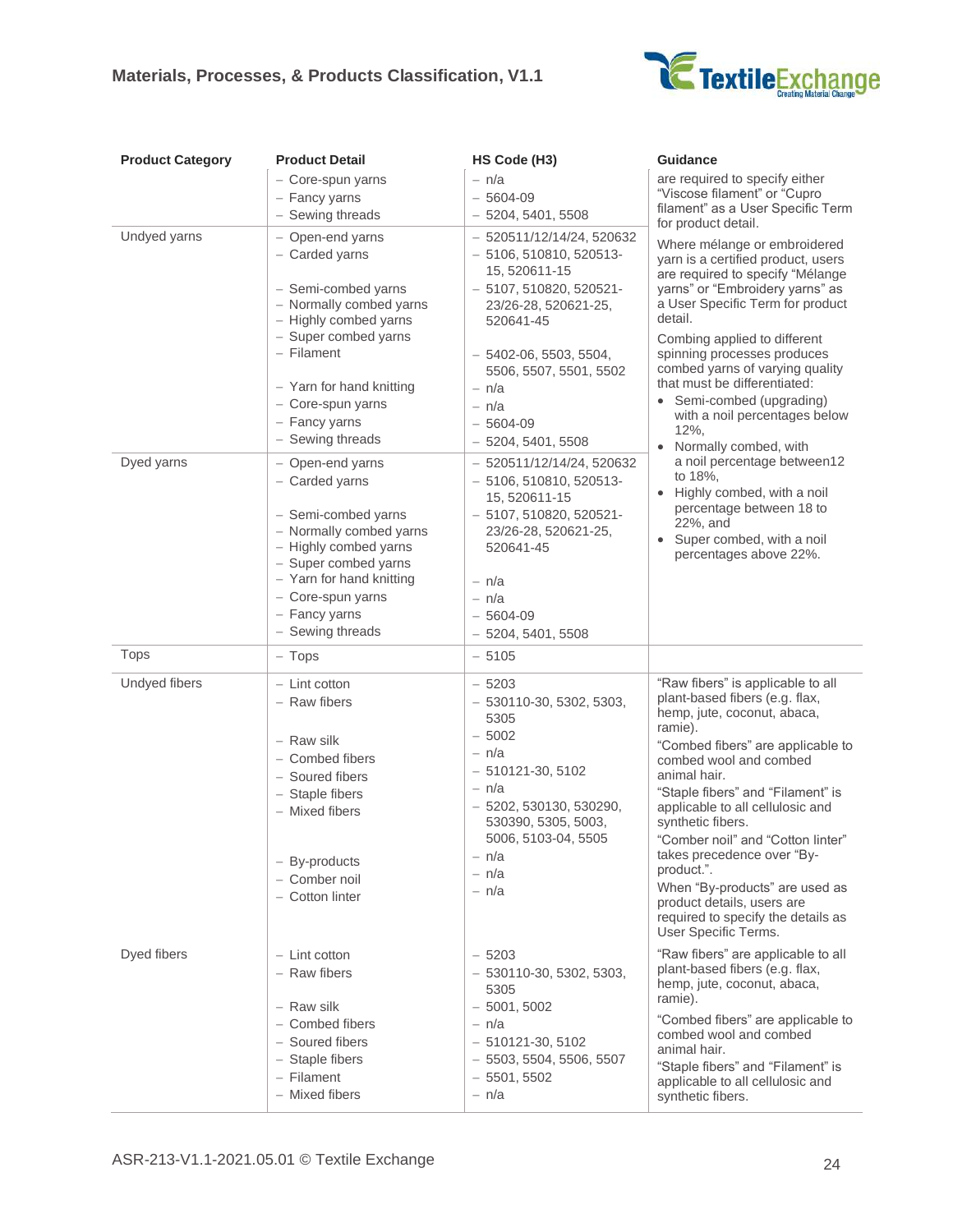

| <b>Product Category</b>               | <b>Product Detail</b>                                                                                                                                       | HS Code (H3)                                                                                                                    | <b>Guidance</b>                                                                                                                                                                                                                           |
|---------------------------------------|-------------------------------------------------------------------------------------------------------------------------------------------------------------|---------------------------------------------------------------------------------------------------------------------------------|-------------------------------------------------------------------------------------------------------------------------------------------------------------------------------------------------------------------------------------------|
|                                       | - By-products<br>- Comber noil                                                                                                                              | $- n/a$<br>$- n/a$                                                                                                              | "Comber noil" takes precedence<br>over "By-products."<br>When "By-products" is used as<br>product detail, users are required<br>to specify the details as a User<br>Specific Term.                                                        |
| Processed materials                   | - Down, feather<br>- Tanned hide<br>- Chips (pellets)<br>- Flakes<br>$-$ Pulp<br>- Popcorns                                                                 | $-050510$<br>$-4104-06$<br>$-3901-02, 3906-09$<br>$-3901-02, 3906-09$<br>$-3901-02, 3906-09$<br>$-3901-02, 3906-09$             | "Chips (pellets)", "Flakes" and<br>"Popcorns" are applicable to<br>synthetic fibers.<br>"Pulp" includes wood pulp, cotton<br>pulp, cotton linter pulp, etc. Users<br>are required to specify the details<br>as a User Specific Term.      |
| Unprocessed<br>fibers/materials       | - Seed cotton (raw cotton)<br>- Greasy wool<br>- Silk cocoons<br>- Greasy animal hair<br>$-$ Pulp<br>- Down, feather<br>- Rawhide<br>- Flakes<br>- Popcorns | $-5201$<br>$-510111-19$<br>$-5001$<br>$- n/a$<br>$-47$<br>$-050510$<br>$-4101-03$<br>$-3901-02, 3906-09$<br>$-3901-02, 3906-09$ | "Chips (pellets)", "Flakes" and<br>"Popcorns" are applicable to<br>synthetic fibers.                                                                                                                                                      |
| Reclaimed pre-<br>consumer materials  | - Reclaimed bottles<br>- Reclaimed fishing nets                                                                                                             | $- n/a$<br>$- n/a$                                                                                                              | When "Reclaimed process<br>waste" is used as product detail,<br>users are required to specify the                                                                                                                                         |
| Reclaimed post-<br>consumer materials | - Reclaimed textiles<br>- Reclaimed ocean waste<br>- Reclaimed process waste                                                                                | $- n/a$<br>$- n/a$<br>$- n/a$                                                                                                   | details as a User Specific Term.<br>Note: Users are required to<br>obtain approval from<br>Assurance@TextileExchange.org<br>for the use of "Reclaimed ocean<br>waste" as a product as specific<br>verification processes are<br>required. |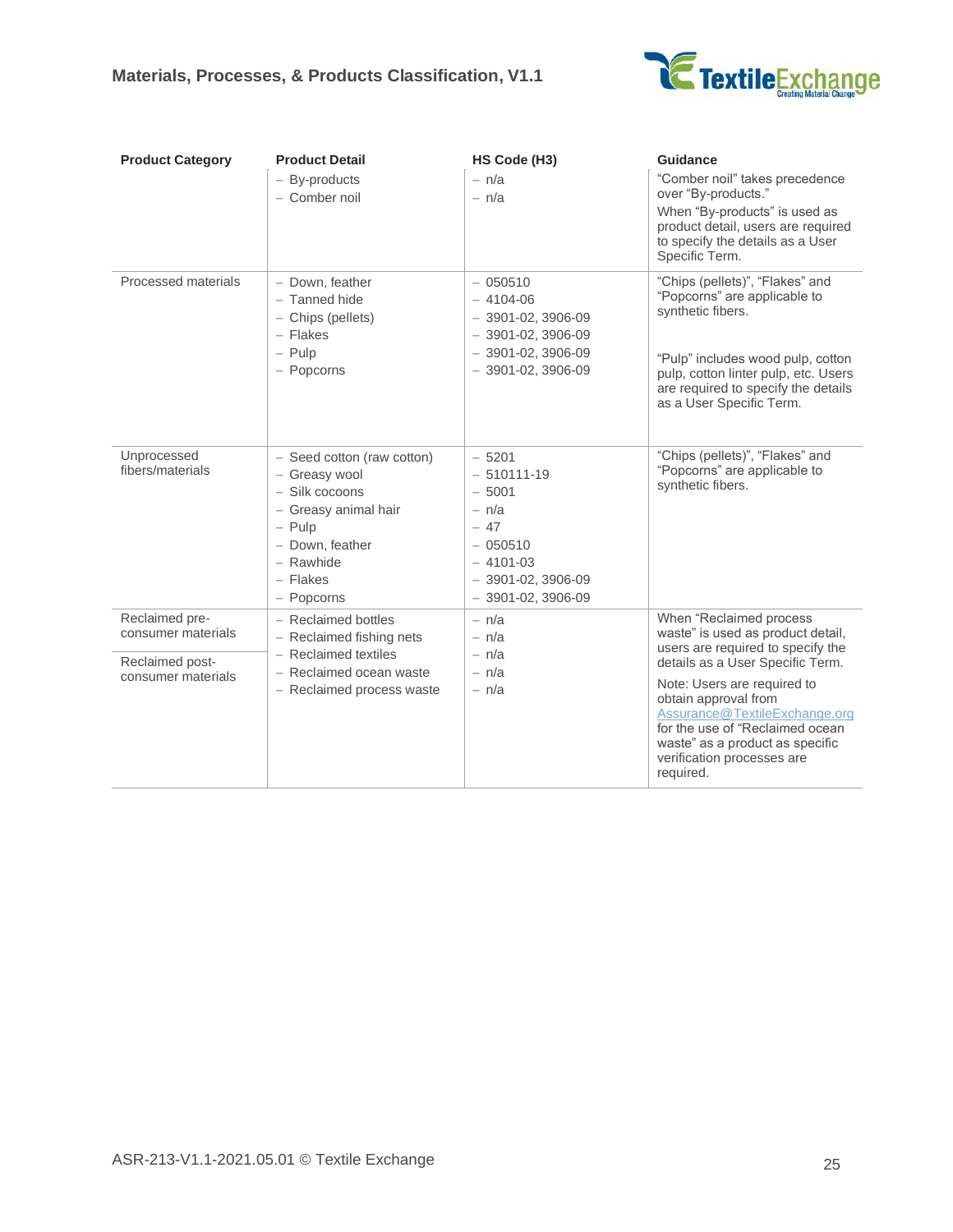

## Appendix C - Reporting Framework

<span id="page-25-0"></span>

|             | <b>Raw materials</b>  | Reclaimed<br>materials                                                        | <b>Process</b>                                                               | Unprocessed<br>fibers/<br>materials or<br>Processed<br>materials | <b>Process</b>             | Dyed fibers,<br>Undyed fibers or<br>Processed<br>materials | <b>Process</b>                       | <b>Top making</b> | <b>Process</b> | Dyed yarns,<br>Greige yarns or<br><b>Undyed yarns</b> | <b>Process</b> | <b>Process</b> | <b>Dyed fabrics,</b><br>Greige fabrics or<br><b>Undyed fabrics</b> | Process any level                                             |
|-------------|-----------------------|-------------------------------------------------------------------------------|------------------------------------------------------------------------------|------------------------------------------------------------------|----------------------------|------------------------------------------------------------|--------------------------------------|-------------------|----------------|-------------------------------------------------------|----------------|----------------|--------------------------------------------------------------------|---------------------------------------------------------------|
|             |                       |                                                                               |                                                                              |                                                                  |                            |                                                            |                                      |                   |                | Open-end yarn                                         |                | Knitting       | Knitted fabric                                                     |                                                               |
|             | Cotton                |                                                                               |                                                                              | Seed cotton<br>Cotton linter                                     | Ginning                    | Lint cotton<br>Comber noil                                 | Spinning                             |                   |                | Carded yarn                                           | Prepatory      | Weaving        | Woven fabric                                                       |                                                               |
| Plant       |                       |                                                                               |                                                                              |                                                                  |                            |                                                            |                                      |                   |                | Combed yarn                                           |                | Non-woven manf | Non-woven fabric                                                   |                                                               |
|             | Other plant-          |                                                                               |                                                                              |                                                                  |                            | Raw fiber                                                  | Spinning                             |                   |                | Carded yarn                                           |                | Knitting       | Knitted fabric                                                     |                                                               |
|             | based fibers          |                                                                               |                                                                              |                                                                  |                            |                                                            |                                      |                   |                |                                                       | Prepatory      | Weaving        | Woven fabric                                                       |                                                               |
|             | Silk                  |                                                                               |                                                                              |                                                                  |                            | Raw silk                                                   |                                      |                   |                | Staple yarn                                           |                | Knitting       | Knitted fabric                                                     |                                                               |
|             |                       |                                                                               |                                                                              |                                                                  |                            |                                                            | Spinning                             |                   |                | Filament                                              | Prepatory      | Weaving        | Woven fabric                                                       |                                                               |
|             |                       |                                                                               | <b>Breeding</b>                                                              |                                                                  |                            | Combed fibers                                              |                                      |                   |                |                                                       |                | Knitting       | Knitted fabric                                                     |                                                               |
|             | Wool                  |                                                                               | Farm production                                                              | Greasy wool                                                      | Pre-treatment              | Scoured fibers                                             | Spinning                             | Tops              | Topmaking      | Carded yarn<br>Combed yarn                            | Prepatory      | Weaving        | Woven fabric                                                       |                                                               |
|             |                       |                                                                               | Slaughtering                                                                 |                                                                  |                            | Comber noil                                                |                                      |                   |                |                                                       |                | Non-woven manf | Non-woven fabric                                                   |                                                               |
|             |                       |                                                                               | <b>Breeding</b>                                                              |                                                                  |                            | Combed fibers                                              |                                      |                   |                |                                                       |                | Knitting       | Knitted fabric                                                     |                                                               |
|             | Cashmere<br>Mohair    |                                                                               | Farm production                                                              | Greasy animal<br>hair                                            | Pre-treatment              | Scoured fibers                                             | Spinning                             | Tops              | Topmaking      | Carded yarn<br>Combed yarn                            | Prepatory      | Weaving        | Woven fabric                                                       |                                                               |
|             |                       |                                                                               | Slaughtering                                                                 |                                                                  |                            | Comber noil                                                |                                      |                   |                |                                                       |                | Non-woven manf | Non-woven fabric                                                   |                                                               |
|             |                       |                                                                               | <b>Breeding</b>                                                              |                                                                  |                            | Combed fibers                                              |                                      |                   |                |                                                       |                | Knitting       | Knitted fabric                                                     |                                                               |
| Animal      | Other animal<br>hairs |                                                                               | Farm production                                                              |                                                                  |                            | Scoured fibers                                             | Spinning                             | Tops              | Topmaking      | Carded yarn                                           | Prepatory      | Weaving        | Woven fabric                                                       | <b>Dyeing</b>                                                 |
|             |                       |                                                                               | Slaughtering                                                                 |                                                                  |                            | Comber noil                                                |                                      |                   |                | Combed yarn                                           |                | Non-woven manf | Non-woven fabric                                                   | Finishing<br>Washing,                                         |
|             | Down, feather         |                                                                               | <b>Breeding</b><br>Farm production<br>Hatchery<br>Collecting<br>Slaughtering | Down, feather                                                    | Down processing            | Down, feather                                              |                                      |                   |                |                                                       |                |                |                                                                    | laundering<br>Manufacturing<br>Packing<br>Printing<br>Trading |
|             | Leather               |                                                                               | <b>Breeding</b><br>Farm production<br>Slaughtering                           | Raw hide                                                         | Tanning<br>Pre-treatment   | Tanned hide                                                |                                      |                   |                |                                                       |                |                | Leather                                                            | Warehousing,<br>distribution<br>Embroidery,                   |
|             |                       |                                                                               |                                                                              |                                                                  |                            |                                                            |                                      |                   |                | Open-end yarn                                         |                | Knitting       | Knitted fabric                                                     | embellishment                                                 |
| Cellulosics |                       |                                                                               |                                                                              | Pulp                                                             | Extrusion<br>Pre-treatment | Staple fibers<br>Filament                                  | Spinning                             |                   |                | Carded yarn                                           | Prepatory      | Weaving        | Woven fabric                                                       | Retail sales<br>Pre-treatment                                 |
|             |                       |                                                                               |                                                                              |                                                                  |                            |                                                            |                                      |                   |                | Combed yarn<br>Filament                               |                | Non-woven manf | Non-woven                                                          | By-product                                                    |
| Synthetics  |                       |                                                                               |                                                                              | Chips (pellets)                                                  |                            |                                                            |                                      |                   |                | Open-end yarn                                         |                | Knitting       | Knitted fabric                                                     |                                                               |
|             |                       |                                                                               |                                                                              | Flakes                                                           | Extrusion                  | Staple fibers                                              | Spinning                             |                   |                | Carded yarn                                           | Prepatory      | Weaving        | Woven fabric                                                       |                                                               |
|             |                       |                                                                               |                                                                              | Popcorn                                                          | Pre-treatment              | Filament                                                   |                                      |                   |                | Combed yarn<br>Filament                               |                | Non-woven manf | Non-woven fabric                                                   |                                                               |
|             |                       | <b>Reclaimed bottles</b>                                                      |                                                                              |                                                                  |                            |                                                            | Chemical                             |                   |                |                                                       |                | Knitting       | Knitted fabric                                                     |                                                               |
| Recycled    |                       | Reclaimed fishing nets<br><b>Reclaimed textiles</b><br>Reclaimed ocean wastes | Concentrating                                                                | Chips (pellets)<br>Flakes                                        | Extrusion<br>Pre-treatment | Staple fibers<br>Filament                                  | recycling<br>Mechanical<br>recycling |                   |                | Open-end yarn<br>Carded yarn<br>Combed yarn           | Prepatory      | Weaving        | Woven fabric                                                       |                                                               |
|             |                       | Reclaimed process<br>waste                                                    |                                                                              | Popcorn                                                          |                            |                                                            | Biological<br>recycling              |                   |                | Filament                                              |                | Non-woven manf | Non-woven fabric                                                   |                                                               |
|             |                       |                                                                               |                                                                              |                                                                  |                            |                                                            | Spinning                             |                   |                | Core-spun yarns                                       |                | Knitting       | Knitted fabric                                                     |                                                               |
|             |                       |                                                                               |                                                                              |                                                                  |                            |                                                            |                                      |                   |                |                                                       | Prepatory      | Weaving        | Woven fabric                                                       |                                                               |
| Mixed       |                       |                                                                               |                                                                              |                                                                  |                            |                                                            |                                      |                   |                | Fancy yarns                                           |                |                |                                                                    |                                                               |
|             |                       |                                                                               |                                                                              |                                                                  |                            |                                                            | Spinning                             |                   |                | Others                                                |                | Knitting       | Special fabric                                                     |                                                               |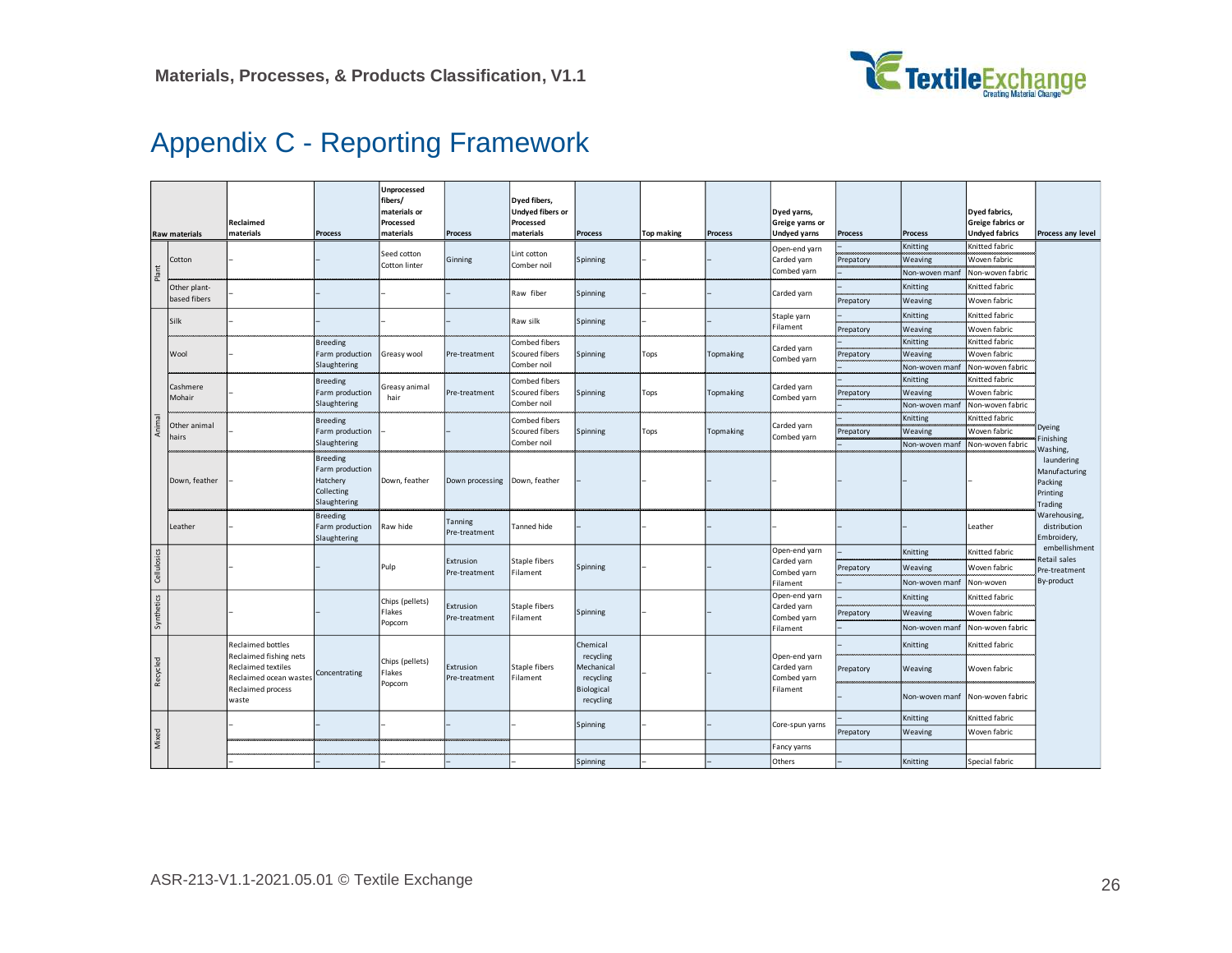

## <span id="page-26-0"></span>Appendix D - Illustrative Examples

This section provides some illustrative examples of how raw materials, process categories, product categories, and product details should be applied. These are illustrative examples for guidance purposes only. Users are expected to carry out their own assessment of the certified product and exercise their best judgment on how to use the product categories and product details in accordance with the objectives of this classification.

In contrast to process categories, product categories, and product details, *[User Specific Term](#page-6-0)* must not be used to replace the names of any raw materials listed in this classification, except for those classed as "Other" (RM0262 to RM0267). In such exceptions, the use of *[User Specific](#page-6-0)  [Term](#page-6-0)* must be generic and shall not, under any circumstances, contain tradenames, names of standards, programs, and initiatives, or names of breeds, varieties, and species. The use of *[User Specific Term](#page-6-0)* is illustrated below in [blue] together with the respective official classification terms. On the printed certificate, either the *[User Specific Term](#page-6-0)* or the official term should be displayed.

Examples of acceptable and not acceptable application of *[User Specific Term](#page-6-0)* on the printed certificates:

| Official processing category:      | Ginning (PR0013)               |
|------------------------------------|--------------------------------|
| <b>User Specific Term applied:</b> | Ginning and delinting (PR0013) |
| <b>Official raw material:</b>      | Other (RM0262)                 |
| <b>User Specific Term applied:</b> | Silver (RM0262)                |

| Official raw material:             | Wool (RM0077)            |
|------------------------------------|--------------------------|
| <b>User Specific Term applied:</b> | Merino wool (RM0077)     |
| <b>Official raw material:</b>      | Cotton (RM0102)          |
| <b>User Specific Term applied:</b> | Egyptian cotton (RM0102) |

## <span id="page-26-1"></span>Example 1: Cotton Linter

As a by-product of the Ginning (PR0013) process, Cotton linter (PD0083) product detail should be applied to Undyed fibers (PC0034) product category. Users should specify Delinting as a *[User Specific Term](#page-6-0)* of the Ginning process for specificity.

Scope Certificate – Cover Page

| <b>Product category</b>         | Undyed fibers (PC0034)                   |
|---------------------------------|------------------------------------------|
| <b>Processing step/activity</b> | Ginning [Ginning and delinting] (PR0013) |

| <b>Product category</b> | <b>Product detail</b> | <b>Material composition</b>  | <b>Standard</b><br>(Label)<br>Grade) |
|-------------------------|-----------------------|------------------------------|--------------------------------------|
| Undyed fibers (PC0034)  | Lint cotton (PD0074)  | 100% Organic cotton (RM0104) | <b>OCS</b><br>(OCS 100)              |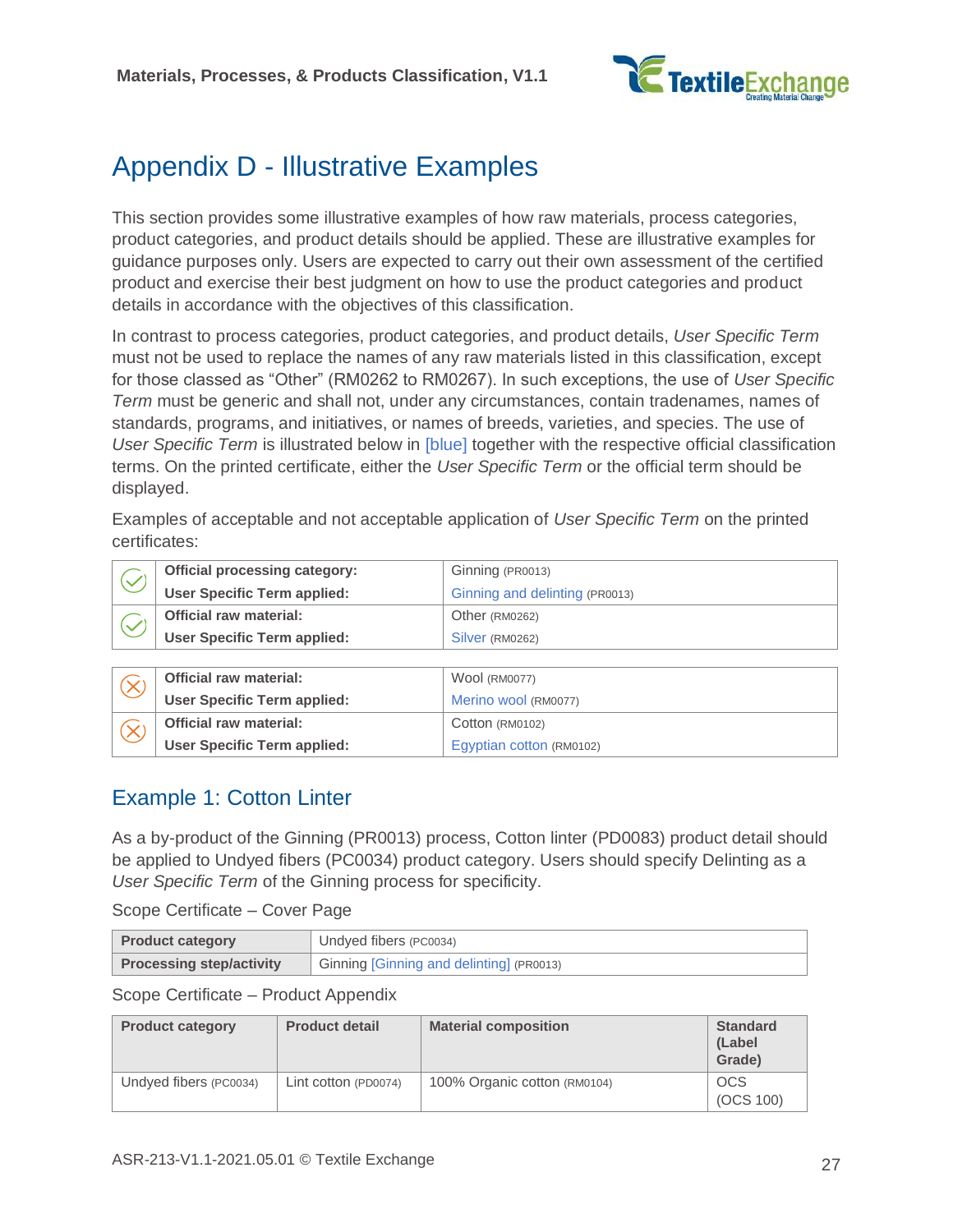

| Undyed fibers (PC0034) |  | Cotton linter (PD0083)   100% Organic cotton (RM0104) | <b>OCS</b><br>(OCS 100) |
|------------------------|--|-------------------------------------------------------|-------------------------|
|------------------------|--|-------------------------------------------------------|-------------------------|

## <span id="page-27-0"></span>Example 2: Yarns, Comber Noil, and Tops

Open-end yarns (PD0066), Carded yarns (PD0067), Semi-combed yarns (PD00101), Normally combed yarns (PD0102), Highly combed yarns (PD0103), and Super combed yarns (PD0068), Filament (PD0069), Yarns of hand knitting (PD0070), Core-spun yarns (PD0071), Fancy yarns (PD0072), and Sewing threads (PD0041) are possible product details for Dyed yarns (PC0029), Greige yarns (PC0030), and Undyed yarns (PC0031) product categories.

As a by-product of the Spinning (PR0026) process, Comber noil (PD0082) product detail should be applied to either Dyed fibers (PC0033) or Undyed fibers (PC0034) product categories.

Scope Certificate – Cover Page

| <b>Product category</b>         | Greige yarns (PC0030); Undyed fibers (PC0034); Tops (PC0032) |
|---------------------------------|--------------------------------------------------------------|
| <b>Processing step/activity</b> | Spinning (PR0027); Top making (PR0029)                       |

Scope Certificate – Product Appendix

| <b>Product category</b> | <b>Product detail</b>                              | <b>Material composition</b>                                       | <b>Standard</b><br>(Label<br>Grade) |
|-------------------------|----------------------------------------------------|-------------------------------------------------------------------|-------------------------------------|
| Greige yarns (PC0030)   | Open-end yarns<br>(PD0066)                         | 100% Organic cotton (RM0104)                                      | <b>OCS</b><br>(OCS 100)             |
| Greige yarns (PC0030)   | Core-spun yarn<br>(PD0071)                         | 97% Organic cotton (RM0104) + 3% Elastane<br>$(spandes)$ (RM0160) | <b>OCS</b><br>(OCS 100)             |
| Undyed fibers (PC0034)  | Comber noil (PD0082)                               | 100% Organic cotton (RM0104)                                      | <b>OCS</b><br>(OCS 100)             |
| Greige yarns (PC0030)   | Carded yarns<br>(PD0067)                           | 100% Organic wool (RM0079)                                        | <b>OCS</b><br>(OCS 100)             |
| Greige yarns (PC0030)   | Super combed<br>yarns (PD0068)                     | 100% Organic wool (RM0079)                                        | <b>OCS</b><br>(OCS 100)             |
| Greige yarns (PC0030)   | Core-spun yarn<br>(PD0071)                         | 97% Organic wool (RM0079) + 3% Elastane<br>$(spandes)$ (RM0160)   | <b>OCS</b><br>(OCS 100)             |
| Undyed fibers (PC0034)  | Comber noil<br>[Comber noil -<br>blousse] (PD0081) | 100% Organic wool (RM0079)                                        | <b>OCS</b><br>(OCS 100)             |
| Undyed fibers (PC0034)  | Combed fibers<br>(PD0098)                          | 100% Organic wool (RM0079)                                        | <b>OCS</b><br>(OCS 100)             |
| Dyed fibers (PC0035)    | Combed fibers<br>(PD0098)                          | 100% Organic wool (RM0079)                                        | <b>OCS</b><br>(OCS 100)             |
| <b>TODS (PC0032)</b>    | <b>Tops (PD0073)</b>                               | 100% Organic wool (RM0079)                                        | <b>OCS</b><br>(OCS 100)             |

## <span id="page-27-1"></span>Example 3: Knitted Fabrics, Woven Fabrics, Terry Fabrics, and Denim **Fabrics**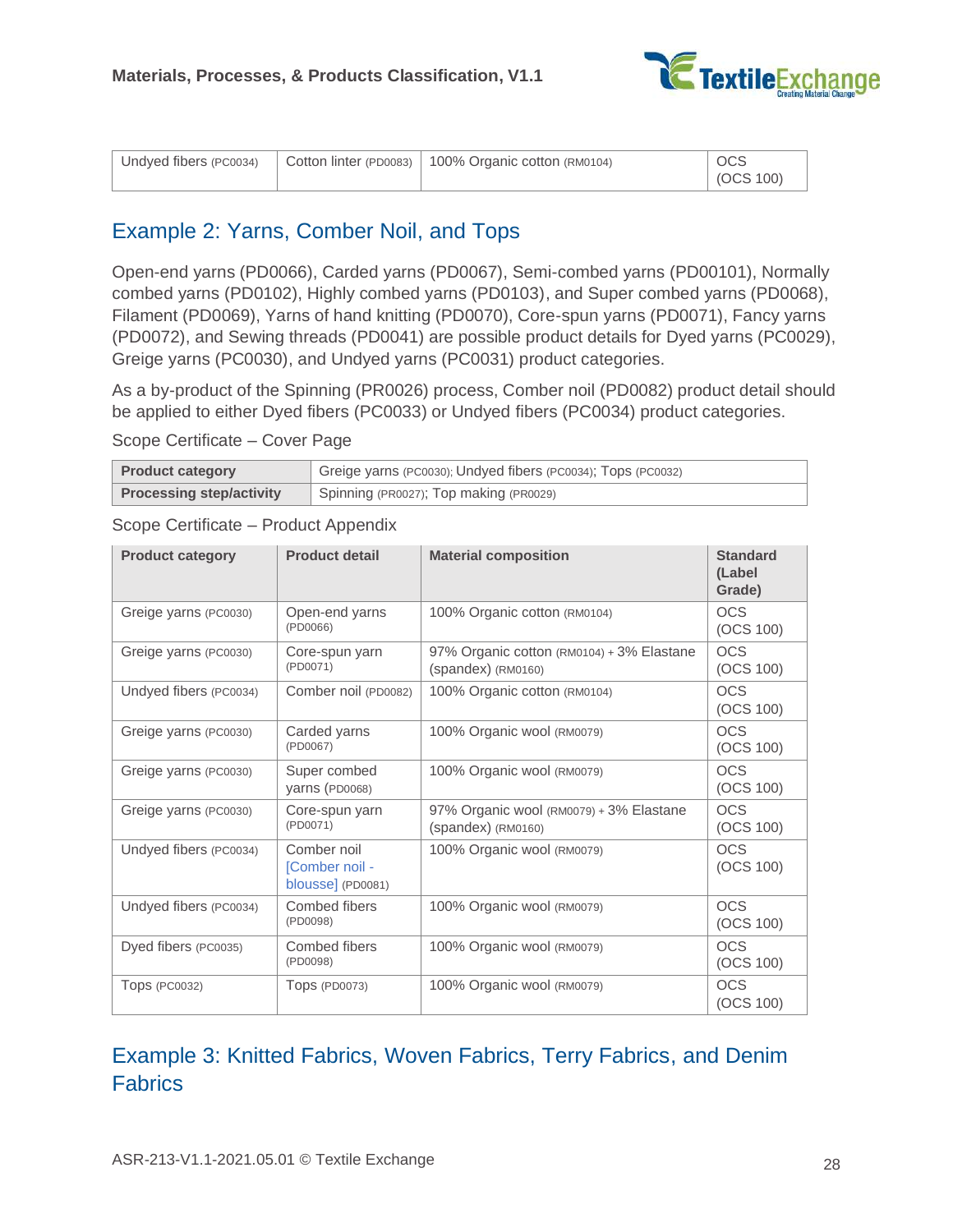

Knitted fabrics (PD0058), Woven fabrics (PD0059), Terry fabrics (PD0060), Denim fabrics (PD0061), and other similar product details should be applied to Dyed fabrics (PC0025), Greige fabrics (PC0026), and Undyed fabrics (PC0027) product categories. Since Terry fabrics and Denim fabrics are more specific, the application of Terry fabrics and Denim fabrics takes precedence over Woven fabrics in product details.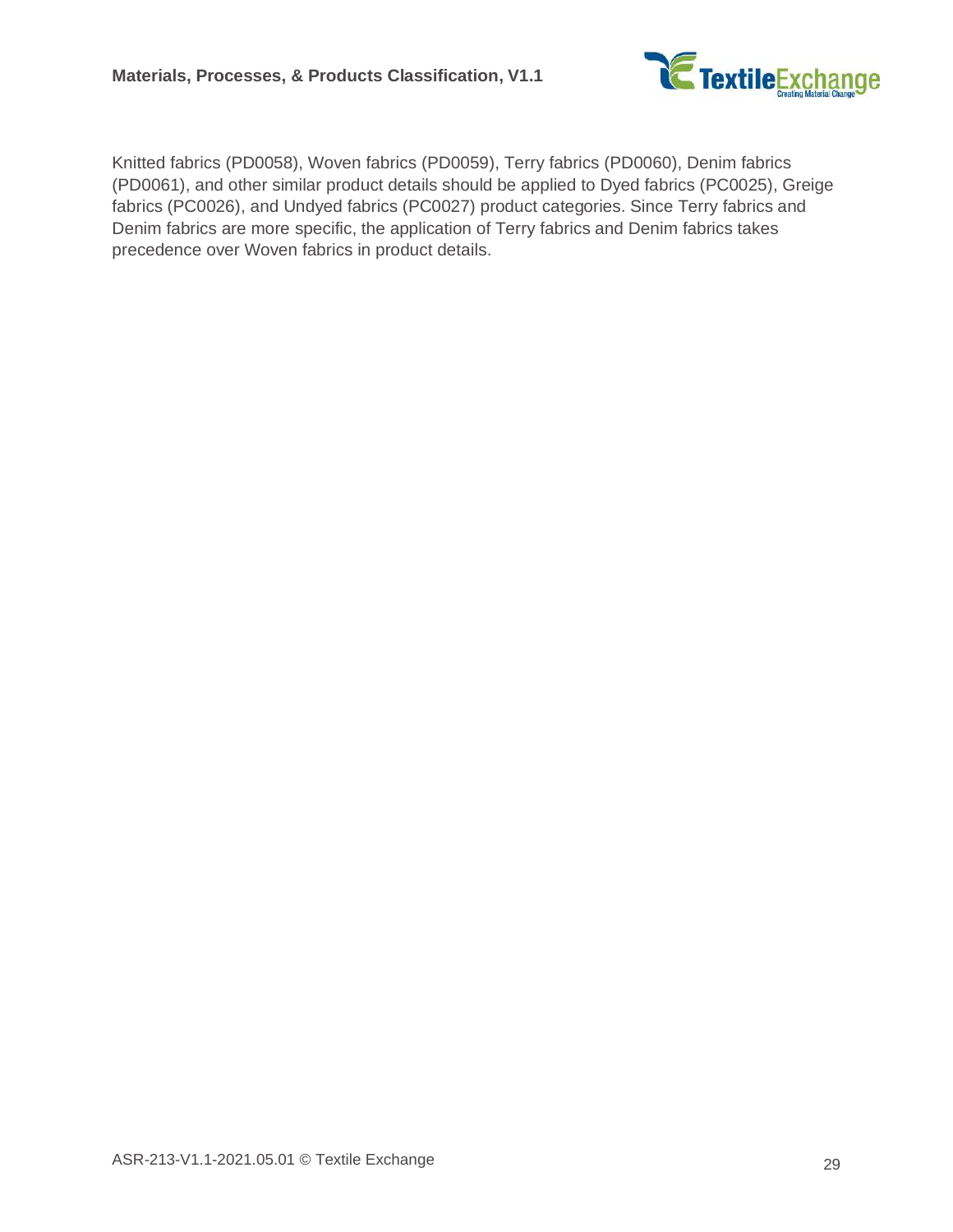

#### Scope Certificate – Cover Page

| <b>Product category</b>         | Dyed fabrics (PC0025); Greige fabrics (PC0026); Undyed fabrics (PC0027)                                              |
|---------------------------------|----------------------------------------------------------------------------------------------------------------------|
| <b>Processing step/activity</b> | Preparatory (PR0022); Weaving (PR0033); Knitting (PR0015); Dyeing (PR0008);<br>Finishing (PR0012); Printing (PR0023) |

#### Scope Certificate – Product Appendix

| <b>Product category</b>  | <b>Product detail</b>       | <b>Material composition</b>                                                                | <b>Standard</b><br>(Label<br>Grade) |
|--------------------------|-----------------------------|--------------------------------------------------------------------------------------------|-------------------------------------|
| Dyed fabrics (PC0025)    | Terry fabrics<br>(PD0060)   | 5% Recycled pre-consumer cotton (RM0106)<br>+95% Recycled post-consumer cotton<br>(RM0107) | <b>RCS</b><br>(RCS 100)             |
| Dyed fabrics (PC0025)    | Denim fabrics<br>(PD0061)   | 5% Recycled pre-consumer cotton (RM0106)<br>+95% Recycled post-consumer cotton<br>(RM0107) | <b>RCS</b><br>(RCS 100)             |
| Printed fabrics (PC0039) | Woven fabrics<br>(PD0059)   | 20% Recycled pre-consumer cotton<br>(RM0106) + 80% Polyester (RM0186)                      | <b>RCS</b><br>(RCS<br>Blended)      |
| Greige fabrics (PC0026)  | Knitted fabrics<br>(PD0058) | 5% Recycled pre-consumer cotton (RM0106)<br>+95% Polyester (RM0186)                        | <b>RCS</b><br>(RCS<br>Blended)      |
| Greige fabrics (PC0026)  | Woven fabrics<br>(PD0059)   | 20% Recycled pre-consumer cotton<br>(RM0106) + 80% Polyester (RM0186)                      | <b>RCS</b><br>(RCS<br>Blended)      |
| Undyed fabrics (PC0027)  | Knitted fabrics<br>(PD0058) | 5% Recycled pre-consumer cotton (RM0106)<br>+95% Polyester (RM0186)                        | <b>RCS</b><br>(RCS<br>Blended)      |
| Undyed fabrics (PC0027)  | Woven fabrics<br>(PD0059)   | 20% Recycled pre-consumer cotton<br>(RM0106) + 80% Polyester (RM0186)                      | <b>RCS</b><br>(RCS<br>Blended)      |

## <span id="page-29-0"></span>Example 4: Non-woven Fabrics, Special Fabrics, Leather, and Bonded **Leather**

Product category Fabrics (PC0028) should only be used for product details such as Non-woven fabrics (PD0062), Special fabrics (PD0063), Leather (PD0064), Bonded leather (PD0065), and other fabric types that cannot be covered by Dyed fabrics (PC0025), Greige fabrics (PC0026), and Undyed fabrics (PC0027) product categories. The following example shows how Nonwoven fabric should be specified, Special fabrics, Leather, and Bonded leather can be applied the same way with respect to their own processing step/activity.

|  | Scope Certificate - Cover Page |  |  |
|--|--------------------------------|--|--|
|--|--------------------------------|--|--|

| <b>Product category</b>         | Fabrics (PC0028)                 |
|---------------------------------|----------------------------------|
| <b>Processing step/activity</b> | Non-woven manufacturing (PR0019) |
|                                 |                                  |

| <b>Product category</b> | <b>Product detail</b> | <b>Material composition</b> | <b>Standard</b> |
|-------------------------|-----------------------|-----------------------------|-----------------|
|                         |                       |                             |                 |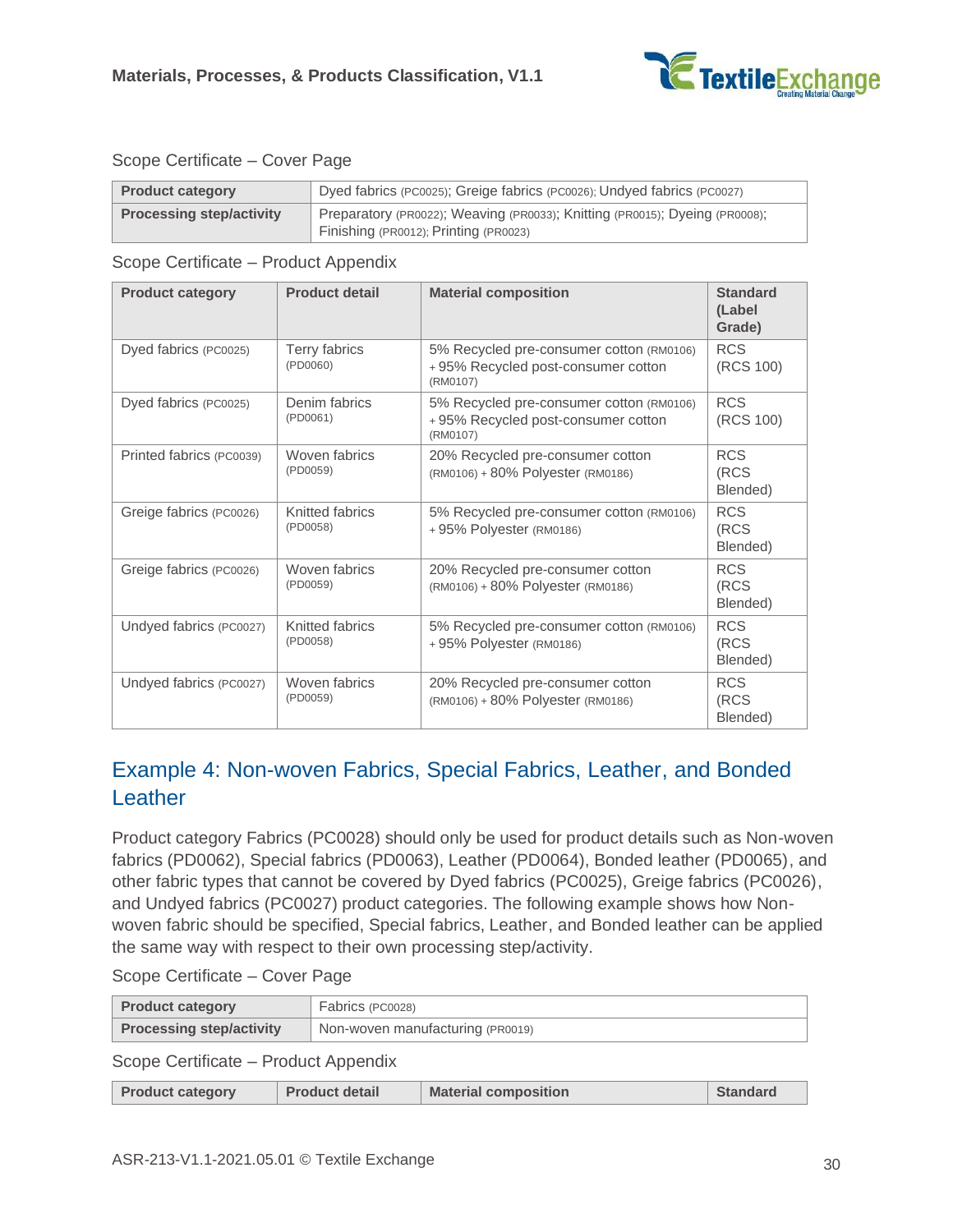

|                  |                               |                                                                                                               | (Label<br>Grade)               |
|------------------|-------------------------------|---------------------------------------------------------------------------------------------------------------|--------------------------------|
| Fabrics (PC0028) | Non-woven fabrics<br>(PD0062) | 100% Recycled post-consumer polyester<br>(RM0189)                                                             | <b>RCS</b><br>(RCS 100)        |
| Fabrics (PC0028) | Non-woven fabrics<br>(PD0062) | 35% Recycled post-consumer polyester<br>(RM0189) + 30% Polyamide (nylon) (RM0182) +<br>35% Polyester (RM0186) | <b>RCS</b><br>(RCS<br>Blended) |

## <span id="page-30-0"></span>Example 5: Trims and Accessories

Only trims and accessories that are independently certified can be specified as products. In such cases, they fall within the Functional accessories (PC0017) product category. Available product details within this category include Buttons (PD0036), Zippers (PD0037), Labels, Tags (PD0038), Trimmings (PD0039), Interlining (PD0040), and Sewing threads (PD0041).

Scope Certificate – Cover Page

| <b>Product category</b>         | Functional accessories (PC0017)                             |
|---------------------------------|-------------------------------------------------------------|
| <b>Processing step/activity</b> | Dyeing (PR0008); Finishing (PR0012); Manufacturing (PR0016) |

Scope Certificate – Product Appendix

| <b>Product category</b>            | <b>Product detail</b> | <b>Material composition</b>                                                                              | <b>Standard</b><br>(Label)<br>Grade) |
|------------------------------------|-----------------------|----------------------------------------------------------------------------------------------------------|--------------------------------------|
| Functional accessories<br>(PC0017) | Buttons (PD0036)      | 20% Recycled pre-consumer metal<br>$(RM0248) + 54\%$ Copper $(RM0292) + 26\%$<br>Other [Silver] (RM0262) | <b>RCS</b><br>(RCS<br>Blended)       |
| <b>Functional accessories</b>      | Zippers (PD0037)      | 100% Recycled post-consumer polyester                                                                    | <b>RCS</b>                           |
| (PC0017)                           |                       | (RM0189)                                                                                                 | (RCS 100)                            |
| <b>Functional accessories</b>      | Other [Resin]         | 100% Recycled post-consumer polyester                                                                    | <b>RCS</b>                           |
| (PC0017)                           | (PD0100)              | (RM0189)                                                                                                 | (RCS 100)                            |

## <span id="page-30-1"></span>Example 6: Supplier Tradename

A seller's product tradename may be specified as part of a *[User Specific Term](#page-6-0)* for product details of the seller's scope and transaction certificates for a given product. Tradenames cannot be specified on either a buyer's scope or transaction certificates, even if the buyer is buying that product with a transaction certificate bearing a seller's tradename.

When a seller's tradename is used, it must appear as part of a *[User Specific Term](#page-6-0)* for product detail.

Scope Certificate – Cover Page

| <b>Product category</b>         | Bedding (PC0015)       |
|---------------------------------|------------------------|
| <b>Processing step/activity</b> | Manufacturing (PR0016) |

| <b>Product category</b> | <b>Product detail</b> | <b>Material composition</b> | <b>Standard</b> |
|-------------------------|-----------------------|-----------------------------|-----------------|
|-------------------------|-----------------------|-----------------------------|-----------------|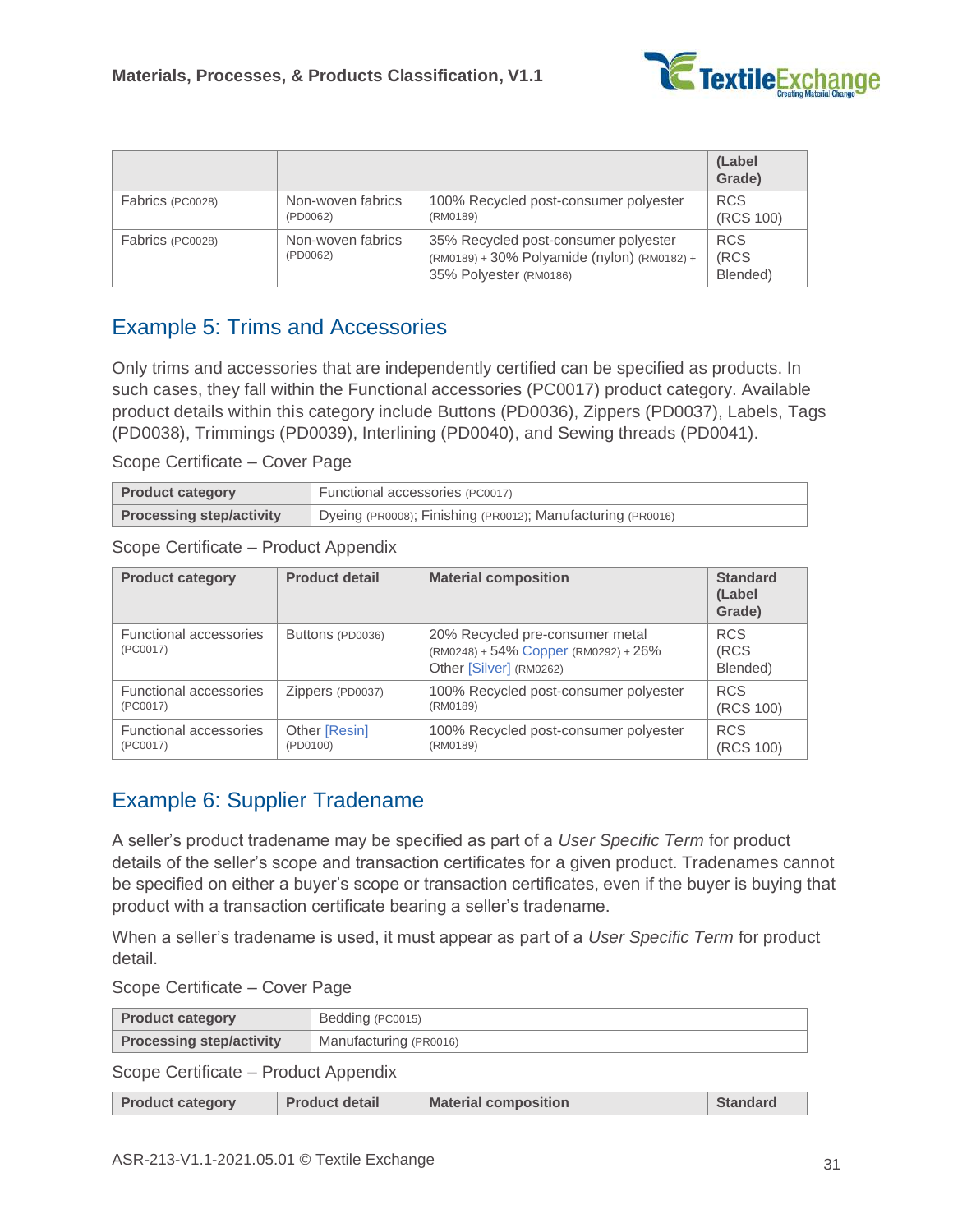

|                  |                      |                              | (Label<br>Grade) |
|------------------|----------------------|------------------------------|------------------|
| Bedding (PC0015) | Mattresses           | 100% Organic cotton (RM0104) | <b>OCS</b>       |
|                  | IRestFree™           |                              | (OCS 100)        |
|                  | Mattresses] (PD0034) |                              |                  |

## <span id="page-31-0"></span>Example 7: Components

Where a component of a product is in question (e.g. shoe sole, jacket shell), users should select the official product detail code which matches the product as a whole (e.g. shoe, jacket) and then specify the particular component as a *[User Specific Term](#page-6-0)*. Each component should be specified as a product on its own with corresponding material and material composition.

Scope Certificate – Cover Page

| <b>Product category</b>         | Footwear (PC0016) |
|---------------------------------|-------------------|
| <b>Processing step/activity</b> | Weaving (PR0033)  |

Scope Certificate – Product Appendix

| <b>Product category</b> | <b>Product detail</b>                                                    | <b>Material composition</b>  | <b>Standard</b><br>(Label)<br>Grade) |
|-------------------------|--------------------------------------------------------------------------|------------------------------|--------------------------------------|
| Footwear (PC0016)       | Shoes [Shoes -<br>upper material]<br>(PD0035)                            | 100% Organic cotton (RM0104) | <b>OCS</b><br>(OCS 100)              |
| Footwear (PC0016)       | Shoes [Shoes -<br>$\lfloor \lfloor \frac{m}{2} \rfloor \rfloor$ (PD0035) | 100% Organic cotton (RM0104) | <b>OCS</b><br>(OCS 100)              |
| Footwear (PC0016)       | Shoes [Shoes -<br>fabric] (PD0035)                                       | 100% Organic cotton (RM0104) | <b>OCS</b><br>(OCS 100)              |

#### Scope Certificate – Cover Page

| <b>Product category</b>                                   | Men's apparel (PC0001) |  |
|-----------------------------------------------------------|------------------------|--|
| <b>Processing step/activity</b><br>Manufacturing (PR0016) |                        |  |

| <b>Product category</b> | <b>Product detail</b>                        | <b>Material composition</b>                                                                        | <b>Standard</b><br>(Label<br>Grade) |
|-------------------------|----------------------------------------------|----------------------------------------------------------------------------------------------------|-------------------------------------|
| Men's apparel (PC0001)  | Jackets, [Jacket -<br>Inner fabric] (PD0001) | 100% Organic cotton (RM0104)                                                                       | <b>OCS</b><br>(OCS 100)             |
| Men's apparel (PC0001)  | Jackets, [Jacket -<br>outer fabric] (PD0001) | 100% Organic cotton (RM0104)                                                                       | <b>OCS</b><br>(OCS 100)             |
| Men's apparel (PC0001)  | Buttons (PD0036)                             | 20% Recycled pre-consumer metal<br>(RM0248) + 54% Copper (RM0292) + 26%<br>Other [Silver] (RM0262) | <b>RCS</b><br>(RCS<br>Blended)      |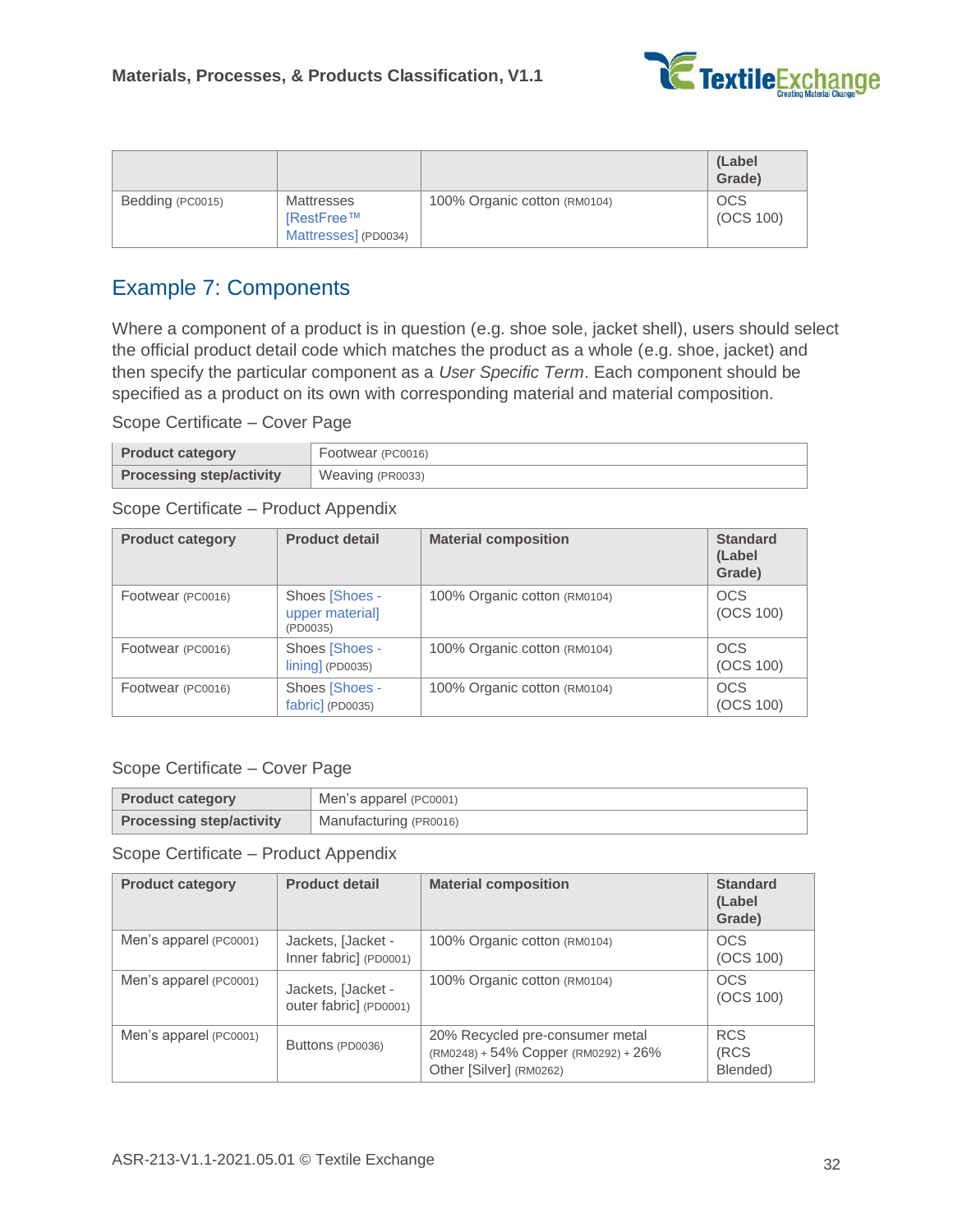

## <span id="page-32-0"></span>Example 8: Mélange Yarns and Fabrics

For mélange yarns and fabrics, users should select either the Dyed yarns (PC0029) and Dyed fabrics (PC0025) as the product category, select respective yarn types as the product detail and specify mélange followed by the yarn type as the *[User Specific Term](#page-6-0)*.

Scope Certificate – Cover Page

| <b>Product category</b>         | Dyed fibers (PC0033); Dyed yarns (PC0029); Dyed fabrics (PC0025)                                                           |  |
|---------------------------------|----------------------------------------------------------------------------------------------------------------------------|--|
| <b>Processing step/activity</b> | Pre-treatment (PR0021); Dyeing (PR0008); Finishing (PR0012); Spinning (PR0027);<br>Preparatory (PR0022); Knitting (PR0015) |  |

Scope Certificate – Product Appendix

| <b>Product category</b> | <b>Product detail</b>                                    | <b>Material composition</b>                            | Standard (<br>Label<br>Grade) |
|-------------------------|----------------------------------------------------------|--------------------------------------------------------|-------------------------------|
| Dyed fibers (PC0033)    | Staple fibers<br>(PD0079)                                | 100% Organic cotton (RM0104)                           | <b>OCS</b><br>(OCS 100)       |
| Dyed yarns (PC0029)     | Open-end yarns<br>Mélange open-end<br>yarns] (PD0066)    | 96% Organic cotton (RM0104) + 4%<br>Polyester (RM0186) | <b>OCS</b><br>(OCS 100)       |
| Dyed fabrics (PC0025)   | Knitted fabrics<br>[Mélange knitted<br>fabrics] (PD0058) | 100% Organic cotton (RM0104)                           | <b>OCS</b><br>(OCS 100)       |

## <span id="page-32-1"></span>Example 9: Filling, Stuffing

The Filling, stuffing (PC0020) product category should only be applied to an output of a processor (see: Example 13: Down Farm Production  $\rightarrow$  Trading). When specifying the filling/stuffing of a product, users should specify the product category of the finished product (i.e., Men's apparel), in the product detail select the appropriate classification (i.e., Overcoats, jacket, vests), then specify "filling, stuffing" as a *[User Specific Term](#page-6-0)* for product details (e.g. Vests – filling, stuffing).

#### Scope Certificate – Cover Page

| <b>Product category</b>                                   | Men's apparel (PC0001) |  |
|-----------------------------------------------------------|------------------------|--|
| <b>Processing step/activity</b><br>Manufacturing (PR0016) |                        |  |

| <b>Product category</b> | <b>Product detail</b>                                                                  | <b>Material composition</b>                       | <b>Standard (</b><br>Label<br>Grade) |
|-------------------------|----------------------------------------------------------------------------------------|---------------------------------------------------|--------------------------------------|
| Men's apparel (PC0001)  | Overcoat, jackets,<br>vests $\sqrt{\text{Jacket}}$ –<br>filling, stuffing]<br>(PD0001) | 100% Recycled post-consumer polyester<br>(RM0189) | <b>RCS</b><br>(RCS 100)              |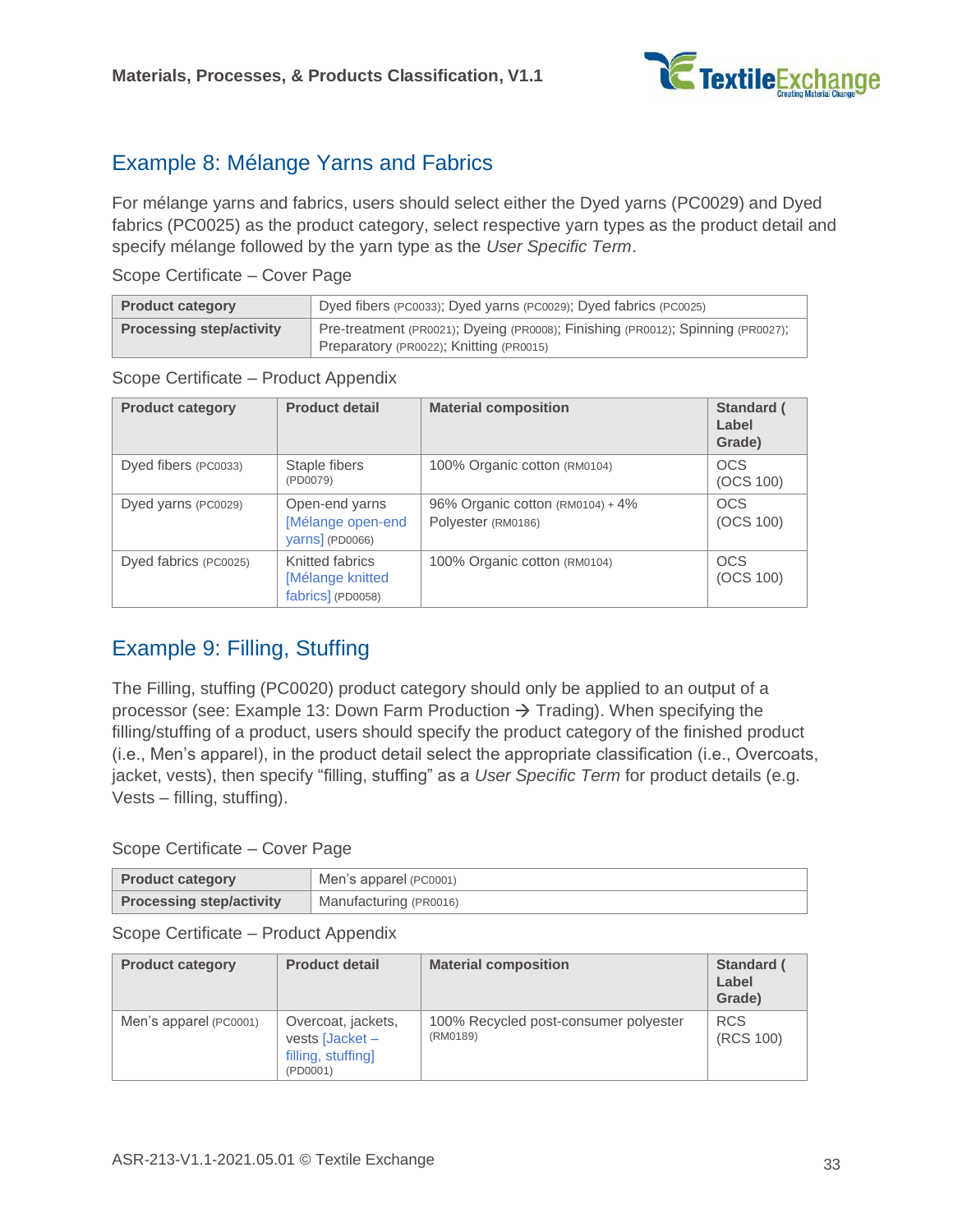

| Men's apparel (PC0001) | Overcoat, jackets,<br>vests $Nests -$<br>filling, stuffing | 100% Recycled pre-consumer cotton<br>(RM0106) | <b>RCS</b><br>(RCS 100) |
|------------------------|------------------------------------------------------------|-----------------------------------------------|-------------------------|
|                        | (PD0001)                                                   |                                               |                         |

## <span id="page-33-0"></span>Example 10: Recycled Cotton Pulp  $\rightarrow$  Viscose Products

## 1st Processing Step: Recycled Cotton Pulp

Where cotton is recycled into viscose fibers, yarns, fabrics, and products, users should maintain the original material composition of recycled cotton (e.g. 5% Recycled pre-consumer cotton + 95% Wood) in the scope certificate and in the transaction certificates along the supply chain. Users should then specify "viscose" as a *[User Specific Term](#page-6-0)* for the fiber, yarn, fabric, or product details, as shown below.

Scope Certificate – Cover Page

| <b>Product category</b>         | Processed post-consumer materials (PC0035) |  |
|---------------------------------|--------------------------------------------|--|
| <b>Processing step/activity</b> | Pulp making (PR0024)                       |  |

Scope Certificate – Product Appendix

| <b>Product category</b> | <b>Product detail</b> | <b>Material composition</b>       | <b>Standard</b><br>(Label<br>Grade) |
|-------------------------|-----------------------|-----------------------------------|-------------------------------------|
| Processed               | Pulp $(PD0092)$       | 100% Recycled pre-consumer cotton | <b>RCS</b>                          |
| materials (PC0035)      |                       | (RM0106)                          | (RCS 100)                           |

### 2<sup>nd</sup> Processing Step: Recycled Cotton Pulp → Viscose Fiber/Filament

Scope Certificate – Cover Page

| <b>Product category</b>         | Undyed fibers (PC0034); Dyed yarns (PC0029) |
|---------------------------------|---------------------------------------------|
| <b>Processing step/activity</b> | Extrusion (PR0010)                          |

#### Scope Certificate – Product Appendix

| <b>Product category</b>   | <b>Product detail</b>                              | <b>Material composition</b>                                      | <b>Standard</b><br>(Label<br>Grade) |
|---------------------------|----------------------------------------------------|------------------------------------------------------------------|-------------------------------------|
| Undyed fibers<br>(PC0034) | Staple fibers [Viscose]<br>staple fibers] (PD0079) | 5% Recycled pre-consumer cotton<br>(RM0106) + 95% Wood (RM0250)  | <b>RCS</b><br>(RCS<br>Blended)      |
| Dyed yarns (PC0029)       | <b>Filament [Viscose</b><br>filament] (PD0069)     | 20% Recycled pre-consumer cotton<br>(RM0106) + 80% Wood (RM0250) | <b>RCS</b><br>(RCS<br>Blended)      |

3<sup>rd</sup> Processing Step: Viscose Fiber/Filament à Viscose Fabrics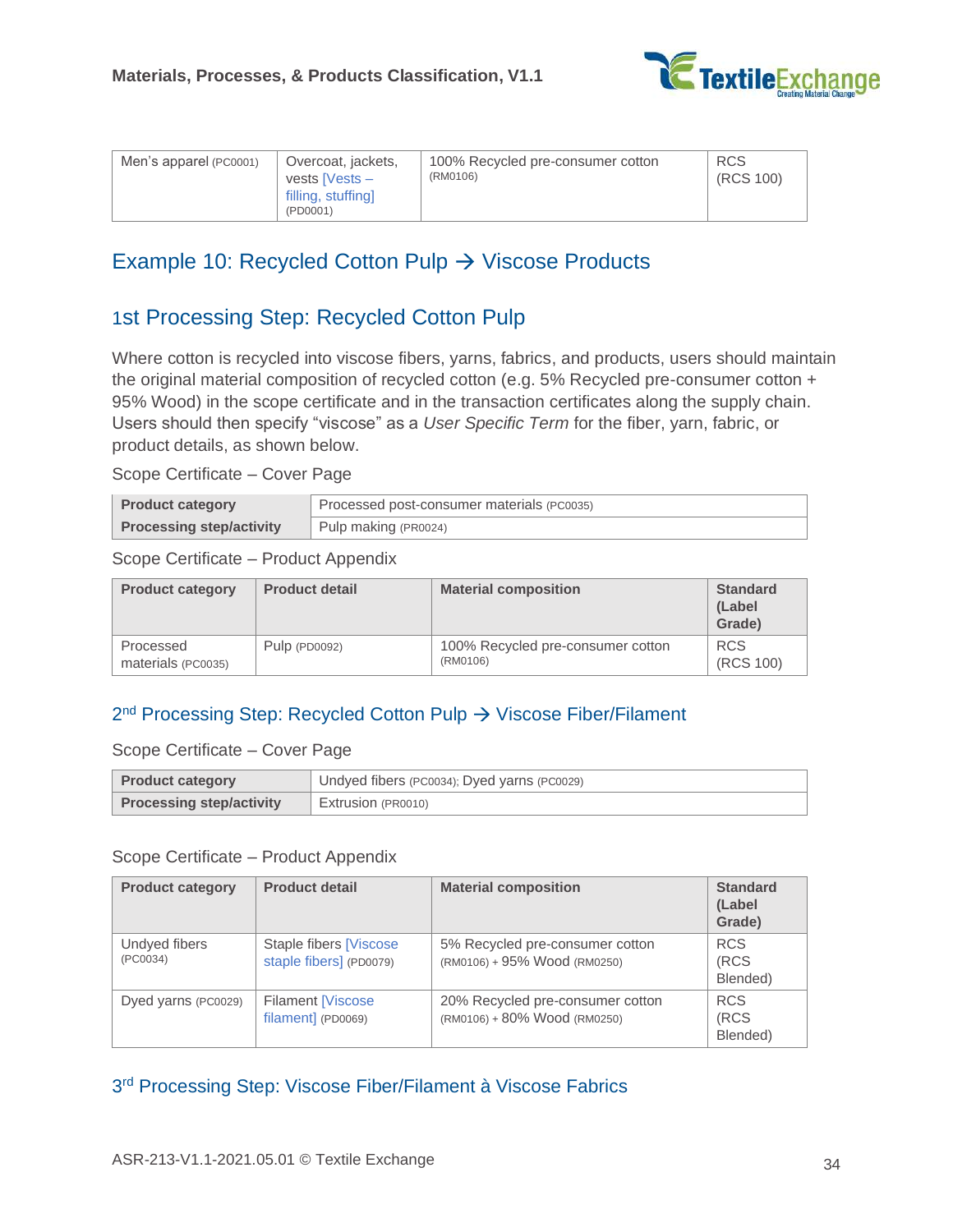

#### Scope Certificate – Cover Page

| <b>Product category</b>         | Greige fabrics (PC0026)                                   |
|---------------------------------|-----------------------------------------------------------|
| <b>Processing step/activity</b> | Preparatory (PR0022); Weaving (PR0033); Knitting (PR0015) |

Scope Certificate – Product Appendix

| <b>Product category</b>    | <b>Product detail</b>                                 | <b>Material composition</b>                                      | <b>Standard</b><br>(Label<br>Grade) |
|----------------------------|-------------------------------------------------------|------------------------------------------------------------------|-------------------------------------|
| Greige fabrics<br>(PC0026) | Knitted fabrics [Viscose<br>knitted fabrics] (PD0058) | 5% Recycled pre-consumer cotton<br>(RM0106) + 95% Wood (RM0250)  | <b>RCS</b><br>(RCS<br>Blended)      |
| Greige fabrics<br>(PC0026) | Woven fabrics [Viscose<br>filament] (PD0059)          | 20% Recycled pre-consumer cotton<br>(RM0106) + 80% Wood (RM0250) | <b>RCS</b><br>(RCS<br>Blended)      |

### 4<sup>th</sup> Processing Step: Viscose Fabrics → Viscose Products

Scope Certificate – Cover Page

| <b>Product category</b>         | Women's apparel (PC0002); Undyed fabrics (PC0027); Dyed fabrics (PC0025)                                                  |  |
|---------------------------------|---------------------------------------------------------------------------------------------------------------------------|--|
| <b>Processing step/activity</b> | Pre-treatment (PR0021); Preparatory (PR0023); Weaving (PR0033); Knitting<br>(PR0015); Dyeing (PR0009); Finishing (PR0012) |  |

| <b>Product category</b>     | <b>Product detail</b>                                  | <b>Material composition</b>                                      | <b>Standard</b><br>(Label<br>Grade) |
|-----------------------------|--------------------------------------------------------|------------------------------------------------------------------|-------------------------------------|
| Women's apparel<br>(PC0002) | Socks, hosiery [Viscose]<br><b>SOCKS</b> (PD0009)      | 20% Recycled pre-consumer cotton<br>(RM0106) + 80% Wood (RM0250) | <b>RCS</b><br>(RCS<br>Blended)      |
| Undyed fabrics<br>(PC0027)  | Knitted fabrics [Viscose]<br>knitted fabrics] (PD0058) | 5% Recycled pre-consumer cotton<br>(RM0106) + 95% Wood (RM0250)  | <b>RCS</b><br>(RCS<br>Blended)      |
| Undyed fabrics<br>(PC0027)  | Woven fabrics [Viscose<br>woven fabrics] (PD0059)      | 20% Recycled pre-consumer cotton<br>(RM0106) + 80% Wood (RM0250) | <b>RCS</b><br>(RCS<br>Blended)      |
| Dyed fabrics<br>(PC0025)    | Knitted fabrics [Viscose<br>knitted fabrics] (PD0058)  | 5% Recycled pre-consumer cotton<br>(RM0106) + 95% Wood (RM0250)  | <b>RCS</b><br>(RCS<br>Blended)      |
| Dyed fabrics<br>(PC0025)    | Woven fabrics [Viscose<br>woven fabrics] (PD0059)      | 20% Recycled pre-consumer cotton<br>(RM0106) + 80% Wood (RM0250) | <b>RCS</b><br>(RCS<br>Blended)      |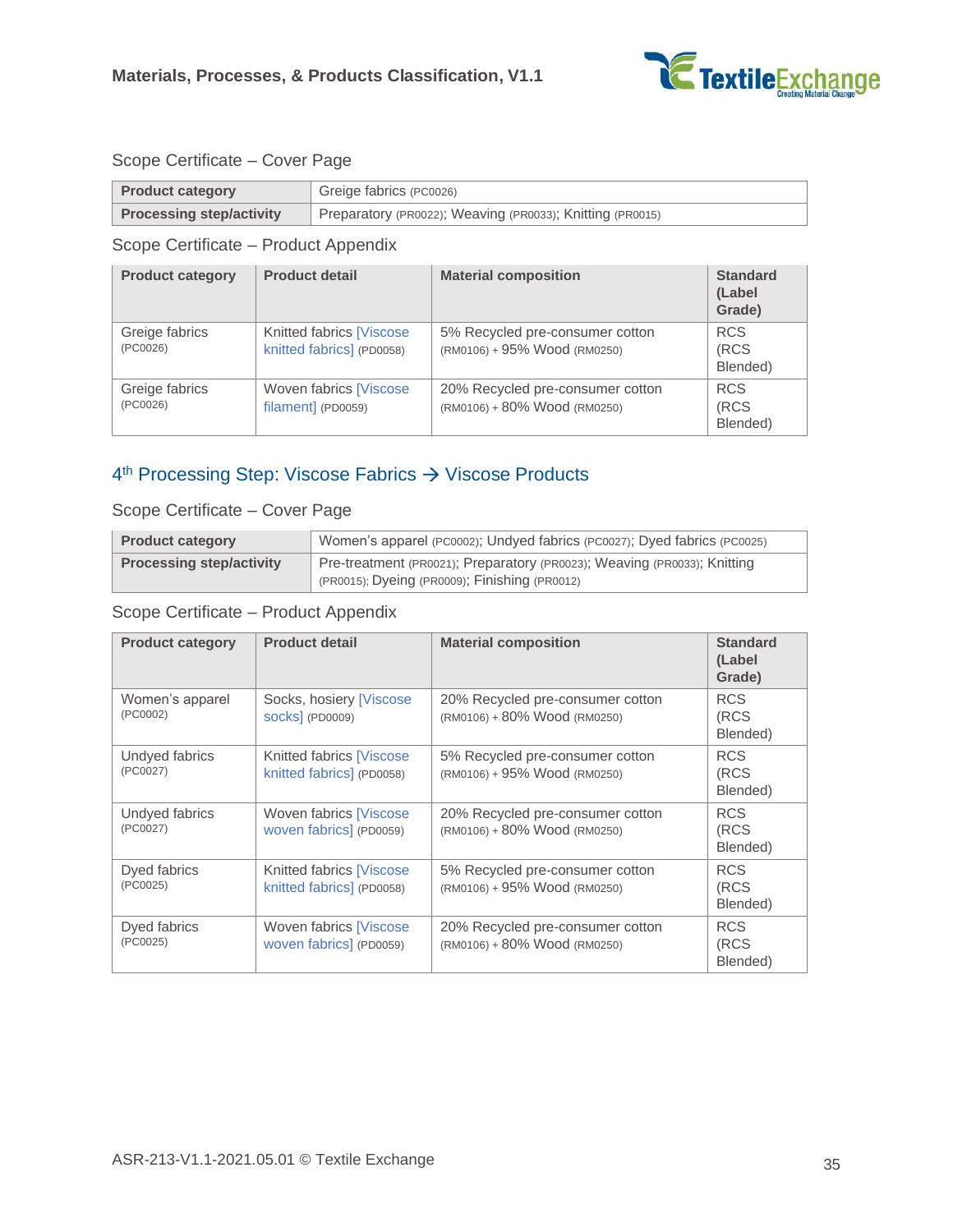

## <span id="page-35-0"></span>Example 11: Bamboo  $\rightarrow$  Viscose Products

Where products are made from Viscose (rayon) with Bamboo as a feedstock, users should specify Bamboo as the raw material, select product details, and specify "viscose" as a *[User](#page-6-0)  [Specific Term](#page-6-0)*.

Scope Certificate – Cover Page

| <b>Product category</b>         | Undyed fibers (PC0034); Dyed yarns (PC0029) |  |
|---------------------------------|---------------------------------------------|--|
| <b>Processing step/activity</b> | Extrusion (PR0010)                          |  |

Scope Certificate – Product Appendix

| <b>Product category</b>   | <b>Product detail</b>                              | <b>Material composition</b>  | <b>Standard</b><br>(Label<br>Grade) |
|---------------------------|----------------------------------------------------|------------------------------|-------------------------------------|
| Undyed fibers<br>(PC0034) | Staple fibers [Viscose]<br>staple fibers] (PD0079) | 100% Organic bamboo (RM0092) | <b>OCS</b><br>(OCS 100)             |
| Dyed yarns (PC0029)       | <b>Filament [Viscose</b><br>filament] (PD0069)     | 100% Organic bamboo (RM0092) | <b>OCS</b><br>(OCS 100)             |

## <span id="page-35-1"></span>Example 12: Reclaimed Bottles  $\rightarrow$  Recycled Polyester Fabrics

#### 1<sup>st</sup> Processing Step: Bottles → Flakes/Popcorns

For PET bottles at the collector/concentrator level, users should select Reclaimed materials as the product category and Reclaimed bottles as product detail. As PET bottles have yet gone through the recycling process, only Polyethylene terephthalate (PET), not Recycled postconsumer polyester, can be specified as the raw material.

Flakes (PD0085) and Popcorns (PD0086) can either be applied to Unprocessed fibers/materials (PC0036) or Processed materials (PC0035) product categories (e.g. if the flakes are bleached, they are considered processed). However, Chips (pellets) (PD0084) should only be applied to the Processed materials (PC0035) category.

Scope Certificate – Cover Page

| <b>Product category</b>         | Reclaimed post-consumer materials (PC0037); Unprocessed post-consumer<br>fibers/materials (PC0036); Processed post-consumer materials (PC0035) |
|---------------------------------|------------------------------------------------------------------------------------------------------------------------------------------------|
| <b>Processing step/activity</b> | Collecting (PR0005); Concentrating (PR0006)                                                                                                    |

| <b>Product category</b>                           | <b>Product detail</b>         | <b>Material composition</b>                       | <b>Standard</b><br>(Label<br>Grade) |
|---------------------------------------------------|-------------------------------|---------------------------------------------------|-------------------------------------|
| Reclaimed post-<br>consumer materials<br>(PC0037) | Reclaimed bottles<br>(PD0094) | 100% Polyethylene terephthalate (PET)<br>(RM0194) | GRS (n/a)                           |
| Unprocessed post-<br>consumer                     | Flakes (PD0086)               | 100% Polyethylene terephthalate (PET)<br>(RM0194) | GRS (n/a)                           |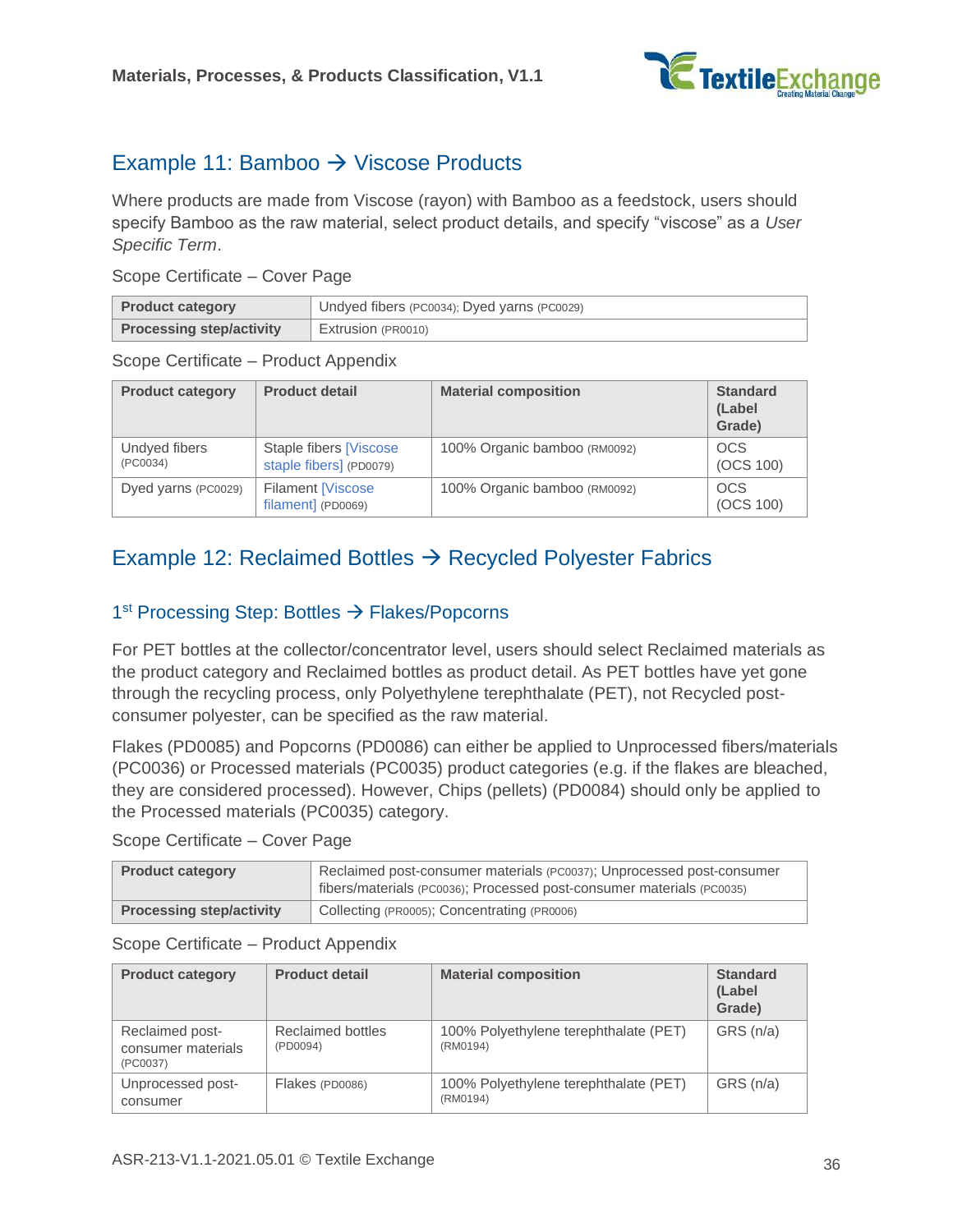

| fibers/materials<br>(PC0036)                                  |                   |                                                   |          |
|---------------------------------------------------------------|-------------------|---------------------------------------------------|----------|
| Processed post-<br>consumer materials<br>(PC0035)             | Flakes (PD0086)   | 100% Polyethylene terephthalate (PET)<br>(RM0194) | GRS(n/a) |
| Unprocessed post-<br>consumer<br>fibers/materials<br>(PC0036) | Popcorns (PD0087) | 100% Polyethylene terephthalate (PET)<br>(RM0194) | GRS(n/a) |
| Processed post-<br>consumer materials<br>(PC0035)             | Popcorns (PD0087) | 100% Polyethylene terephthalate (PET)<br>(RM0194) | GRS(n/a) |

#### 2<sup>nd</sup> Processing Step: Flakes/Popcorns → Staple Fiber/Filament

Once Reclaimed bottles, Flakes, or Popcorns have gone through recycling, users can select Recycled post-consumer polyethylene terephthalate (PET) as the raw material.

Chips (pellets) (PD0085) should only be applied to the Processed materials (PC0035) category.

#### Scope Certificate – Cover Page

| <b>Product category</b>         | Processed materials (PC0035); Undyed fibers (PC0034); Dyed fibers (PC0033);<br>Greige yarns (PC0030); Dyed yarns (PC0029) |
|---------------------------------|---------------------------------------------------------------------------------------------------------------------------|
| <b>Processing step/activity</b> | Mechanical recycling (PR0017); Extrusion (PR0010)                                                                         |

Scope Certificate – Product Appendix

| <b>Product category</b> | <b>Product detail</b>    | <b>Material composition</b>                       | <b>Standard</b><br>(Label<br>Grade) |
|-------------------------|--------------------------|---------------------------------------------------|-------------------------------------|
| Processed               | Chips (pellets) (PD0085) | 100% Recycled post-consumer polyester             | <b>RCS</b>                          |
| materials (PC0035)      |                          | (RM0189)                                          | (RCS 100)                           |
| Undyed fibers           | Staple fibers (PD0079)   | 100% Recycled post-consumer polyester             | <b>RCS</b>                          |
| (PC0034)                |                          | (RM0189)                                          | (RCS 100)                           |
| Dyed fibers (PC0033)    | Staple fibers (PD0079)   | 100% Recycled post-consumer polyester<br>(RM0189) | <b>RCS</b><br>(RCS 100)             |
| Greige yarns            | Filament (PD0069)        | 100% Recycled post-consumer polyester             | <b>RCS</b>                          |
| (PC0030);               |                          | (RM0189)                                          | (RCS 100)                           |
| Dyed yarns (PC0029)     | Filament (PD0069)        | 100% Recycled post-consumer polyester<br>(RM0189) | <b>RCS</b><br>(RCS 100)             |

#### 3<sup>rd</sup> Processing Step: Staple Fiber/Filament → Yarns/Fabrics

#### Scope Certificate – Cover Page

| Greige yarns (PC0030); Greige fabrics (PC0026)<br><b>Product category</b> |                                                                              |
|---------------------------------------------------------------------------|------------------------------------------------------------------------------|
| <b>Processing step/activity</b>                                           | Spinning (PR0027); Preparatory (PR0022); Weaving (PR0033); Knitting (PR0015) |

| <b>Product category</b> | <b>Product details</b> | <b>Material composition</b> | Standard |
|-------------------------|------------------------|-----------------------------|----------|
|-------------------------|------------------------|-----------------------------|----------|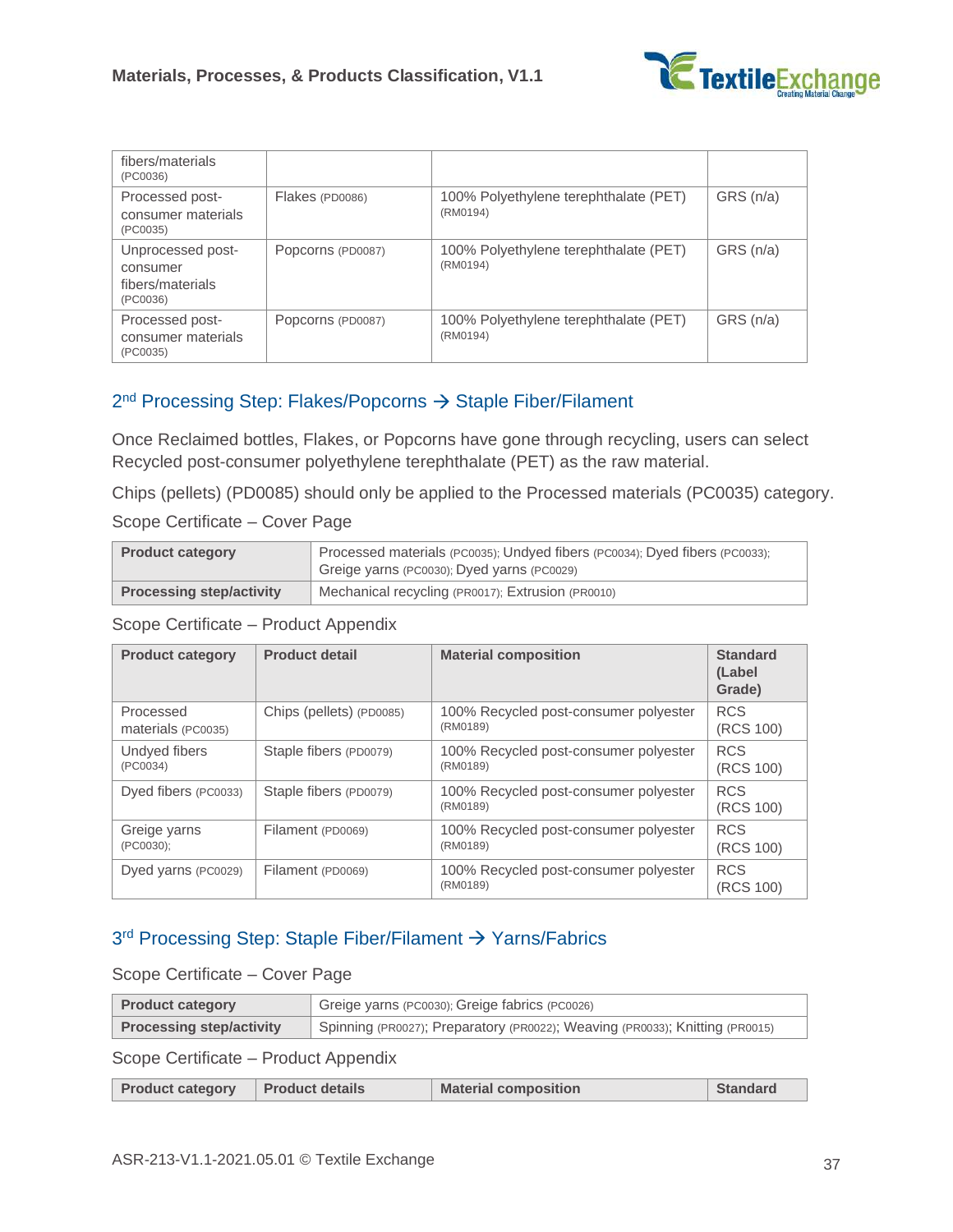

|                |                          |                                       | (Label<br>Grade) |
|----------------|--------------------------|---------------------------------------|------------------|
| Greige yarns   | Open-end yarns (PD0066)  | 100% Recycled post-consumer polyester | <b>RCS</b>       |
| (PC0030)       |                          | (RM0189)                              | (RCS 100)        |
| Greige yarns   | Carded yarns (PD0067)    | 100% Recycled post-consumer polyester | <b>RCS</b>       |
| (PC0030)       |                          | (RM0189)                              | (RCS 100)        |
| Greige fabrics | Knitted fabrics (PD0058) | 100% Recycled post-consumer polyester | <b>RCS</b>       |
| (PC0026)       |                          | (RM0189)                              | (RCS 100)        |
| Greige fabrics | Woven fabrics (PD0059)   | 100% Recycled post-consumer polyester | <b>RCS</b>       |
| (PC0026)       |                          | (RM0189)                              | (RCS 100)        |

## <span id="page-37-0"></span>Example 13: Down Farm Production  $\rightarrow$  Trading

#### 1<sup>st</sup> Processing Step: Farm Production, Slaughtering, Down Processing

To cover Farm production (PR0012), users should select Unprocessed fibers/materials (PC0036) as the code for product category and specify "Birds" as a *[User Specific Term](#page-6-0)*, then select Down, feather (PD0047) as code for product details and specify the bird type (i.e., Grey goose) as a *[User Specific Term](#page-6-0)*.

The output of the slaughterhouse is Unprocessed fibers/materials (PC0036) product category and Down, feather (PD0047) product detail. *[User Specific Term](#page-6-0)* should then be used to specify the species and color of the down/feather (i.e., Grey goose down, feather or White goose down, feather).

The output of down processing is Filling, stuffing (PC0020) product category and Down, feather (PD0047) product detail. Here again, *[User Specific Term](#page-6-0)* should be used to specify the blend of species and color of down/feather (i.e., Grey goose down, feather or Grey goose down, feather + White goose down, feather).

Scope Certificate – Cover Page

| <b>Product category</b>         | Unprocessed post-consumer fibers/materials [Birds] (PC0036); Filling, stuffing<br>(PC0020) |
|---------------------------------|--------------------------------------------------------------------------------------------|
| <b>Processing step/activity</b> | Farm production (PR0011); Slaughtering (PR0026); Down processing (PR0007)                  |

| <b>Product category</b>                             | <b>Product details</b>                     | <b>Material composition</b>       | <b>Standard</b><br>(Label Grade) |
|-----------------------------------------------------|--------------------------------------------|-----------------------------------|----------------------------------|
| Unprocessed<br>fibers/materials [Birds]<br>(PC0036) | Down, feather [Grey]<br>[3] (PD0047)       | 100% Responsible feather (RM0039) | RDS(n/a)                         |
| Unprocessed<br>fibers/materials [Birds]<br>(PC0036) | Down, feather [Grey]<br>$qoose$ $(PD0047)$ | 100% Responsible down (RM0032)    | RDS(n/a)                         |
| Unprocessed<br>fibers/materials [Birds]<br>(PC0036) | Down, feather<br>[White goose]<br>(PD0047) | 100% Responsible feather (RM0039) | RDS(n/a)                         |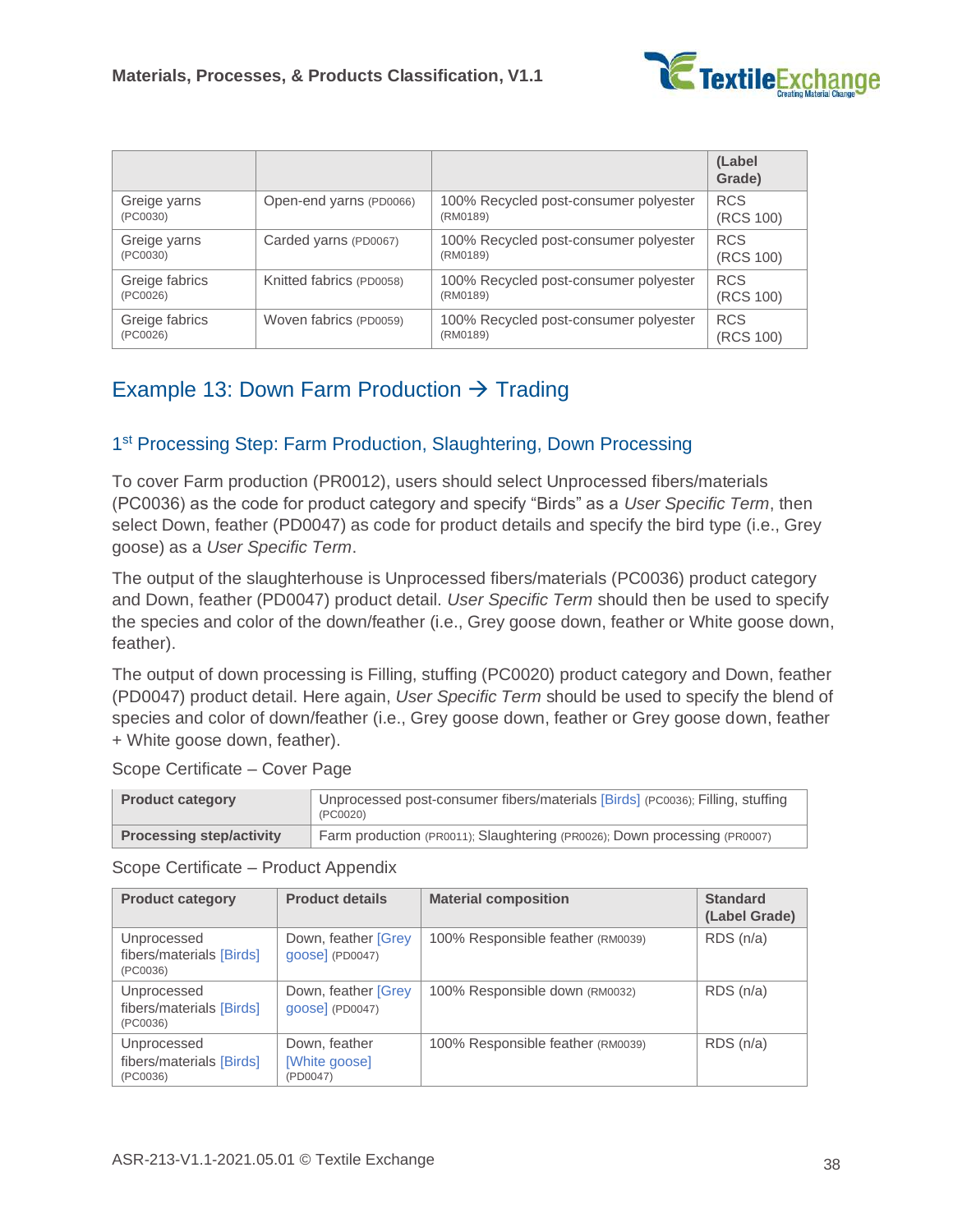

| Unprocessed<br>fibers/materials [Birds]<br>(PC0036) | Down, feather<br>[White goose]<br>(PD0047)                                                | 100% Responsible down (RM0032)                                      | RDS(n/a) |
|-----------------------------------------------------|-------------------------------------------------------------------------------------------|---------------------------------------------------------------------|----------|
| Unprocessed<br>fibers/materials (PC0036)            | Down, feather [Grey<br>goose down,<br>feather] (PD0047)                                   | 80% Responsible feather (RM0039) + 20%<br>Responsible down (RM0032) | RDS(n/a) |
| Unprocessed<br>fibers/materials (PC0036)            | Down, feather<br>[White goose down,<br>feather] (PD0047)                                  | 80% Responsible feather (RM0039) + 20%<br>Responsible down (RM0032) | RDS(n/a) |
| Filling, stuffing<br>(PC0020)                       | Down, feather<br>[White goose down,<br>feather + Grey<br>goose down,<br>feather] (PD0047) | 80% Responsible feather (RM0039) + 20%<br>Responsible down (RM0032) | RDS(n/a) |

#### 2<sup>nd</sup> Processing Step: Manufacturing

When specifying the filling and/or stuffing of a product, users should specify the product category of the finished product (i.e., Men's apparel), select an appropriate class for product detail (e.g. Overcoats, jacket, vests) and specify "filling, stuffing" as a *[User Specific Term](#page-6-0)* (e.g. Vests – filling, stuffing).

Scope Certificate – Cover Page

| <b>Product category</b>         | Men's apparel (PC0001); Home textiles (PC0010) |  |  |
|---------------------------------|------------------------------------------------|--|--|
| <b>Processing step/activity</b> | Manufacturing (PR0016)                         |  |  |

Scope Certificate – Product Appendix

| <b>Product category</b> | <b>Product details</b>                                                    | <b>Material composition</b>                                         | <b>Standard</b><br>(Label<br>Grade) |
|-------------------------|---------------------------------------------------------------------------|---------------------------------------------------------------------|-------------------------------------|
| Home textiles (PC0010)  | Pillows, cushions<br>[Pillows – filling,<br>stuffing] (PD0023)            | 80% Responsible feather (RM0039) + 20%<br>Responsible down (RM0032) | RDS(n/a)                            |
| Men's apparel (PC0001)  | Overcoats, jackets,<br>vests [Jackets -<br>filling, stuffing]<br>(PD0001) | 80% Responsible feather (RM0039) + 20%<br>Responsible down (RM0032) | RDS(n/a)                            |

#### 3<sup>rd</sup> Processing Step: Trading

Since the product is for filling, stuffing, the term should be replicated in the product details for trading and subsequent supply chain processes.

Scope Certificate – Cover Page

| <b>Product category</b>         | △ Men's apparel (PC0001); Home textiles (PC0010)     |  |
|---------------------------------|------------------------------------------------------|--|
| <b>Processing step/activity</b> | Trading (PR0030); Warehousing, distribution (PR0031) |  |